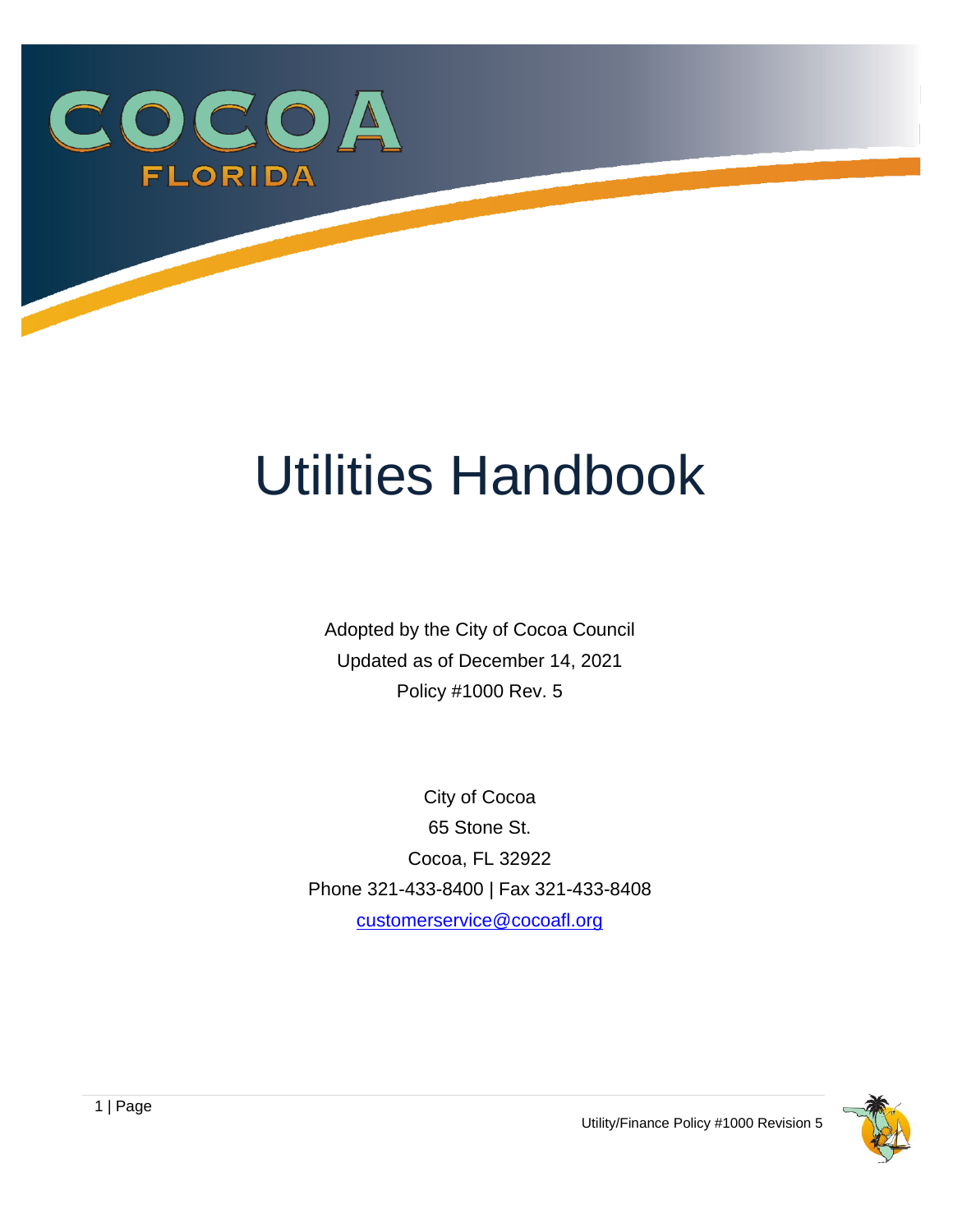# **Table of Contents**

| $\circ$ | A. Establishment                        | 11 |
|---------|-----------------------------------------|----|
| $\circ$ | <b>B.</b> Authority                     | 11 |
| $\circ$ | C. Office and Service Hours             | 11 |
| $\circ$ | D. Scope & Intent                       | 11 |
| $\circ$ | E. Application of Policies              | 12 |
| $\circ$ | F. Customer Request for Policies        | 12 |
| $\circ$ | G. Utility Bill Messages and Inserts    | 12 |
|         |                                         |    |
| $\circ$ | A. Utility Service                      | 13 |
|         |                                         |    |
|         |                                         |    |
|         |                                         |    |
|         |                                         |    |
| $\circ$ | B. Utility Extension Policy & Procedure | 14 |
|         |                                         |    |
|         |                                         |    |
|         |                                         |    |
|         |                                         |    |
|         |                                         |    |
|         |                                         |    |
|         |                                         |    |

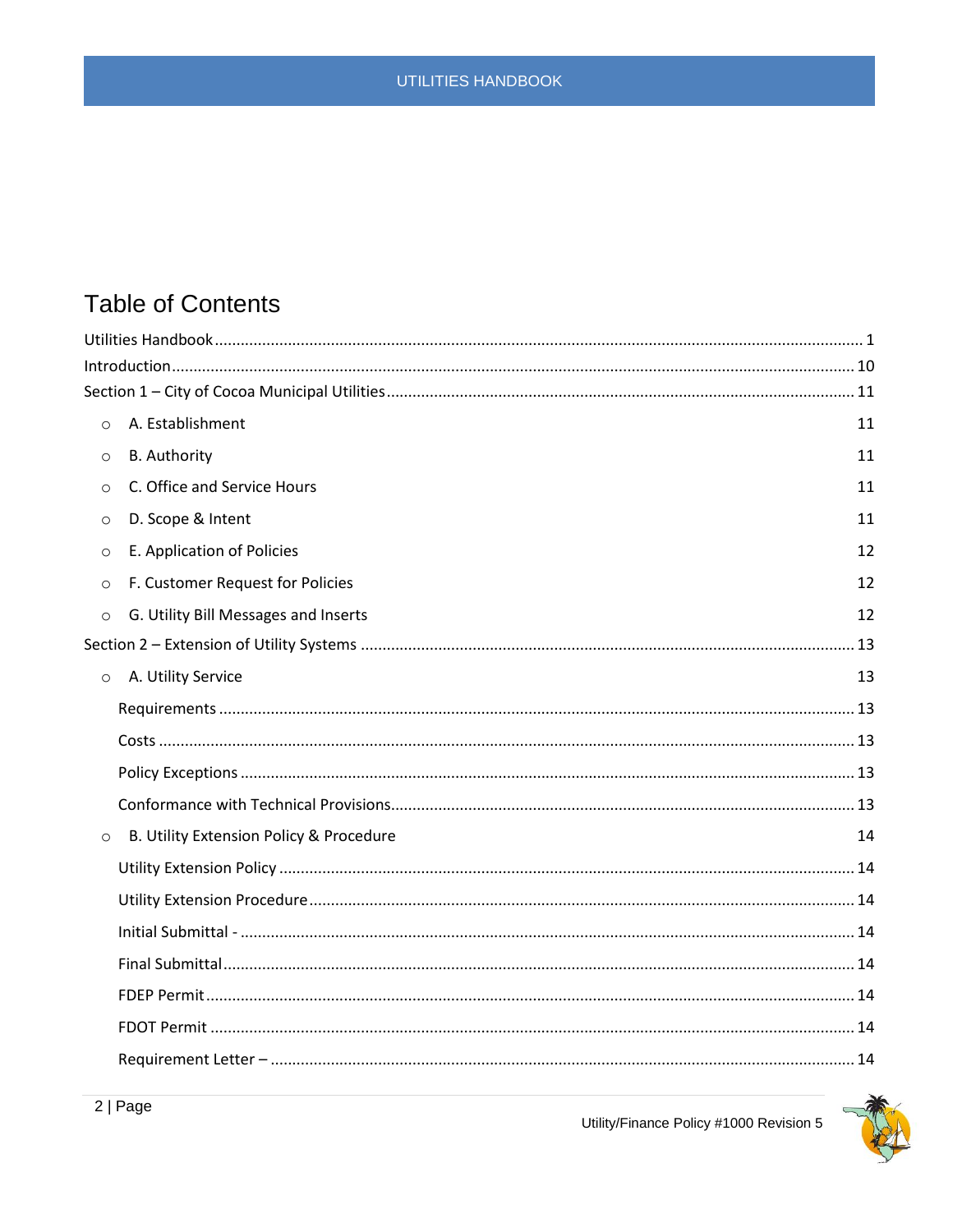| $\circ$ | C. Fire Protection System Requirements                       | 16 |
|---------|--------------------------------------------------------------|----|
|         |                                                              |    |
| $\circ$ | A. Right of Way and Access                                   | 18 |
| $\circ$ | B. Relocation or Adjustment of Utilities                     | 18 |
| $\circ$ | C. Limits of Liability & Continuity of Service               | 18 |
| $\circ$ | D. Account Holder Responsibility for Piping and Leakage      | 19 |
|         |                                                              |    |
| $\circ$ | A. Potable Water Service Policy                              | 20 |
|         |                                                              | 23 |
| $\circ$ | A. New Connection to the Water/Sewer Distribution Systems    | 23 |
| $\circ$ | B. New Connection to the Reclaimed Water Distribution System | 23 |
| $\circ$ | C. Contracting Utility Service to Existing Connections       | 23 |
| $\circ$ | D. Utility Application Processing                            | 23 |
|         |                                                              |    |
|         |                                                              |    |

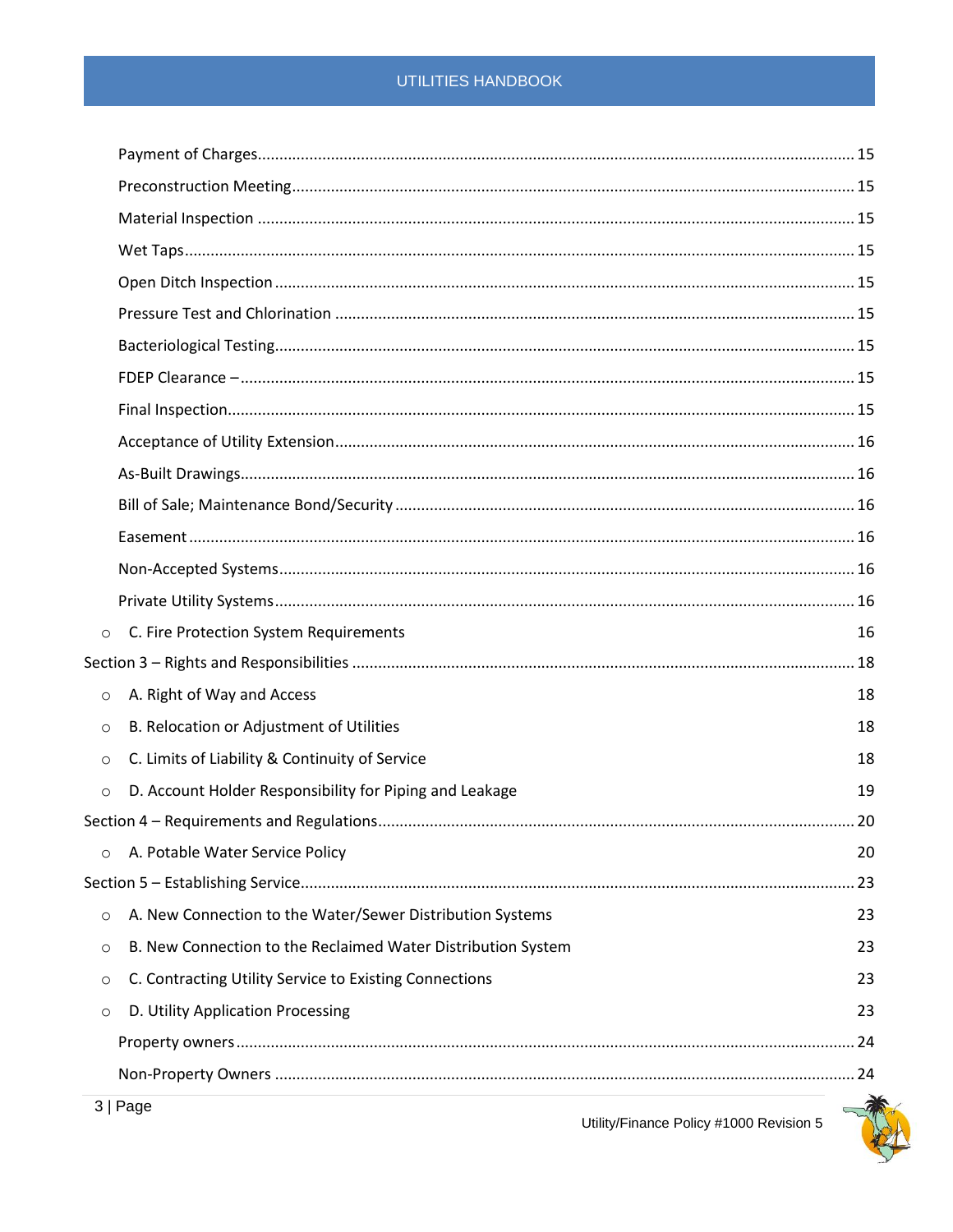| $\circ$ | E. Time and Place of Application                        | 25 |
|---------|---------------------------------------------------------|----|
| O       | F. Application of Deposit and Exemption Criteria        | 25 |
| $\circ$ | G. Service to Commercial Accounts                       | 26 |
| $\circ$ | H. At-Risk Deposits                                     | 26 |
| $\circ$ | I. Service for Temporary Connections and Disconnections | 26 |
| $\circ$ | J. Prior Utility Debts                                  | 26 |
| $\circ$ | K. Reasons for Denial of Service                        | 27 |
| $\circ$ | L. Privacy                                              | 27 |
|         |                                                         |    |
| $\circ$ | A. Establishment of Rates, Fees, and Charges            | 28 |
| $\circ$ | B. Determination of Utility Rates                       | 28 |
| $\circ$ | C. Discounts and Exemptions                             | 28 |
| $\circ$ | D. Existing Franchise Agreements                        | 28 |
| $\circ$ | E. Utility Connection & Installation Fees & Charges     | 29 |
|         |                                                         |    |
|         |                                                         |    |
|         |                                                         |    |
|         |                                                         |    |
|         |                                                         |    |
|         |                                                         |    |
|         |                                                         |    |
|         |                                                         |    |
|         |                                                         |    |
|         |                                                         |    |
| $\circ$ | F. Utility Field Service Fees & Charges                 | 29 |
|         |                                                         |    |
|         |                                                         |    |

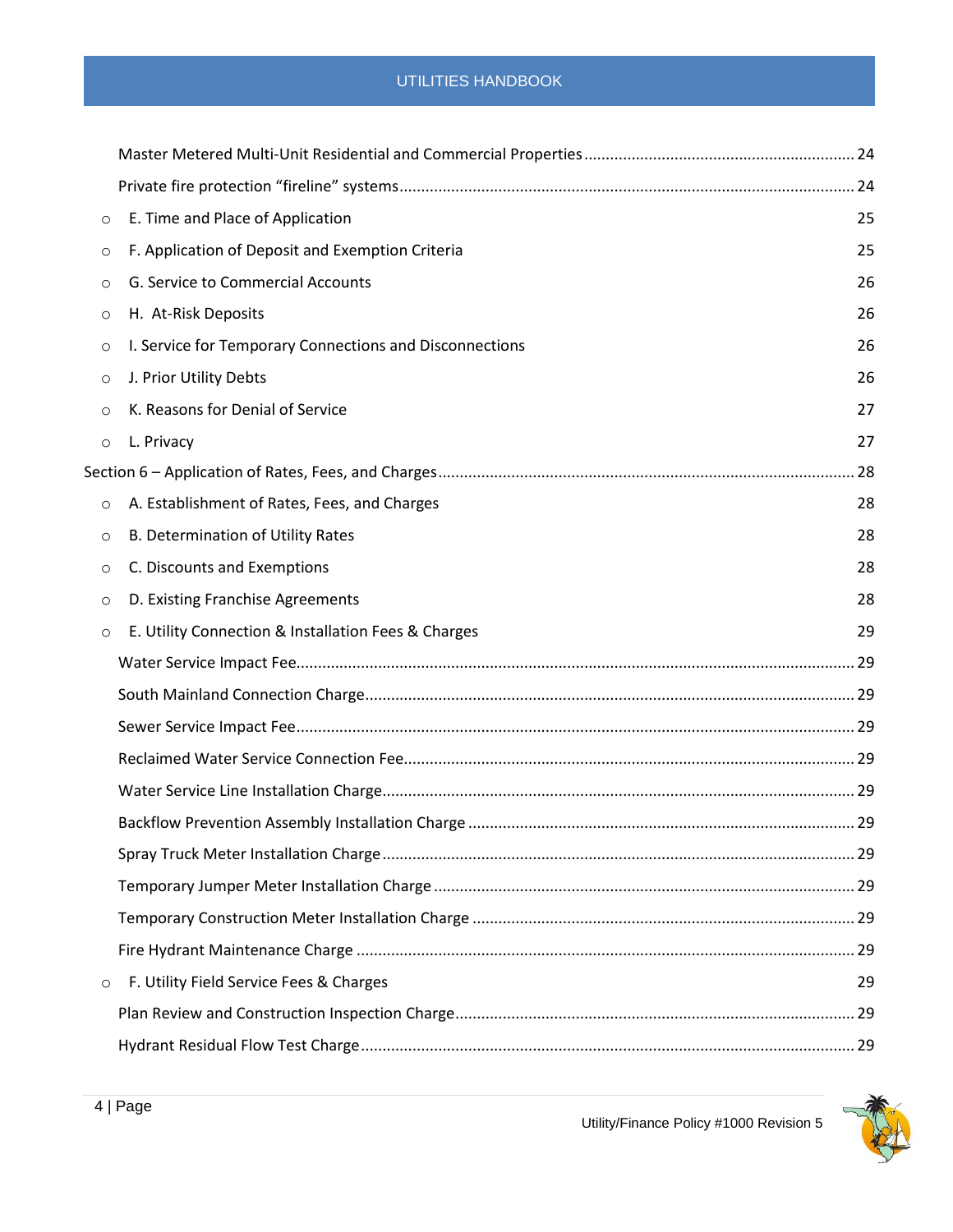| $\circ$ | G. Utility Service Rates & Charges       | 31 |
|---------|------------------------------------------|----|
|         |                                          |    |
|         |                                          |    |
|         |                                          |    |
|         |                                          |    |
|         |                                          |    |
|         |                                          |    |
|         |                                          |    |
|         |                                          |    |
|         |                                          |    |
|         |                                          |    |
| $\circ$ | H. Utility Administrative Fees & Charges | 32 |
|         |                                          |    |
|         |                                          |    |
|         |                                          |    |
|         |                                          |    |
|         |                                          |    |
|         |                                          |    |
|         |                                          |    |

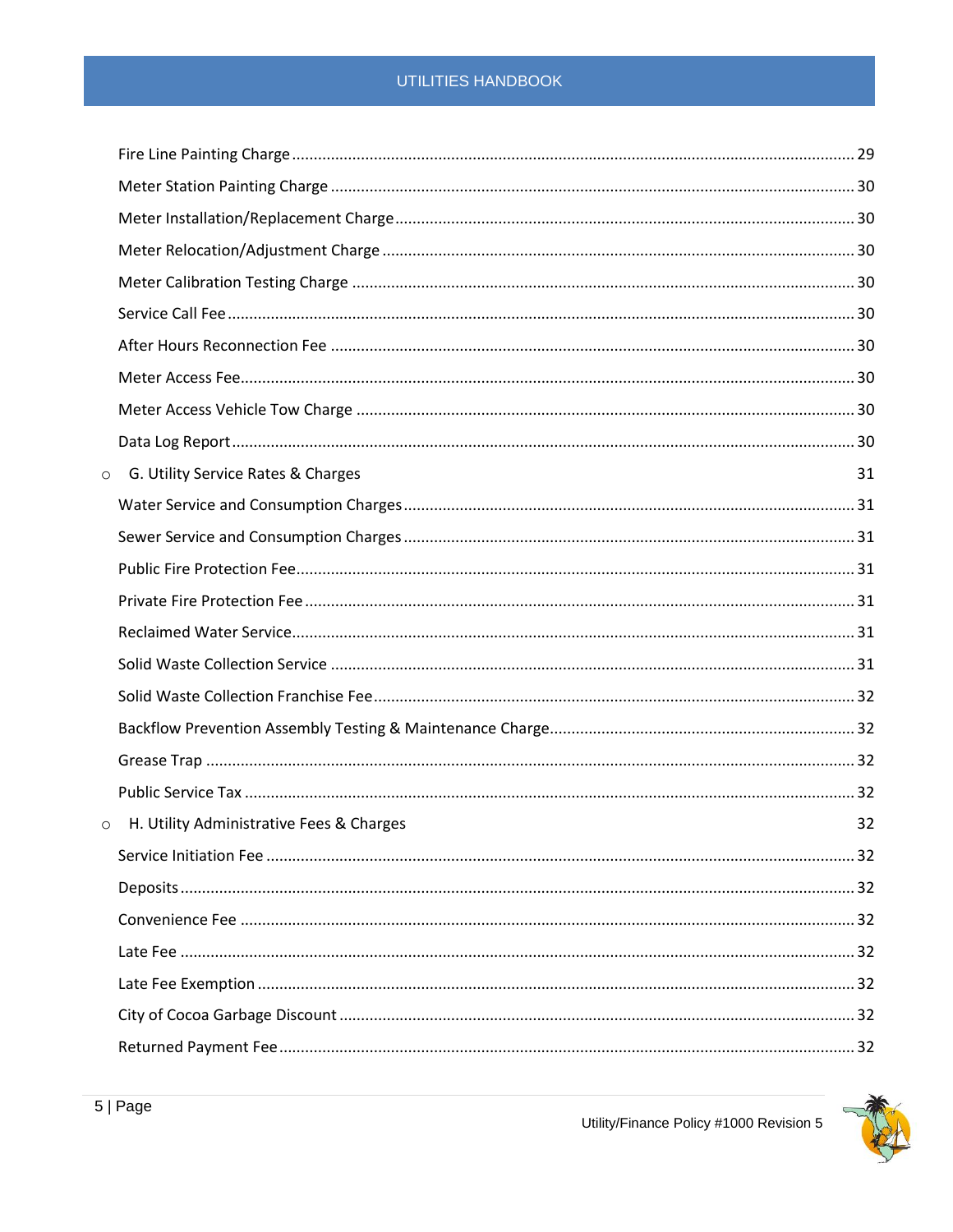| $\circ$ | I. Utility Tampering and Theft of Service Fees & Charges | 34 |
|---------|----------------------------------------------------------|----|
|         |                                                          |    |
|         |                                                          |    |
|         |                                                          |    |
|         |                                                          |    |
|         |                                                          |    |
| $\circ$ | A. Monthly Utility Bill                                  | 36 |
| $\circ$ | B. Failure to Receive Utility Bill                       | 36 |
| $\circ$ | C. Billing Cycle                                         | 36 |
| $\circ$ | D. Meter Reading                                         | 36 |
| $\circ$ | E. Estimated Billing                                     | 37 |
| $\circ$ | F. Calculating Consumption                               | 37 |
| $\circ$ | G. Deposits                                              | 37 |
|         |                                                          |    |
|         |                                                          |    |
|         |                                                          |    |
|         |                                                          |    |
| $\circ$ | H. Payment Options and Application of Payments           | 38 |
|         |                                                          |    |
|         |                                                          |    |
|         |                                                          |    |
|         |                                                          |    |
|         |                                                          |    |

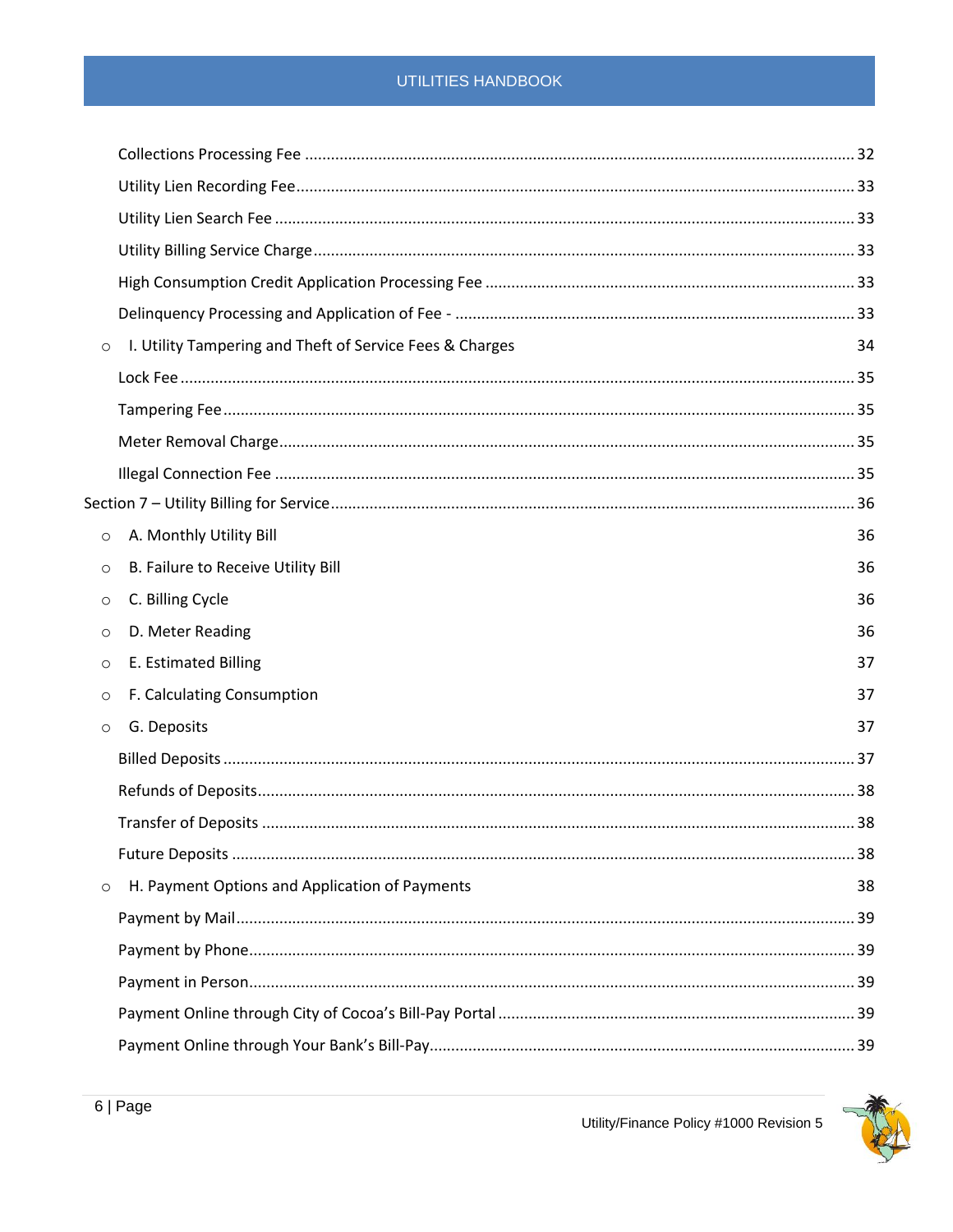| $\circ$ | I. Cash Only Accounts                                             | 40 |
|---------|-------------------------------------------------------------------|----|
| $\circ$ | J. Account Holder Contact Information                             | 40 |
| $\circ$ | K. Transfer of Existing Account Holder to New Contracted Location | 41 |
| $\circ$ | L. Unauthorized Consumption on Inactive Location                  | 41 |
| $\circ$ | M. Regional Utility Billing                                       | 41 |
|         |                                                                   |    |
| $\circ$ | A. Termination of Service                                         | 42 |
|         |                                                                   |    |
|         |                                                                   |    |
|         |                                                                   |    |
|         |                                                                   |    |
|         |                                                                   |    |
| $\circ$ | B. Revert to Property Owner                                       | 42 |
| $\circ$ | C. Customer's Rights Prior to Discontinuance of Service           | 42 |
|         |                                                                   |    |
|         |                                                                   |    |
|         |                                                                   |    |
|         |                                                                   |    |
| $\circ$ | D. Involuntary Discontinuance of Service                          | 44 |
| $\circ$ | E. Reconnections                                                  | 44 |
|         |                                                                   | 45 |
| $\circ$ | A. Meter Calibration Testing                                      | 45 |
| $\circ$ | <b>B. Water Quality Complaints</b>                                | 45 |

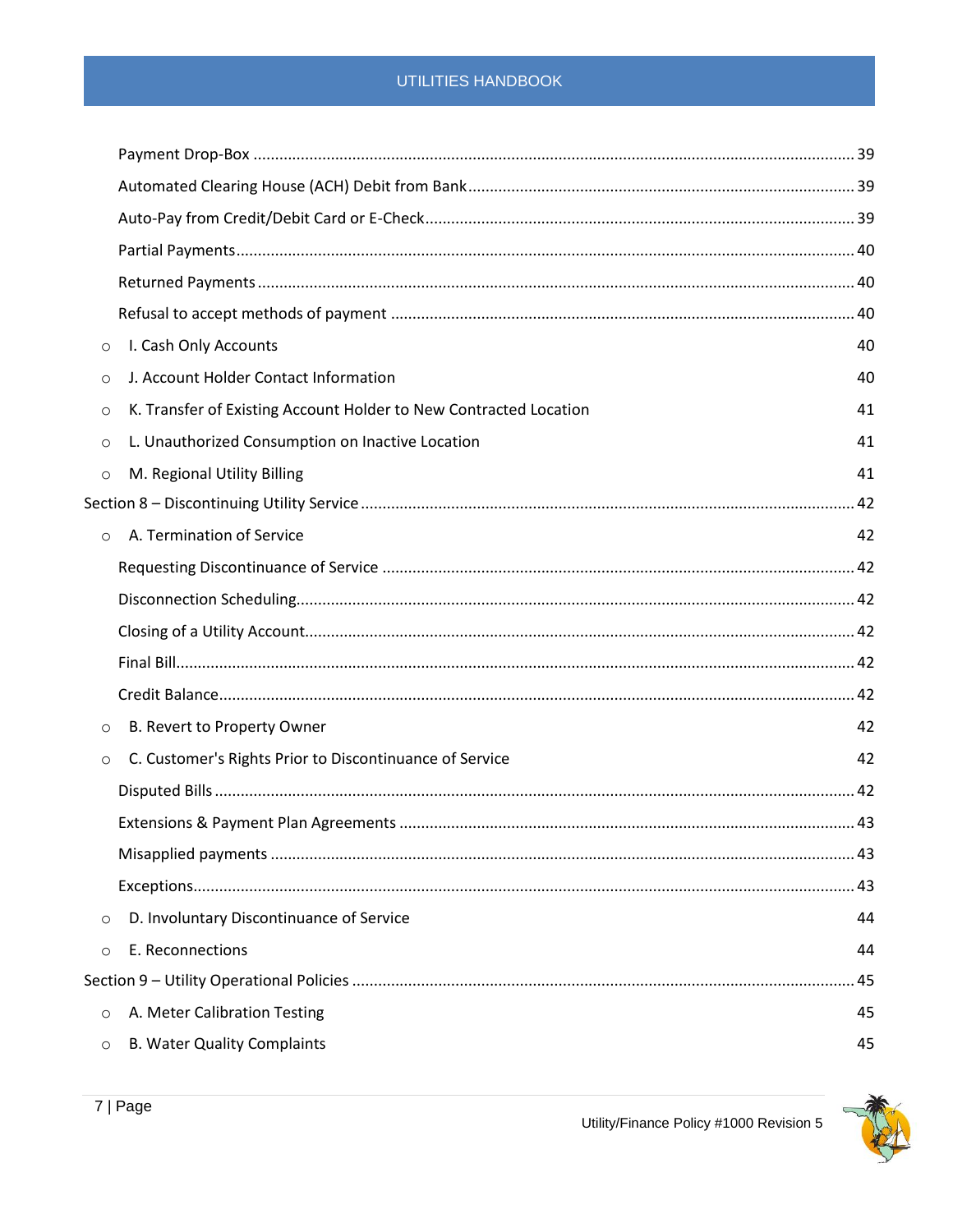| $\circ$ | C. Damage to Plants and Shrubs                | 45 |
|---------|-----------------------------------------------|----|
| $\circ$ | D. Damage to City Equipment                   | 45 |
| $\circ$ | E. Account Holder Name Change                 | 45 |
| $\circ$ | F. Deceased Account Holder and Estate Account | 46 |
|         |                                               |    |
|         |                                               |    |
|         |                                               |    |
| $\circ$ | G. Utility Billing Adjustments                | 46 |
|         |                                               |    |
|         |                                               |    |
|         |                                               |    |
|         |                                               |    |
| $\circ$ | H. Utility Debt Collection                    | 49 |
|         |                                               |    |
|         |                                               |    |
| $\circ$ | I. Internal Audits and Evaluations            | 50 |
|         |                                               |    |
|         |                                               |    |
|         |                                               |    |
|         |                                               |    |
|         |                                               |    |
|         |                                               |    |
|         |                                               |    |
|         |                                               |    |
|         |                                               |    |
|         |                                               |    |
|         |                                               |    |
|         |                                               |    |
|         |                                               |    |

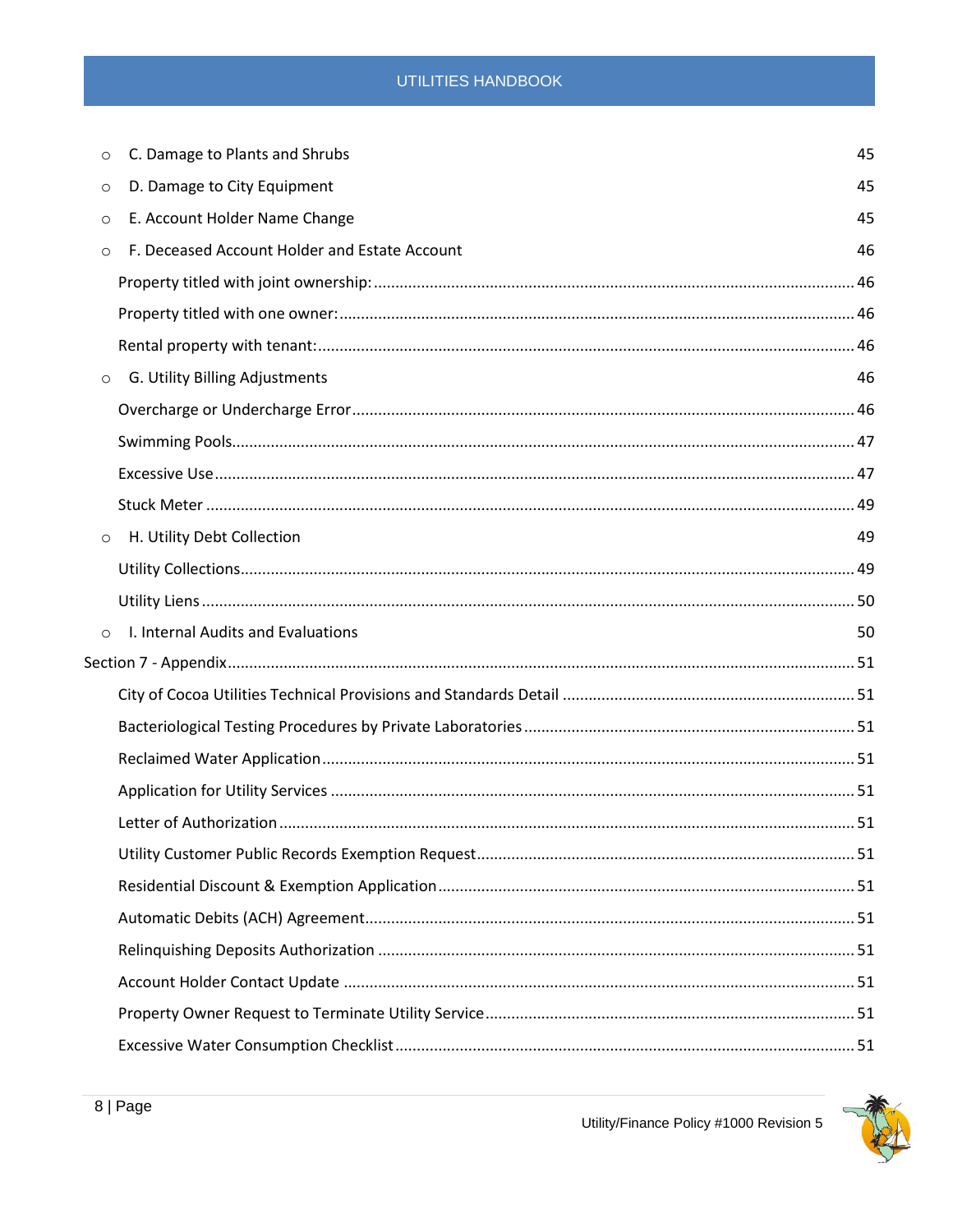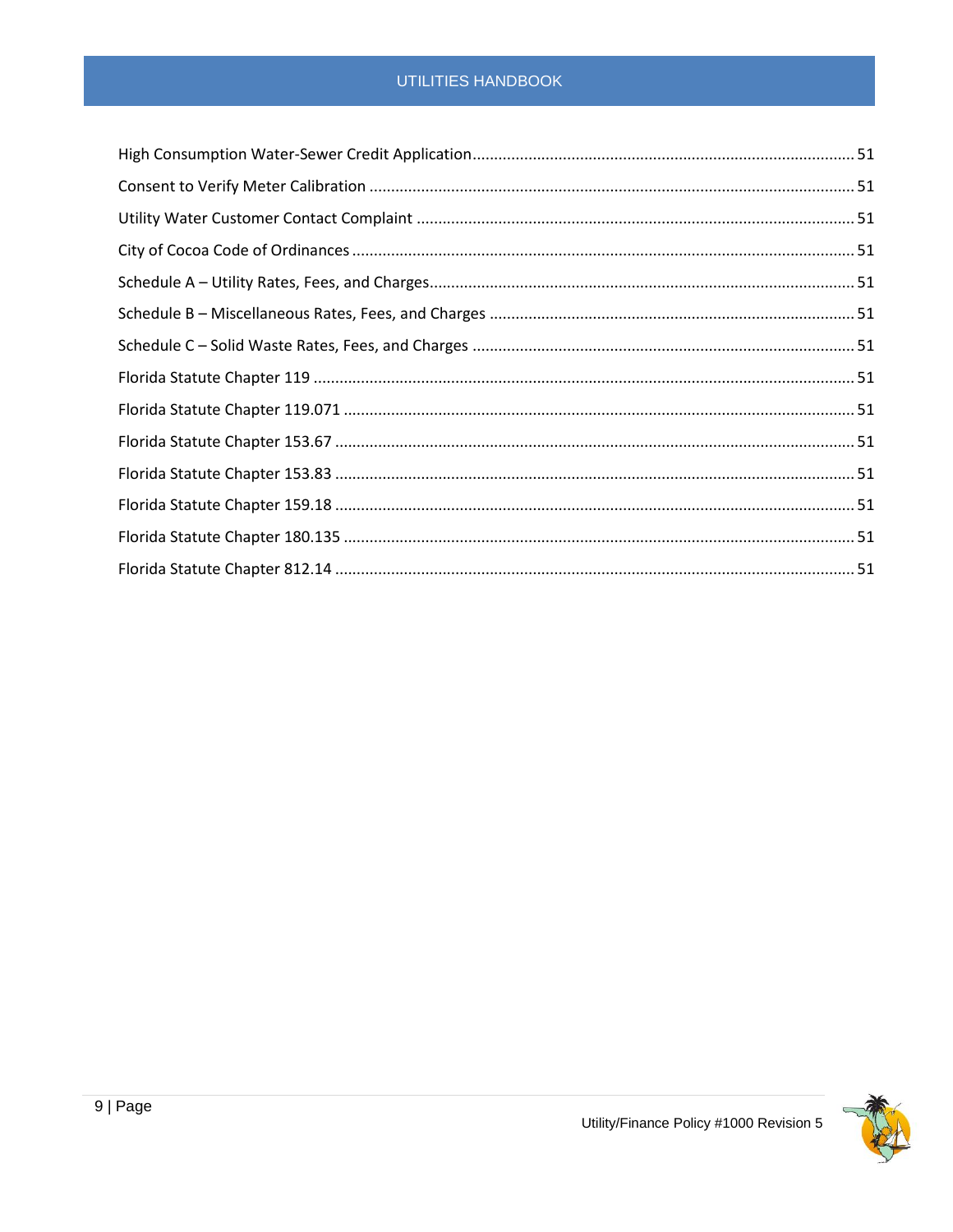## <span id="page-9-0"></span>**Introduction**

The policies and procedures contained in this document are intended to define the relationship between the account holder of utility services including water (potable and reclaimed), wastewater, and solid waste collection and the City of Cocoa. These policies are, by notification of and availability to all customers, made part of the contract for service entered into by the account holder. By contracting for service, the account holder acknowledges the applicability of these policies and procedures listed in this document as well as those either expressly written or not written in the City of Cocoa Utility Service Policies and Procedures Handbook and the City of Cocoa Utilities Technical Provisions and Standard Details and agrees to abide by them.

The policies and procedures included in this handbook were adopted by the Cocoa City Council at their regular meeting held on August 14, 2019. They were revised and adopted again by the Cocoa City Council on the following dates:

Revision 2: August 26, 2019

Revision 3: March 9, 2021

Revision 4: September 14, 2021

Revision 5: December 14, 2021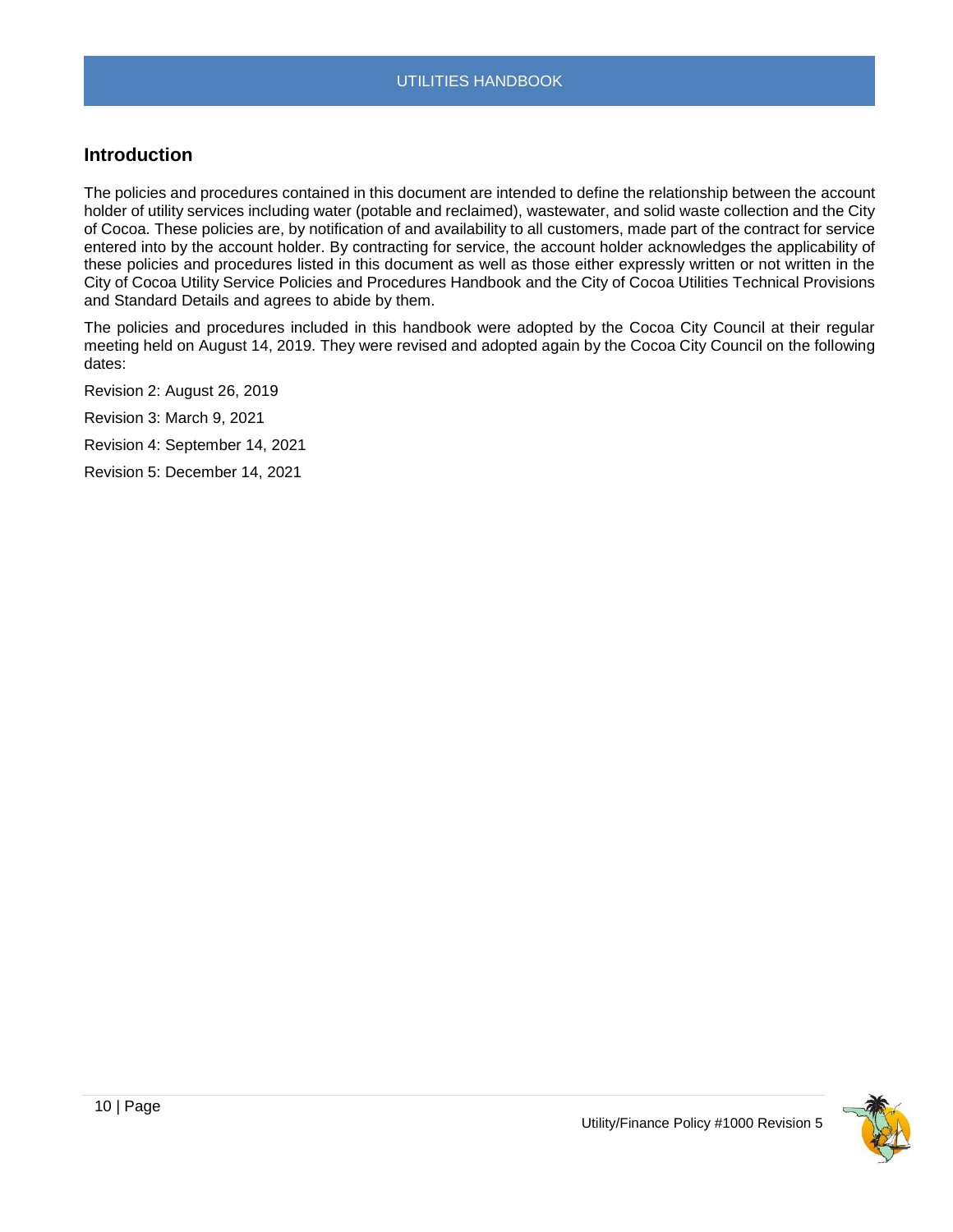## <span id="page-10-0"></span>**Section 1 – City of Cocoa Municipal Utilities**

## <span id="page-10-1"></span>**A. Establishment**

The City of Cocoa (City) owns and operates water and wastewater utilities in accordance with applicable State and Federal regulatory requirements and under permits issued by the State of Florida. These policies, as amended periodically, are adopted by the Cocoa City Council to govern the relationship between the City and its utility customers. Operational authority of the Utilities Department (Department) rests with the City Manager while the City Council retains governing authority of the utilities. The terms Department and City may be used interchangeably in this document.

## <span id="page-10-2"></span>**B. Authority**

The enactment of standard utility policies requires the approval of the City Council. As fee schedules, rates and other specific policies are updated, it will be the responsibility of the City Manager or their designees to ensure this policy and procedures manual is revised in accordance with City Council action. The City Manager is authorized as the hearing or grievance officer for customers.

Prior to an item appearing before the City Council, all grievances should be heard by and submitted through the appeal process to the Deputy Finance Director/Finance Director and/or Utilities Director for review and recommendation to the City Manager for possible resolution and final authority.

## <span id="page-10-3"></span>**C. Office and Service Hours**

City Hall is located at 65 Stone St. and is open from 8 a.m. to 4:30 p.m. Monday through Friday except for municipal holidays. Service work for unusual conditions may be arranged at other times upon customer request and may require an additional fee.

A 24-hour drop box is available for customer's convenience on the south side of City Hall. Payment made at the drop box after 8:00 a.m. are posted the next business day.

Emergency restoration work is performed 24 hours a day, seven days a week. Customer may call the City at 321- 433-8400 for emergency service. Reconnection due to disconnection of service for nonpayment is not considered an emergency. Dispatch for reconnection of services that were disconnected due to nonpayment, or similar instances, will result in additional fees being assessed to the account holder.

## <span id="page-10-4"></span>**D. Scope & Intent**

The intent of these policies is to provide the customer, and the employees of the City a helpful guide which uniform procedures for providing utility service. This policy is not meant to be all–inclusive but offers direction and guidance. The City desires to treat its citizens and rate payers in a fair and nondiscriminatory manner, while recognizing that each customer has distinct needs and requirements.

These policies and procedures have been established as guidelines for the day-to-day operations of the City of Cocoa Public Utilities. These are intended to be used and referred to by the City Council and any employees or agents of the City for determining actions and procedures to be followed with respect to city utilities.

These policies and procedures may be periodically revised through recommendation by the City Manager and with approval of the City Council. City of Cocoa utility services are regulated by the City of Cocoa Code of Ordinances, general utility law, and Florida State Statutes. Policies adopted and amended by the City Council are available on file with the City Clerk.

Employees of the City have been empowered and trained to use these policies to deliver high quality service to customers. Employees are expected to deal with each situation with empathy and understanding, listening carefully to the needs and requirements of individual customer. Ultimately, the City Manager is the final authority on these policies. However, every customer has the right to appeal any decision before the City Council. See section *Customer Rights Prior to Discontinuance of Services* for details.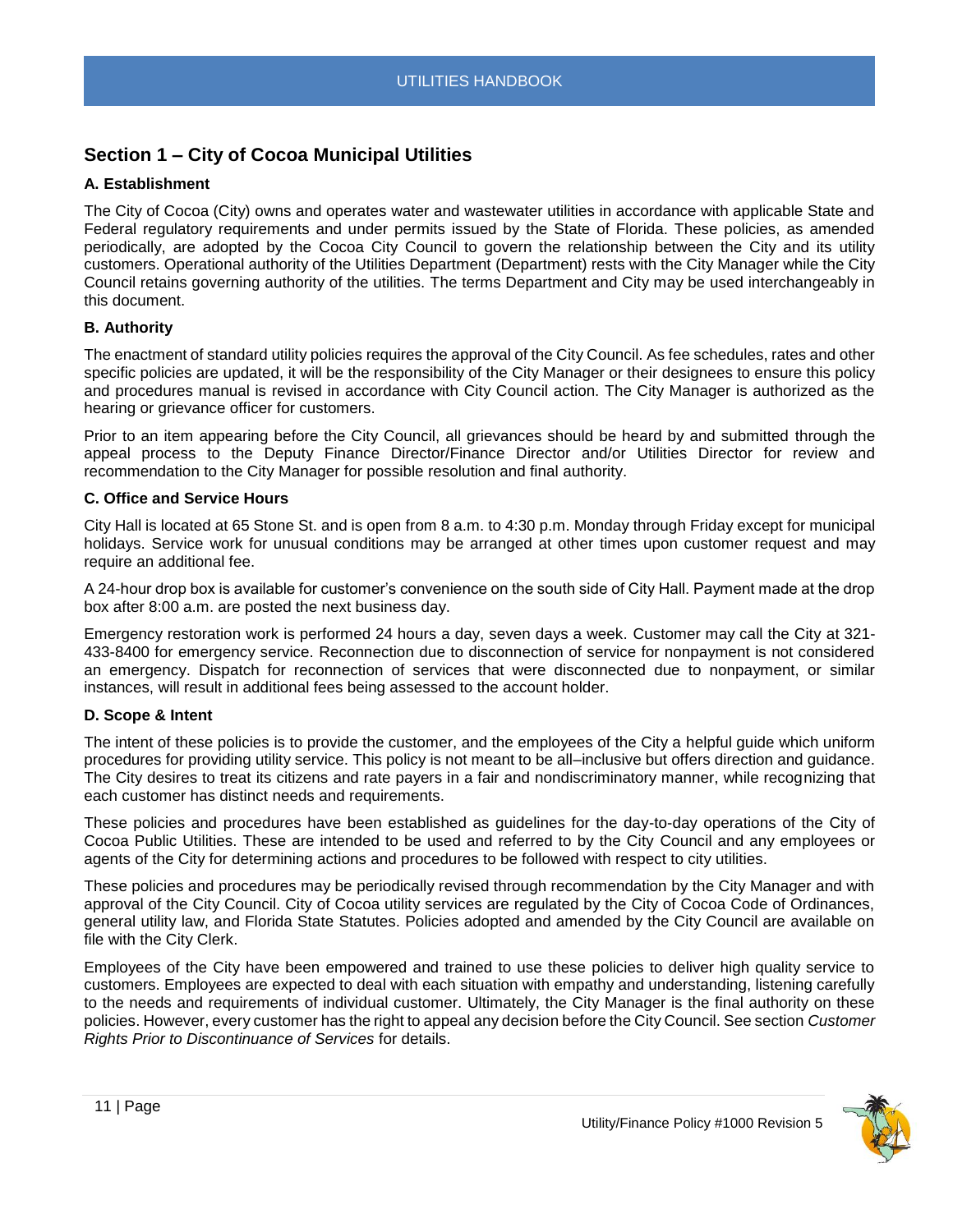These policies are not meant as a substitute for personal initiative on the part of the employees but are meant to serve as a guide for reasonable response to customer needs while meeting the requirements of good business practices on the part of the City.

#### <span id="page-11-0"></span>**E. Application of Policies**

These policies apply to every customer and/or applicant for utility service and may be revised, amended, supplemented, or otherwise changed periodically by action of the City Council.

#### <span id="page-11-1"></span>**F. Customer Request for Policies**

Customers may obtain a full copy of the City of Cocoa Utility Service Policies and Procedures Handbook from City Hall, City Clerk's Office, in accordance with public records dissemination Florida Statute Chapter 119, or on the City's website. Customer may also request a verbal explanation of policies and are encouraged to seek answers to any questions by contacting City Hall, Utility Customer Service.

#### <span id="page-11-2"></span>**G. Utility Bill Messages and Inserts**

Utility bill messages and inserts shall be reserved for utility rate or water quality related information. On occasion the City Manager or his/her designee may approve unrelated messages or inserts on a case by case basis. Messages will be scheduled in order of priority and request. Any water or sewer utility increase of rates, charges, or fees shall provide notice of the proposed increase to each customer of the utility through the utility billing process, per Florida Statute Chapter 180.136.

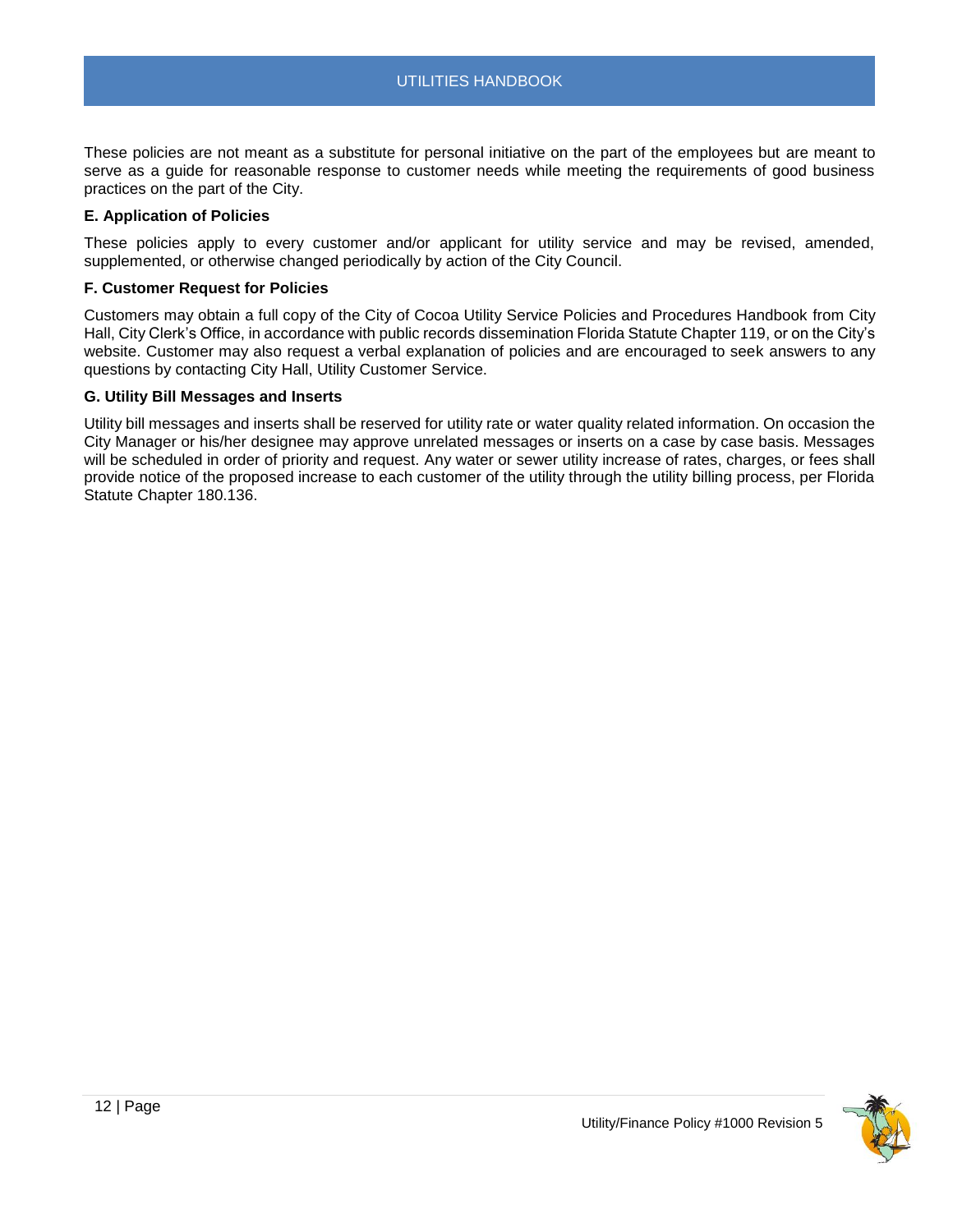## <span id="page-12-0"></span>**Section 2 – Extension of Utility Systems**

## <span id="page-12-1"></span>**A. Utility Service**

<span id="page-12-2"></span>*Requirements* - A customer desiring service that requires a main extension shall follow the Utility Extension Procedure contained in this Article. The water meter must be set along the frontage of the property being served. This includes flag lots and ingress/egress easements. Existence of a private utility easement across adjacent properties does not eliminate the requirement for a water main extension across the frontage of the property. The water meter must remain with the property for which it is originally set. It must not be relocated or transferred to another property.

Water main extensions must be completed in accordance with the Utility Extension Policy and accepted by the Utilities Department and cleared by the Florida Department of Environmental Protection (FDEP) prior to furnishing utility service. Main extensions may be required to eliminate service line crossings at major roads or to eliminate services connected to water transmission mains. Water mains and reclaimed water mains must extend across the entire frontage of all properties to be serviced and across all vehicle entrance ways of new subdivisions. Off-site interconnections or tie-ins may be required, as deemed necessary by the Engineering Division, to ensure system integrity and eliminate dead-end systems and are the sole expense of the requesting party.

Sewer mains must be extended, at the greatest depth possible, up to the nearest lot line or across all entrance drives or streets. In areas where no gravity sewer exists, the customer may be required to install a sewage pump station that meets the City's specifications. Construction costs due to pumping capacity and manhole/wet well depths greater than customer requirements may be offset by the City. Location, depth, and capacity of the pump station must be approved by the Utilities Department. If a pump station is to be publicly owned, the pump station sites are to be deeded to the City and should be 50 feet by 50 feet in size unless otherwise approved by the Engineering Division. Privately operated sewage pump stations may be permitted if operation and maintenance are provided by the owner.

<span id="page-12-3"></span>*Costs* - Main extensions are at the expense of those desiring service. The customer shall engage private engineering and construction contractor services at his/her own expense. All plans and specifications are subject to the City's approval. The City reserves the right to over-size or to require minimum sizes for any main extension or utility installation.

<span id="page-12-4"></span>*Policy Exceptions* - Special cases that do not conform to normal conditions to which these policies apply may be appealed to the City Manager. The City Manager, or a designee, may grant exceptions to the policies to provide relief in cases where extenuating circumstances justify such action. Exceptions are granted only on a case-by-case basis and are not to be considered a change of policy or as setting a precedent.

<span id="page-12-5"></span>*Conformance with Technical Provisions* - All utility system installations and extensions must be constructed in conformance with the latest revision of the *Technical Provisions* and Standard Detail Drawings in effect at the time plans were approved by the City. If over six months has elapsed since the plans were approved by the City, all installations must conform to the revision of the *Technical Provisions* and Standard Detail Drawings in effect as of the date of the pre-construction conference. The materials and installation as described in the *Technical Provisions*  and Standard Detail Drawings take precedence over the engineer's plans unless approved in writing by the Engineering Division. The *Technical Provisions*, Standard Detail Drawings, and a schedule of rates, fees, and charges are available at the Engineering Division located at 351 Shearer Boulevard, Cocoa, Florida.

The constructed facilities are subject to inspections by City representatives for compliance with the City's *Technical Provisions*, Standard Detail Drawings, plans, and specifications. Ample notice and opportunity for inspection of new facilities, pipe, fittings, connections, and thrust blocks must be provided by the contractor. All required testing must be performed by the contractor in the presence of a City representative.

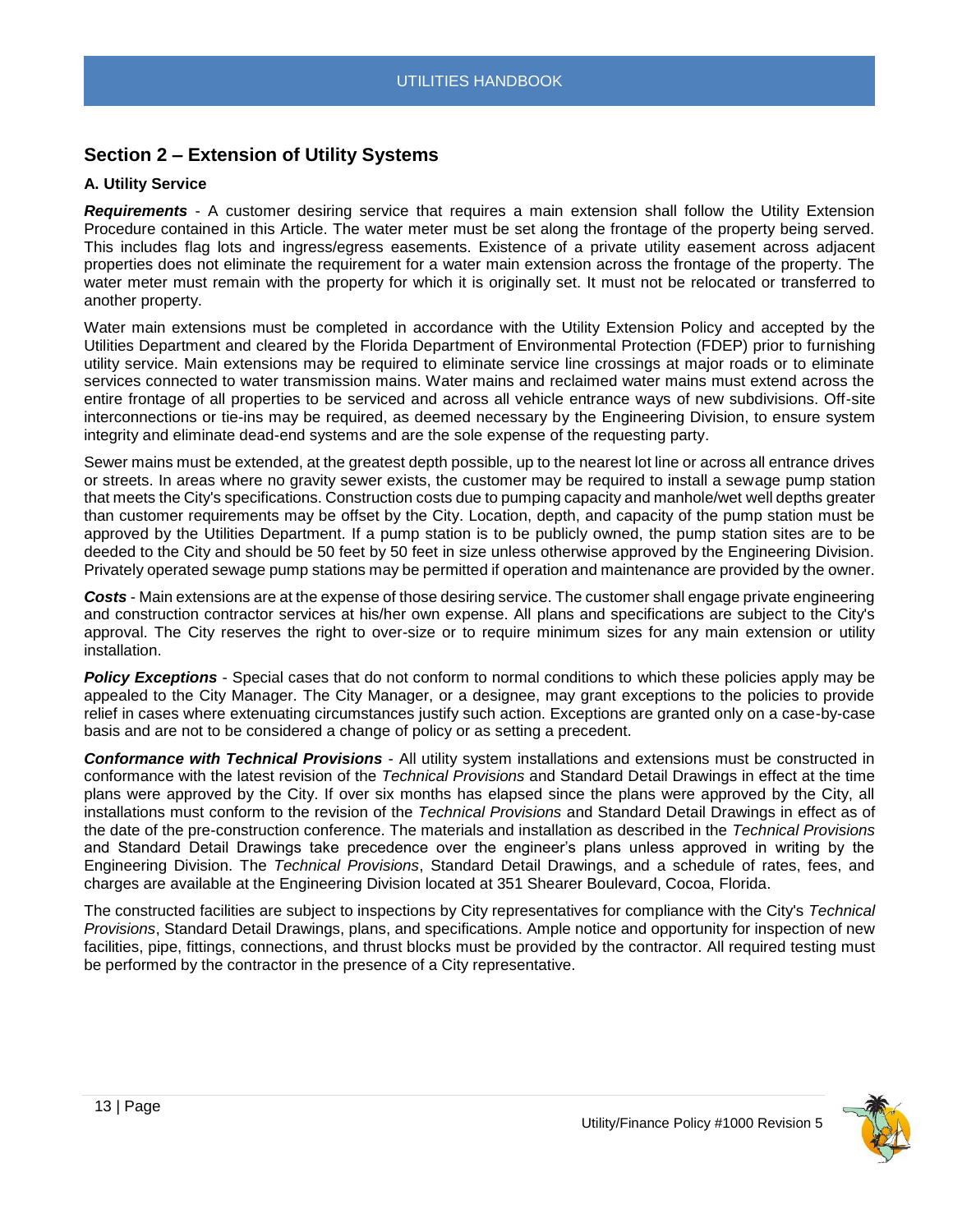## <span id="page-13-0"></span>**B. Utility Extension Policy & Procedure**

<span id="page-13-1"></span>*Utility Extension Policy* - The City will accept for operation and maintenance utility extensions constructed for the purpose of providing service to areas within the franchise boundaries of the City's utilities systems. Utility extensions include water distribution systems, firelines, waste water collection systems, and reclaimed water distribution systems. The City is not obligated to accept any extension or render service until the requirements contained in this section have been met.

The City does not allow City owned and maintained utilities to be installed on private commercial properties with the exception of water meters, fire line detector check valves, and sewer force main check valves.

A Utility contractor is required for all main extensions and the main extension up to the point of service for the fire line system. A fire line contractor is required for the installation from the point of service for the fire line system and the Double Check Detector Assembly (DCDA).

<span id="page-13-2"></span>*Utility Extension Procedure* - Prior to any utility extension in the City's service area, the City must review the plans. A Plan Review Charge is collected in accordance with the Schedule of Rates, Fees, and Charges (Schedules A & B). A check made payable to the City of Cocoa must be submitted with the plans for review.

<span id="page-13-3"></span>*Initial Submittal -* The City will perform a preliminary review of plans. Send one set of plans that have been prepared, signed, and sealed by an engineer registered in accordance with Florida Statutes to the Engineering Supervisor. The set must include water and or waste water and or reclaimed plans showing the location of the mains, distance off proposed pavement, size and type of mains, size and type of services, fire hydrant with hydrant tees, gate valve locations, restrained pipe lengths, proposed length of pipe, locations of other utilities; manholes, laterals, slope, water and sewer calculations, fire flow calculations, per the Florida Fire Prevention Code, Hydraulic Analysis Report, *Technical Provisions;* and Standard Detail Drawings.

The City will send a letter to the engineer of record requesting revisions to the plans, if necessary, or advising that the plans are acceptable and instructing the engineer of record to submit the (revised) plans for final review.

<span id="page-13-4"></span>*Final Submittal* – Send three sets of plans and FDEP permit applications that have been prepared, signed (all with original signature), and sealed by an engineer registered in accordance with Florida Statutes to the Engineering Supervisor.

If the mains will be installed within Florida Department of Transportation (FDOT) right-of-way, a FDOT permit application must also be submitted. FDOT permit application requirement can be obtained from the Engineering Division.

The City will review the final set of plans and, once acceptable, the Engineering Division will approve the plans. The final set of plans and the permit applications will be sent to the Utilities Director for approval. Upon approval the Engineering Secretary will advise the engineer of record to pick up the approved plans and submit them to FDEP.

<span id="page-13-5"></span>*FDEP Permit –* FDEP requires that the City's Technical Provisions and Standard Detail Drawings are included with the plans. The engineer of record is responsible for submitting the approved set of plans and permit application to FDEP.

<span id="page-13-6"></span>*FDOT Permit* - FDOT requires a permit for work within FDOT right-of-way that requires open cutting or crossing of pavement or sidewalks. The permit application is prepared by the engineer of record and submitted to the Engineering Division. The owner/developer shall sign the City's Construction Agreement and the owner/developer shall have the City's Hold Harmless and Indemnification Agreement signed by all contractors and subcontractors that will provide preparation, installation, and clean-up of the utility work within the FDOT right-of-way. The agreements must be approved by the City Manager. Then the permit application will be signed by the Utilities Director or designee and forwarded to FDOT.

<span id="page-13-7"></span>*Requirement Letter –* The City will send a requirement letter to the engineer of record once the City has received the FDEP permit. The requirement letter outlines all the items necessary for acceptance of the utility extension and lists the fees and charges due including impact fees, meter charges, and backflow prevention assembly charge.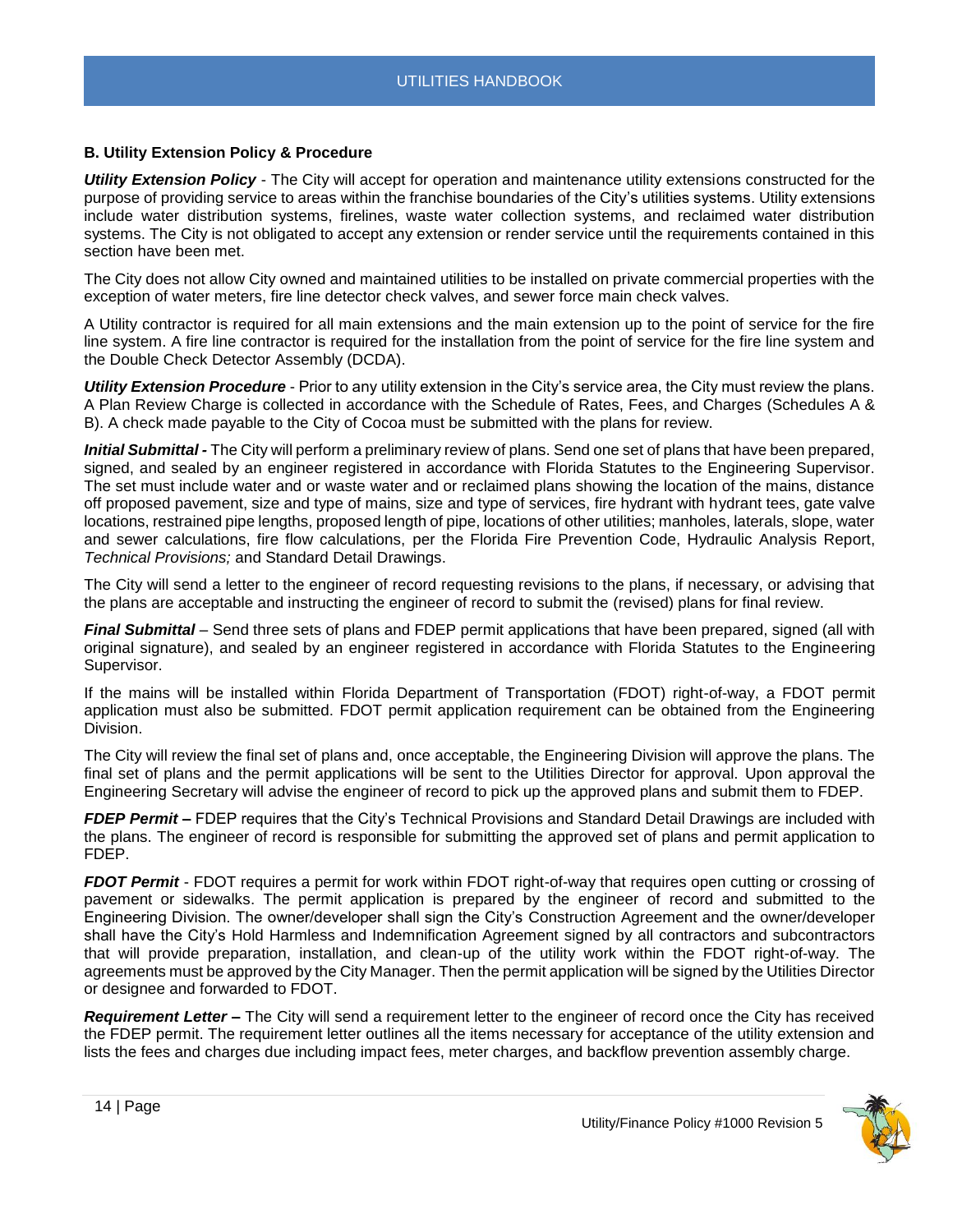<span id="page-14-0"></span>*Payment of Charges* – Prior to preconstruction for the new utility system, payment of the following charges is required: Jumper Meter Installation Charge, all Painting Charges, and Fire Protection Service Charge.

Connection Charges must be paid with the meter installation charge.

The Meter Installation Charge can be paid before or after utility system acceptance. However, the meter will not be installed until the utility system has been accepted for service by the Utilities Department. The customer should allow two weeks after the utility system is accepted for meter installation.

<span id="page-14-1"></span>*Preconstruction Meeting* – A preconstruction meeting is required prior to installation of a utility extension. The utility contractor and his/her field Superintendent is required to attend this meeting and provide proof of registration as a State-certified underground utility contractor. The meeting is held in the Utilities Administration Building at 351 Shearer Blvd., Cocoa. The utility contractor is responsible for arranging the meeting time with the Inspection Supervisor. It is recommended that the engineer of record and the project owner attend this meeting. The preconstruction meeting will cover the schedule for payment of fees and charges, materials and installation, the contractor's installation schedule, inspection, testing, and acceptance of the utility system.

<span id="page-14-2"></span>*Material Inspection* – An inspection of all material is required before it is installed. The utility contractor is responsible for scheduling this inspection with an Engineering Inspector.

<span id="page-14-3"></span>*Wet Taps* – All wet taps will be performed by a private tapping contractor that must be on the City's list of approved tapping contractors.

<span id="page-14-4"></span>*Open Ditch Inspection* – After the utility extension has been installed, an open ditch inspection is required prior to backfilling the trench. The utility contractor is responsible for scheduling this inspection with an Engineering Inspector. The Inspector will check pipe installation and conformance with plans and specifications.

<span id="page-14-5"></span>*Pressure Test and Chlorination* – After the utility extension has been installed and backfilled, all mains shall be swabbed. Foam swabs shall be flushed through the new mains. The swabbing shall be done by the contractor under the direct supervision of the Engineering Inspector . After swabbing, a pressure test is required. The water system is tested at 150 psi for two hours to test for leakage and structural soundness. The first hour is to be witnessed by the utility contractor; the last hour is to be witnessed by the City's Engineering Inspector and the utility contractor. The utility contractor is responsible for scheduling this test with an Engineering Inspector.

After the pressure test is successfully completed, the water line and appurtenances must be chlorinated. Disinfection will conform to the applicable provisions of American Water Works Association Specification C-651. The chlorine solution must remain in the pipe for at least 24 hours before flushing. No flushing is allowed between bacteriological sampling. All Chlorinated water is required to be de-chlorinated prior to discharge.

<span id="page-14-6"></span>*Bacteriological Testing* – A bacteriological test will be performed by a private laboratory in accordance with the City's [Bacteriological Testing Procedures by Private Laboratories.](file://///chv-file03/dept$/City%20Manager/PR/ADA%20Accessibility%20Docs/TO%20DO%20-%20Make%20Accessible/a)

<span id="page-14-7"></span>*FDEP Clearance –* Clearance from FDEP is required before the temporary jumper can be removed. The engineer of record shall submit to the City a completed FDEP form "Certification of Construction Completion and Request for a Letter of Clearance to Place a Public Drinking Water Facility into Service" (Clearance Form) and, if a general permit was obtained from FDEP, as-built drawings that have been signed (original signature) and sealed by the engineer of record.

The City will attach a copy of the FDEP permit, pressure test sketch showing the sample points, bacteriological test results, and a copy of the as-built drawings, if required, to the Clearance Form. The Clearance Form is then approved by the Utilities Director and mailed to FDEP. Submittal of the Clearance Form by the engineer of record to the City is time sensitive since the bacteriological test results cannot be older than 60 days by the time they are received by FDEP.

<span id="page-14-8"></span>*Final Inspection* – After all tests of the utility extension have been successfully completed, a final inspection must be scheduled. The final inspection consists of checking for items such as; concrete valve pads, blue reflectors at the fire hydrants, meter boxes installed to grade, curb stops properly installed in the meter boxes, service line locations marked on the curb, all valves are open, and proper paint used on items that require painting. The utility contractor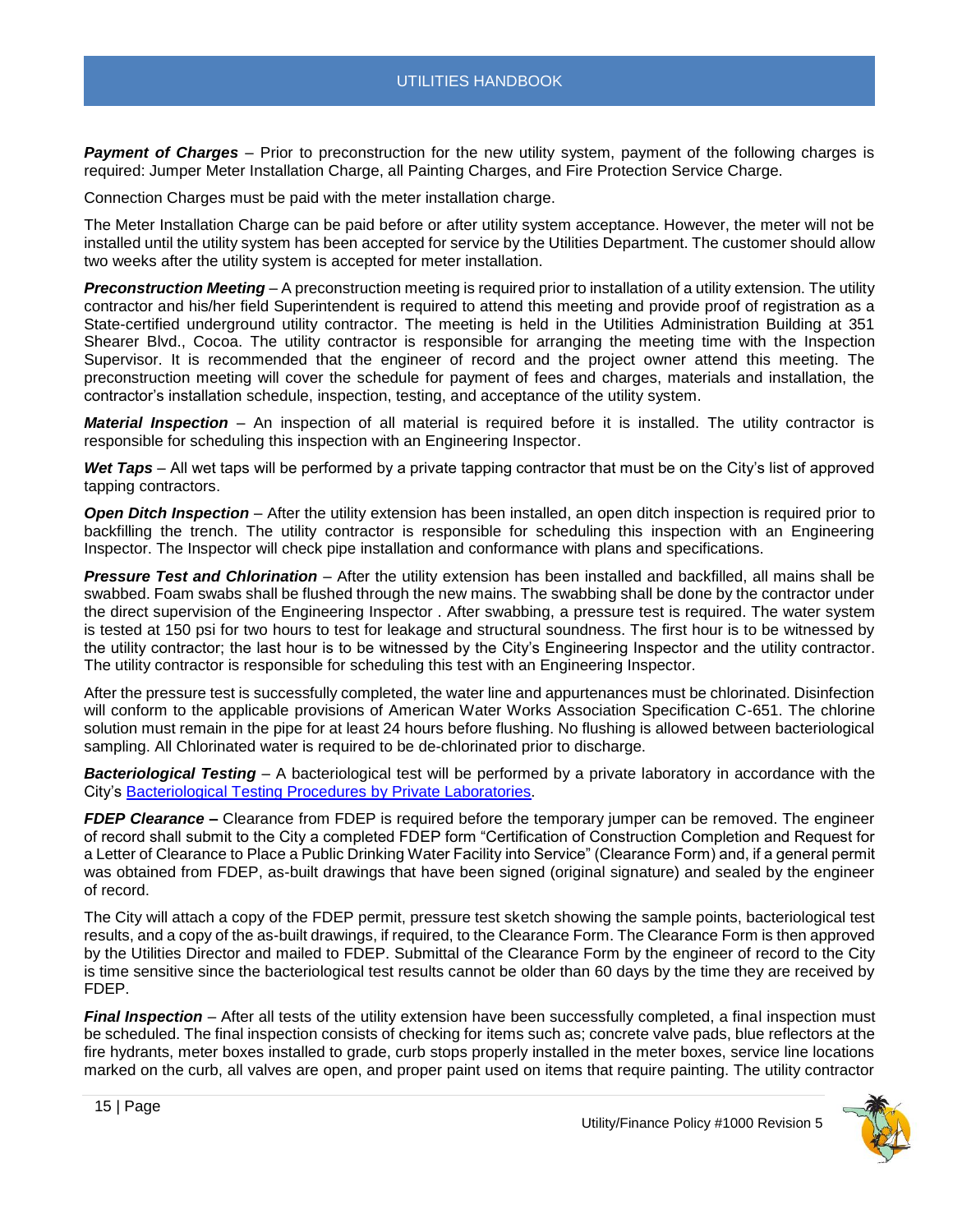is responsible for scheduling this inspection with an Engineering Inspector. It is recommended but not required that the utility contractor be present for the final inspection. The City will send a letter to the utility contractor if any discrepancies are found.

<span id="page-15-0"></span>*Acceptance of Utility Extension* – After the utility extension has been properly installed and successfully tested in accordance with the Utility Extension Policy, and after all required documents described below have been received by the City, the City will send a letter of acceptance to the owner.

<span id="page-15-1"></span>*As-Built Drawings* – The City requires three sets of as-built drawings ("as-builts") signed (all with original signature) and sealed. The as-builts can be certified by a Florida-registered surveyor or the engineer of record as to the accuracy of the information supplied. The engineer of record must certify that the utility extension has been installed in accordance with the approved plans and specifications. The information provided on the as-built drawings must conform to the City's latest *Technical Provisions* and Standard Detail Drawings.

<span id="page-15-2"></span>*Bill of Sale; Maintenance Bond/Security* – The Bill of Sale conveys ownership of the utility extension to the City so the City can operate and maintain the system. The City's Bill of Sale form must be completed by the owner of the project and submitted to the City. In addition, the City reserves the right to require a maintenance bond or some other security covering the utility extension for a period of up to two (2) years depending on the specifications of a particular extension. The bond or other form of security must be in a form deemed acceptable to the City.

<span id="page-15-3"></span>*Easement* – If the utility extension is installed on private property, a Water Line and Ingress/Egress Easement is required. The Water Line Easement is to be a 15-feet-wide surveyed easement centered over the utility extension. The Ingress/Egress Easement is usually for the entire property and allows the City to enter the property to operate and maintain the water line. The City's Easement form must be completed by the owner of the project and submitted to the City. The City sends the Easement to the Brevard County Clerk of Court for recording.

<span id="page-15-4"></span>*Non-Accepted Systems* – The City is not obligated to repair or to provide field locations on any system that has not been accepted for operation and maintenance. No connections will be made to and no meters will be installed on any system until after the system is accepted and all applicable charges have been paid to the City.

<span id="page-15-5"></span>*Private Utility Systems* – All utilities located on private commercial properties will be owned, operated, and maintained by the property owner. The City does not allow City owned and maintained utilities to be installed on private commercial properties with the exception of water meters, fire line detector check valves, and sewer force main check valves.

City inspectors have the right to inspect any portion of the private system for excessive leakage or non-approved connections. Any deficiencies noted must be corrected within ten days of written notice by the City.

## <span id="page-15-6"></span>**C. Fire Protection System Requirements**

The City provides water service for fire protection. On public, commercial, and multifamily residential fire protection systems, the City requires a double check detector assembly ( DCDA), the size of which has been determined by a private fire protection system Engineer. The City is responsible for operating and maintaining its water system up to and including the DCDA piping leg and in-ground 90-degree or 45-degree fitting on the customer's side of the DCDA. The City has determined the point of service for the fire line system to be the gate valve installed at the fitting upstream of the DCDA. A fire line contractor is required for the installation of the DCDA.

The fire protection system design must include a safety factor of five psi. Materials for and installation of the DCDA shall be in accordance with Section 2.2 Utility Extension Policy & Procedure and the City's current *Technical Provisions* and Standard Detail Drawings.

The City charges a Fire Protection Service Charge in accordance with the Schedule of Fees, Rates, and Charges. The customer must pay the first year's Fire Protection Service Charge prior to the preconstruction meeting for the utility extension.

For new systems, the Contractor will test the DCDA and provide the backflow certification to the City's Engineering Division. If the test fails, the customer's contractor must have the DCDA repaired by a licensed backflow technician and re-test the DCDA.

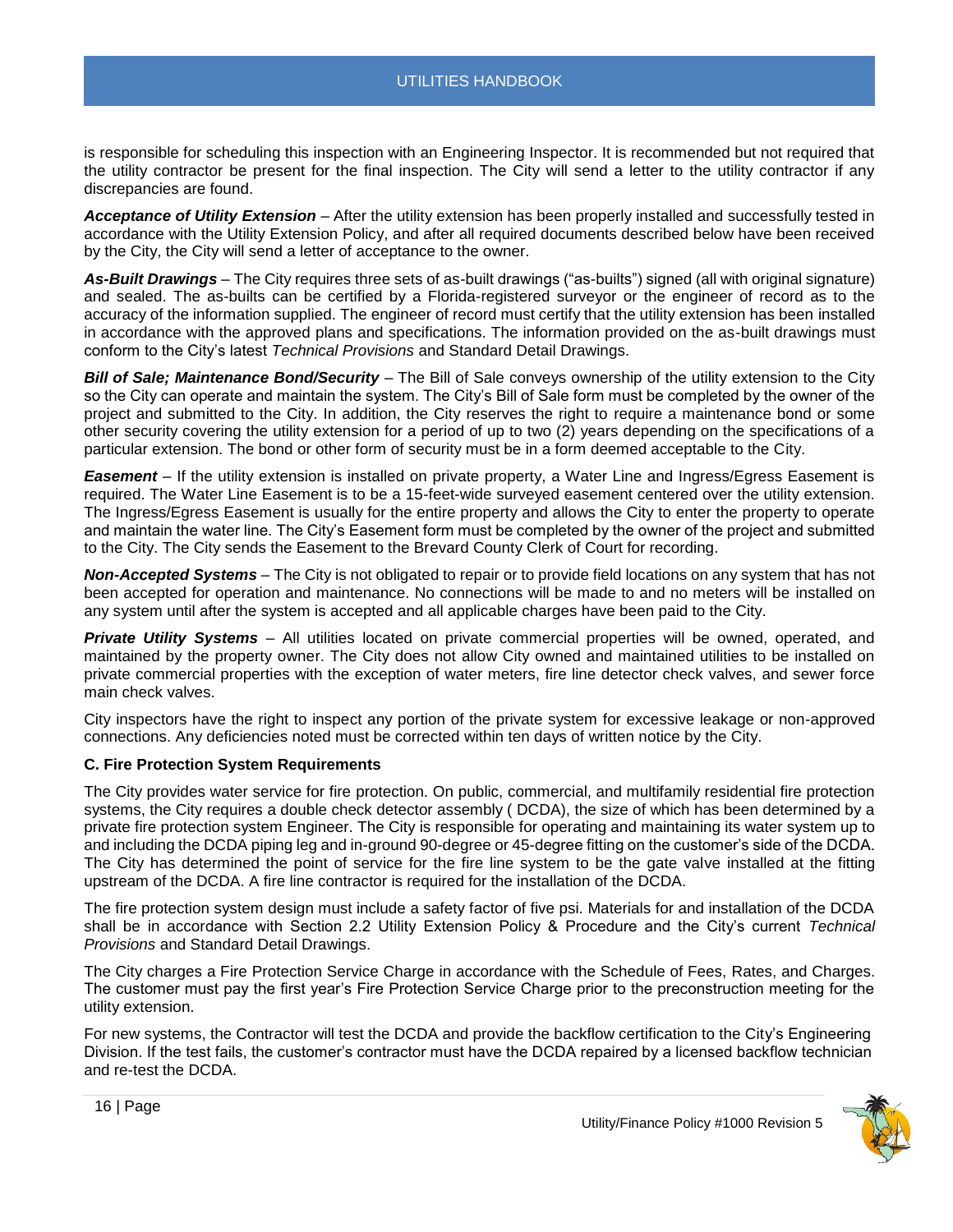The City charges a Fire Line Painting Charge in accordance with Schedule of Fees, Rates, and Charges. The customer must pay the Fire Line Painting Charge prior to the preconstruction meeting for the utility extension. After acceptance, the City will paint the fire line.

For existing fire protection systems, the Water Field Operations is responsible for operating, maintaining, repairs, and testing of the existing DCDA. Customers requiring repair, maintenance, operation, or testing of the existing DCDA shall contact Water Field Operations located at 351 Shearer Boulevard, Cocoa, Florida.

Private fire line contractors are prohibited from operating, maintaining, repairing, and testing DCDA owned, operated, and maintained by the City of Cocoa except as authorized by Water Field Operations. The City will not be responsible for any cost incurred by the customer for unauthorized work on the DCDA.

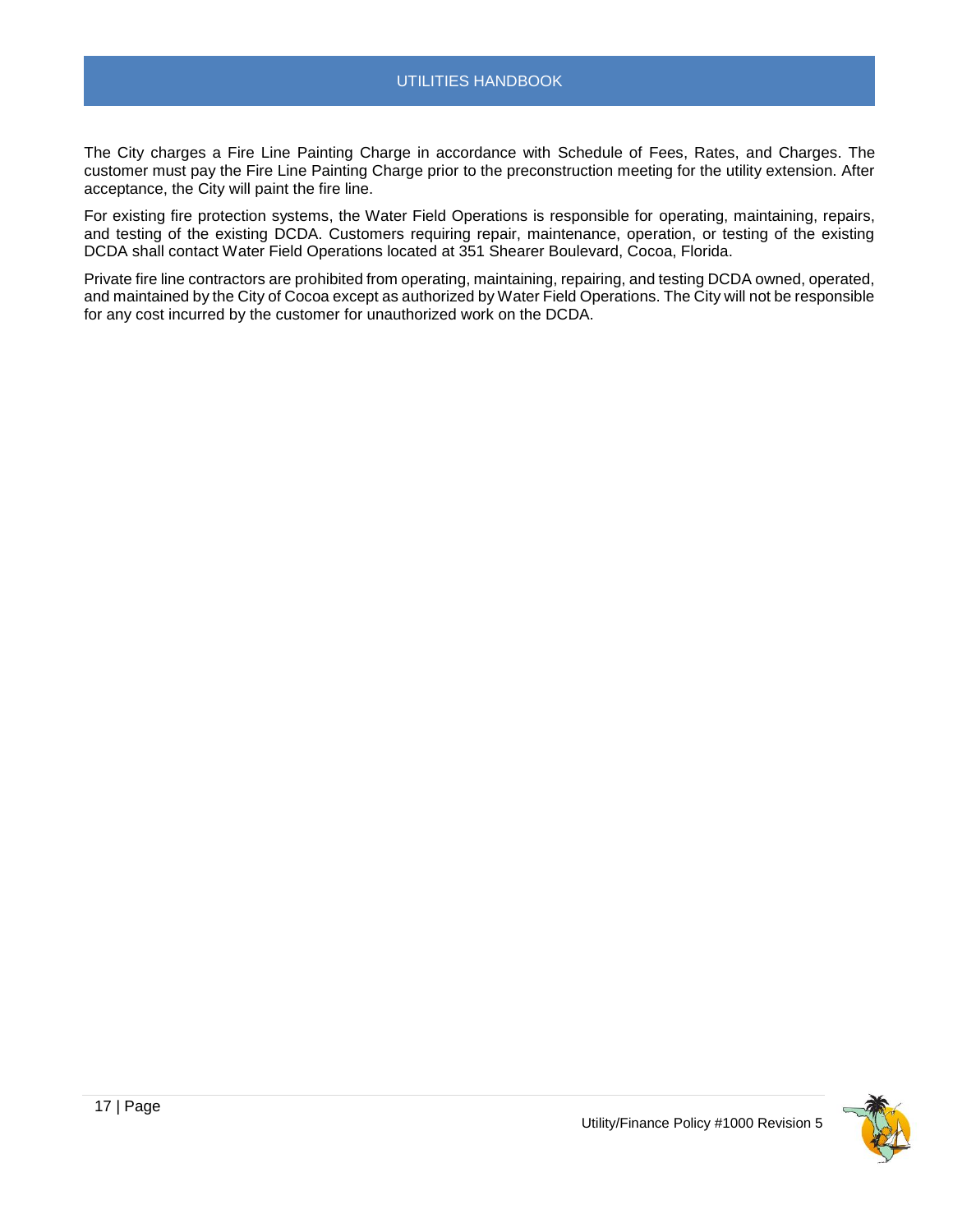## <span id="page-17-0"></span>**Section 3 – Rights and Responsibilities**

## <span id="page-17-1"></span>**A. Right of Way and Access**

As a condition of service, the account holder grants to the Utilities Department all rights and privileges necessary for the rendering of service. Utilities Department employees and contracted representatives must have access at all times to the City's facilities located on the customer's premises. Access is limited to the installation, operation, maintenance, inspection, and/or removal of utility appurtenances. Failure to provide access to Utilities Department personnel is grounds for involuntary discontinuance of service. Any advance notice to the customer or occupant of work performed on the customer's premise will be at the discretion of the City. The Utilities Department is not liable for trespass during performance of these activities. Vehicles or large movable objects that block access to the utilities right-of way may be towed at the customer's expense.

## <span id="page-17-2"></span>**B. Relocation or Adjustment of Utilities**

Standard residential 3/4" and 1" meter relocations or adjustments with no concrete or asphalt open cuts, no site restoration work, and less than ten feet in length will be performed by the City at a cost as provided in the Schedule of Fees, Rates & Charges.

Residential 3/4" and 1" meter relocation or adjustments that require a permit, concrete or asphalt open cuts, site restoration work, or are longer than ten feet will require a cost summary estimate from the Engineering Division and the account holder will be required to pay that cost prior to the work being performed by the City.

The City will not relocate or adjust a 3/4" and 1" residential meters within subdivisions currently being developed or within one year of acceptance by the City. The owner must contact the developer who shall have its utility contractor relocate the meter under the direct supervision of the Utilities Department.

When relocation or adjustment of the City's facilities is necessary for a multifamily or commercial building due to a change in the customer's operation or construction or due to a request, such relocation or adjustment will be designed by an engineer and constructed by a utility contractor provided by and paid for by the customer.

In the event that relocation of a customer's point of service is required by the City, a new on-site service line may be installed by a licensed plumber at no cost to the customer. The customer will provide the necessary access to the property for such and installation and will assume responsibility for same upon relocation.

The relocation work or connection of the customer's facilities will be warrantied for any defects in the construction for a period of one year. The City; however, will not be responsible for cost associated with damage caused by natural disasters, breaks, acts of God, misuse of the facilities, or any other cause beyond the control of the Utilities Department.

## <span id="page-17-3"></span>**C. Limits of Liability & Continuity of Service**

The Utilities Department will use reasonable diligence to provide dependable service but **DOES NOT GUARANTEE** continuous and uninterrupted service.

The City is not liable for want of supply or for any occurrence, act, omission caused directly or indirectly by mechanical failure of equipment and/or facilities; repairs; or adjustments to its system; riots, strikes, civil unrest, insurrections; accident; litigation; interference by Federal, State, or municipal governments; act of God; acts of the public enemy; or any other cause beyond the control of the Utilities Department. The City reserves to itself full discretion in reducing the amount of water available, in servicing some customers to the exclusion of others, or, if necessary, in discontinuing water, reclaimed water, or waste water services.

All reasonable efforts are made to assure continuity of services to customers. Although the City uses its good faith effort to see that utilities are delivered safely, the City is not responsible for any damage caused by interruption of utility services. The customer understands that instances may occur where service is interrupted beyond the control of the City and that no compensation will be rendered for such loss of service.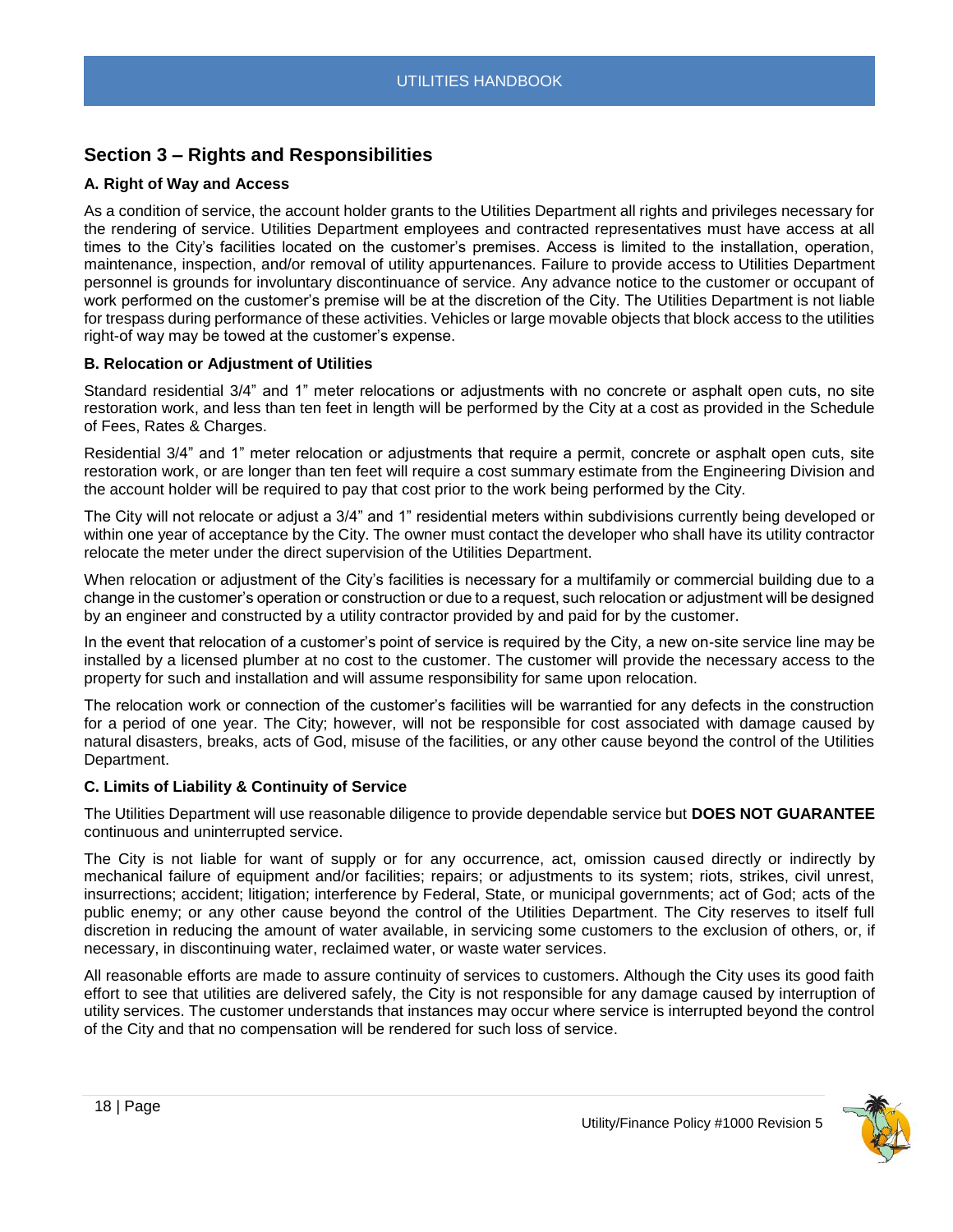## <span id="page-18-0"></span>**D. Account Holder Responsibility for Piping and Leakage**

The account holder shall be defined as the person contracting service until or unless the contracted service is voluntarily or involuntarily discontinued. In the absence of any active contract for service, the property owner shall be the account holder. See section *Revert to Property Owner* for details.

The City is only responsible for correcting leaks on the main water system and up to and including the water meter.

The City is not responsible or liable for the account holder's utility system beyond the following points of service:

- Water: the meter and/or backflow prevention assembly
- Reclaimed Water: the meter and/or curb stop
- Waste water: the City's sewer cleanout or the property line
- Fire Protection/Suppression Systems: the meter, backflow prevention assembly, and the bottom fitting in the ground downstream of the double detector check valve.

The City does not assume any responsibility for, or liability arising because of, the condition of water and/or sewer piping, plumbing or any apparatus on the premises of the account holder and/or property owner. Water pulled across any of the points of service listed above immediately becomes metered water. Metered water that is knowingly or unknowingly either used, lost, leaked, or stolen is considered consumption and is the property and responsibility of the account holder.

The City does not assume any responsibility for, or liability arising because of, any loss or damage to any person or property whatsoever resulting directly or indirectly from the use or misuse or presence of metered water on the account holder's premises.

The account holder is responsible for leakage in the piping on his/her property on his/her side of the water meter at the point of connection to the meter and/or backflow prevention assembly, if applicable, and will be charged for water and/or sewer based on water use as indicated on the meter.

The account holder is responsible for monitoring and safeguarding any intentional or unintentional consumption of water, regardless of any conditions or circumstances known or unknown to the account holder and/or property owner to include if the meter is on or off, that may contribute to water loss, leak, or theft of water.

The City is not responsible for investigating, informing, or prosecuting due to water leaks, loss, or thefts on the customer's side of the water meter. As a courtesy the City makes a reasonable effort to inform the customer of excessive or active water usage, if noticed, during routine meter reads or maintenance. It is the customers responsibility to regularly monitor their water meter usage/flow rate indicator for symptoms of water loss.

When a customer requests the water meter to be turned on it is the responsibility of the customer to make sure all valves, faucets, hoses, and any other appliances that demand water are turned off prior to the City representative turning the meter on. If the City representative notices the meter flow rate indicates active water use when turning on the water meter, the meter will be immediately turned back off and a reasonable attempt to leave a notice that the meter was turned off will be made. In the event the City does not detect any active water flow, the City is not responsible for any water loss or damage.

For details regarding system operations for the City of Cocoa, please refer to the City of Cocoa Utility Service Policies and Procedures Handbook, the City of Cocoa Utilities Technical Provisions and Standard Details and/or City of Cocoa Code of Ordinances.

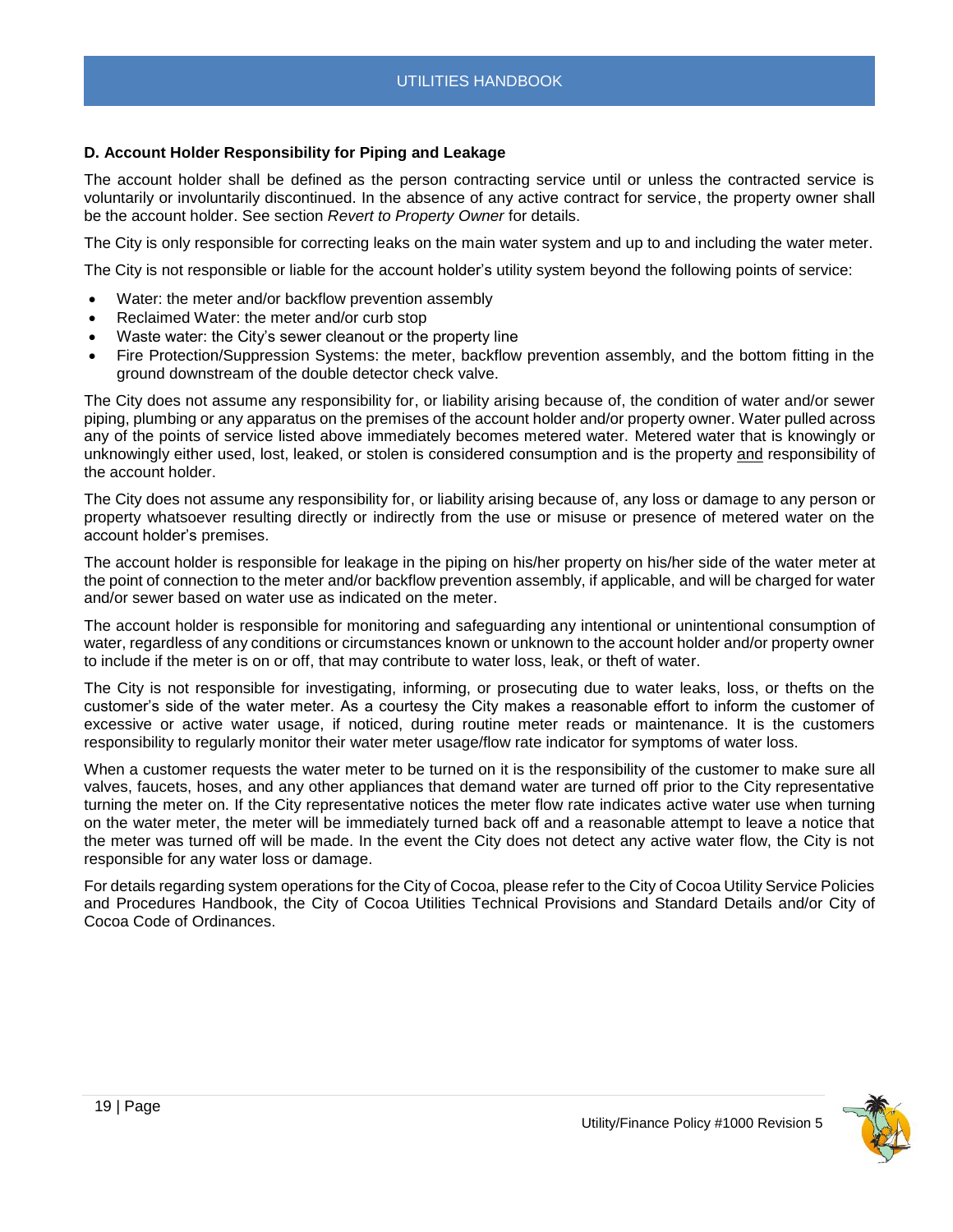## <span id="page-19-0"></span>**Section 4 – Requirements and Regulations**

## <span id="page-19-1"></span>**A. Potable Water Service Policy**

Properties within the City's franchise area are eligible for connection to the potable water system on a first-come first-served capacity-available basis. As deemed necessary by the Utilities Director, some projects may require offsite improvements or hydraulic studies to assess the impact of the proposed service on existing customers. All costs for studies or off-site improvements will be paid by the customer.

## **B. Resale of Water**

Water service obtained from the City is to be used by the customer only, for the purpose specified in the application for service, and cannot be resold. Water service is furnished directly to the customer through the City's individual meter. It is for the customer's sole use and is not to be re-metered by the customer for the purpose of selling water service at a profit to lessees, tenants or others. Re-metering for the purpose of equitable distribution of water and sewer service costs is allowed so long as the charges reflect the amount charged by the City.

## **C. Sub-serving by Customer**

The customer will not build or extend water lines across or under a street, alley, lane, court, avenue, across property lines or in any other way in order to furnish service through one meter to more than one property. Serving more than one property is not allowed even though such adjacent property is owned by the customer. An exception to this policy may be requested in writing from the Utilities Director. Written consent for the exception will be given only when such adjacent properties are operated as one integral unit under the same name for carrying on parts of the same business. When and if such consent is given, the customer must obtain any necessary State, county, or municipal permits. All construction must be in accordance with applicable codes, installed by duly licensed professionals, and subject to applicable inspection procedures. Service is furnished only to the property immediately adjacent to the meter. If the customer subdivides a property that has a single water service (meter), the existing water service will be used to serve the property immediately adjacent to the meter. The remaining subdivided properties must be provided with individual service lines and meters at the owner's expense. A water main extension may be required in order to provide service to the customer's subdivided property. If a main extension is required in order to provide service to a property, refer to section *Utility Extension Policy & Procedure*.

## **D. Customer Facility Requirements**

All on-site service lines and plumbing are to be installed in accordance with these requirements and regulations and in compliance with the latest guidelines of local codes and inspection authorities. All installations must be inspected and approved by an authorized inspector as required by law. The Utilities Department may deny service to any new or altered installation or it may disconnect service to any existing installation that, in the opinion of the Utilities Department, constitutes a hazard to the public, to other customers, or to its employees.

## **E. Backflow Prevention and Cross-Connection Control**

Backflow prevention assemblies are to be installed to provide protection to the water system and to comply with local and State regulatory authorities and the City's Cross-Connection Control and Backflow Prevention Program.

The potable water supply must be protected from the possibility of contamination. Non-potable sources of water or harmful substances must be prevented from entering the potable water system. The Utilities Department promotes the avoidance, prevention, and elimination of cross-connections. It provides for a continuing program of crossconnection education, prevention, detection, and control. This program is intended to prevent water that has passed from the public distribution system into the private plumbing and fire protection systems from re-entering the public system. The City charges an annual Cross Connection Control Program Administration Charge, in accordance with the Schedule of Rates, Fees, and Charges, to administer this ongoing program required by federal and state regulations.

The most current edition of the following codes, rules, and standards are adopted as a part of Cocoa's Cross-Connection Control Program:

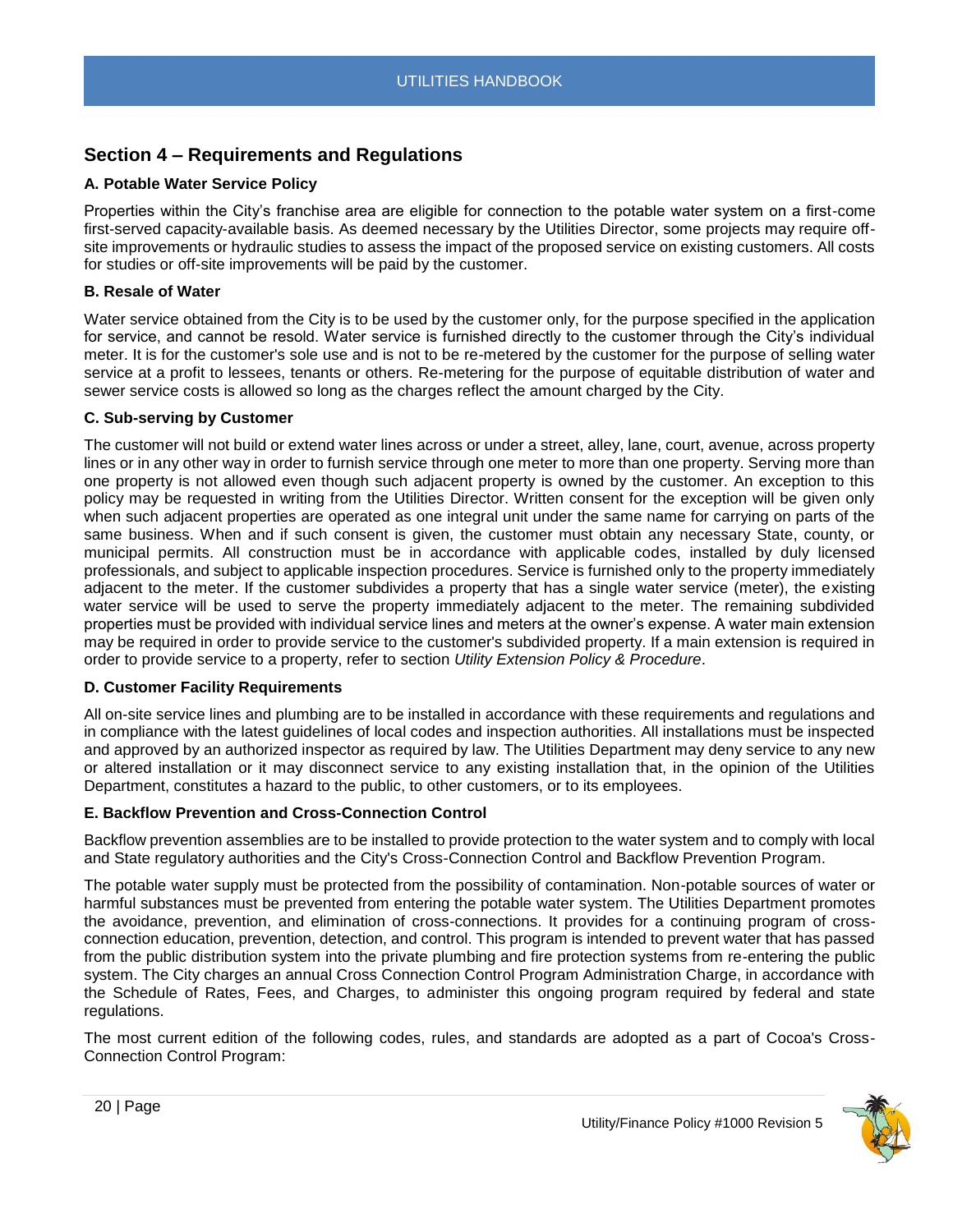- Florida Administrative Code (FAC) 62-550.200(22) defining cross-connections; FAC 62-555.360 prohibiting cross-connections and providing a routine Utilities Department program for the detection and prevention of cross-connections; FAC 62-610 establishing rules for reclaimed water systems serving potable water customers.
- Florida Building Code Plumbing Volume, Section 608.8, requiring identification of potable and non-potable water distribution systems either by color marking or metal tags.
- American Water Works Association (AWWA) manual M14 providing recommendations for organizational background for a cross-connection control program.
- The Foundation for Cross-Connection Control and Hydraulic Research (University of Southern California) manual *Cross Connection Control* for the approval of backflow prevention assemblies.
- The Code of Ordinances of the City of Cocoa, Chapter 22, setting forth rules for alternative water service and providing for discontinuance of water service to properties not in compliance with the rules.

The Water Field Operations Division is responsible for the education and training of personnel for the testing, installation, and maintenance of all backflow prevention assemblies (including fireline backflow devices). This division records material and equipment installation and inspection data. Surveys are performed at the premises of existing and new customers to detect actual or potential cross-connections.

The customer is liable for the initial installation cost of a backflow prevention assembly, which cost must be paid in advance of installation.

The City maintains backflow prevention assemblies that meet the City's requirements and charges an annual Backflow Assembly Testing & Maintenance Charge in accordance with Exhibit A Rates, Fees, and Charges.

## **F. Curb Stops**

The City is responsible for the use and maintenance of the water service lines up to and including the backflow prevention assembly. The curb stop is a mechanism used by the City to regulate the flow of water to the meter and is City property. It is the City's option to grant permission to the customer to turn the curb stop on or off for emergency repairs or after-hour turn-on when water is running. The curb stop is not designed to be used as a faucet and frequent use may damage the device. A damaged curb stop will be repaired or replaced at the discretion of the City. The customer may be charged the actual cost of repair or replacement at the discretion of the City.

It is recommended that a customer have a shut off valve installed downstream of the meter and backflow preventer, at the customer's expense. A house valve is also recommended. A house valve is an in-line connection and handle on the water service line from the meter to the house. It is usually located on the exterior of the house near an outside faucet or hose bib but can be located internally near a water heater or clothes washer hookup. By turning the handle, the customer can shut off the water supply to the house in an emergency or to make repairs.

## **G. Individual Meters**

Individual meters are required for all new residential service connections with the following exceptions:

- High-rise (three stories or greater) condominiums
- Short-term rental units and travel trailer parks
- Special cases as approved in writing by the Utilities Director

## **H. Sizing of Meters**

Water meters will be sized according to the guidelines stated in the American Water Works Association manual M22, Sizing Water Lines and Meters. The engineer of record shall complete the calculation for sizing the meter. The engineer shall provide the calculations to the Utilities Department for approval. If deemed necessary by the Utilities Department, the owner shall provide to the Utilities Department access to the property to evaluate the water usage requirements. The minimum size meter, as calculated, will be installed. No over-sizing of meters will be permitted.

## **I. Upsizing of Water Meters**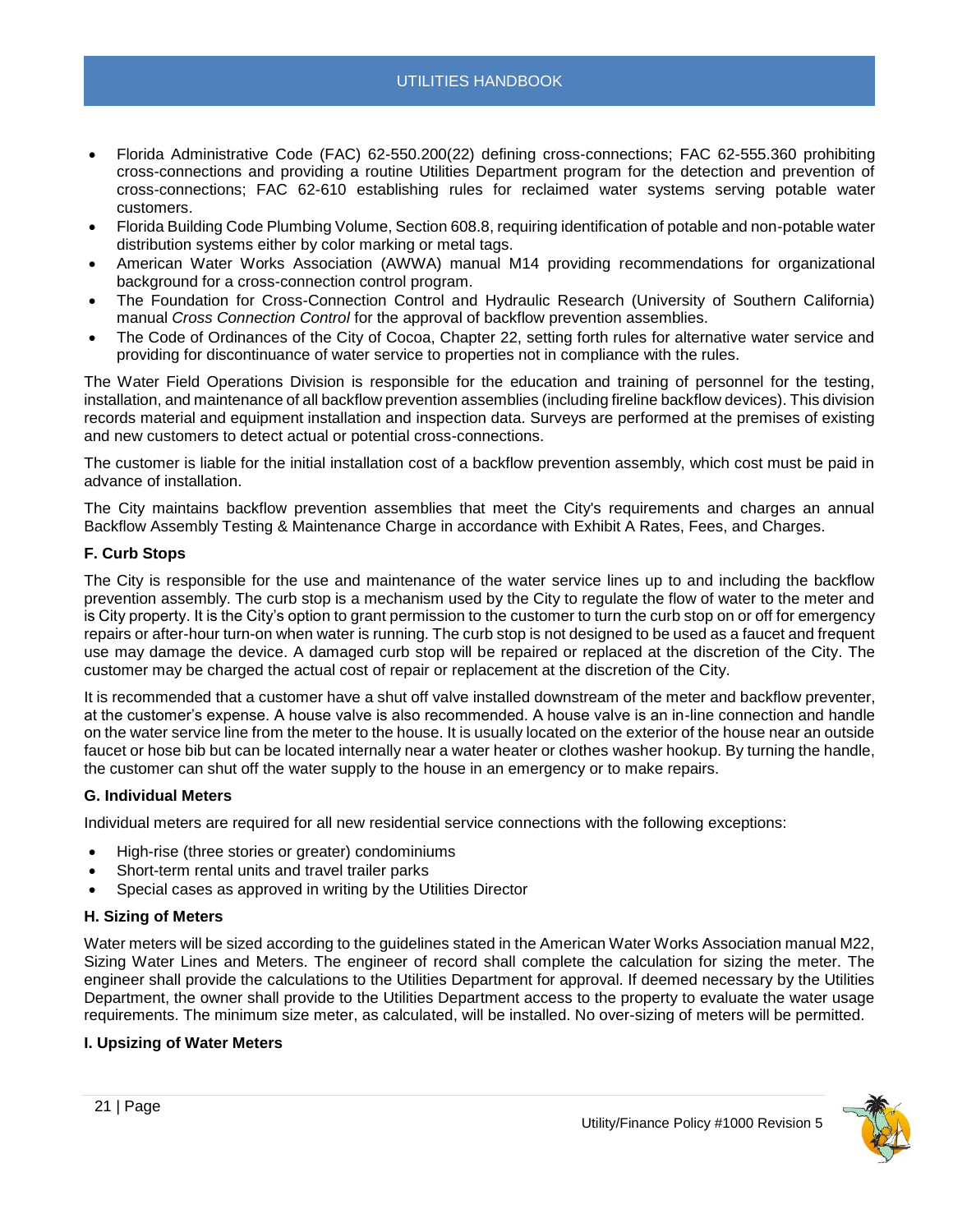If requested by a commercial or multifamily residential customer and justified according to section *Sizing of Meters*, the customer may replace an existing meter with a larger meter. All calculations must be completed by a licensed engineer or architect. The calculations for upsizing must be submitted to the Engineering Division for review and approval. Installation of upsized service piping shall be in accordance with Section *Relocation or Adjustment of Utilities*. The customer shall be required to bring the service up to current standard requirements at the customer's expense. Current standard requirements may include, but are not limited to, installation of a backflow prevention assembly and conversion of below-ground to above-ground installation in accordance with the *Technical Provisions*. Meters will not be upsized for billing purposes. Additional fees and charges may apply.

## **J. Separation of Meters**

A commercial or multifamily residential customer who desires to install individual 3/4" meters in lieu of an existing master meter 1" or larger may be allowed to do so in accordance with section *Relocation or Adjustment of Utilities*.

A commercial or multifamily customer who desires to install meters for the purpose of establishing a separate billing of non-irrigation flows may do so as long as the flows do not enter the waste water collection system. Installation of the service shall be in accordance with section *Relocation or Adjustment of Utilities*. In either case, the customer is responsible for reconnection of individual plumbing to the new meters. Payment of impact fees will not be required unless the use of the property has changed and will result in increased water demands. Other charges may apply.

## **K. Temporary Irrigation Meters**

At the sole discretion of the Utilities Director, temporary irrigation meters may be installed and utilized. The temporary irrigation meters may be in the form of temporary construction meters as described in this Handbook. Each temporary irrigation meter request will be evaluated on a case-by-case basis and each approval of temp meter shall include a specified time period. Permanent irrigation meters will not be permitted.

## **L. Temporary Construction Meters**

Temporary construction meters are subject to the following requirements:

- Temporary construction meters will have a specified time period of 90 days. Extensions of time maybe granted if requested in writing with proper justification.
- Temporary construction meters will be located, at the discretion of the Utilities Department, on the nearest acceptable fire hydrant or 2" blow-off and secured by a chain and lock.
- Temporary construction meters will be installed for construction purposes only. Meters permanently mounted on spray trucks for tank filling purposes are exempt from these restrictions. Meters mounted on water trucks are subject to these restrictions.
- Temporary construction meters will not be utilized for irrigation purposes or for domestic supply purposes.
- Temporary construction meters will be removed or relocated only by Utilities Department personnel.
- Repairs necessitated by abuse of a temporary construction meter will be charged against the customer's deposit.

## **M. Temporary Jumper Meters**

A temporary jumper meter shall be installed at a tie-in valve of all new water main extensions. All swabbing, flushing, and testing operations will be accomplished through the jumper meter. The jumper meter is to be used only for the swabbing, flushing, and testing of the new water main extension. It shall not be used as a construction meter for the project. If any utility contractor or subcontractor connects to the new system, whether it has a jumper meter or not, the connection will be disconnected and the utility contractor will be billed for an illegal connection. This may lead to a delay in the acceptance of the water system for service, thereby delaying the permanent meter installation.

The jumper meter installation shall be in accordance with the City's Standard Detail Drawings. It shall consist of 2" galvanized pipe and fittings, a 3" meter supplied by the City (paid for by the developer or contractor), and a 2" double check valve supplied by the contractor. The contractor shall install the jumper meter assembly. All tie-in valves shall be locked by the contractor with the chains and locks supplied by the City. After installation of the jumper meter

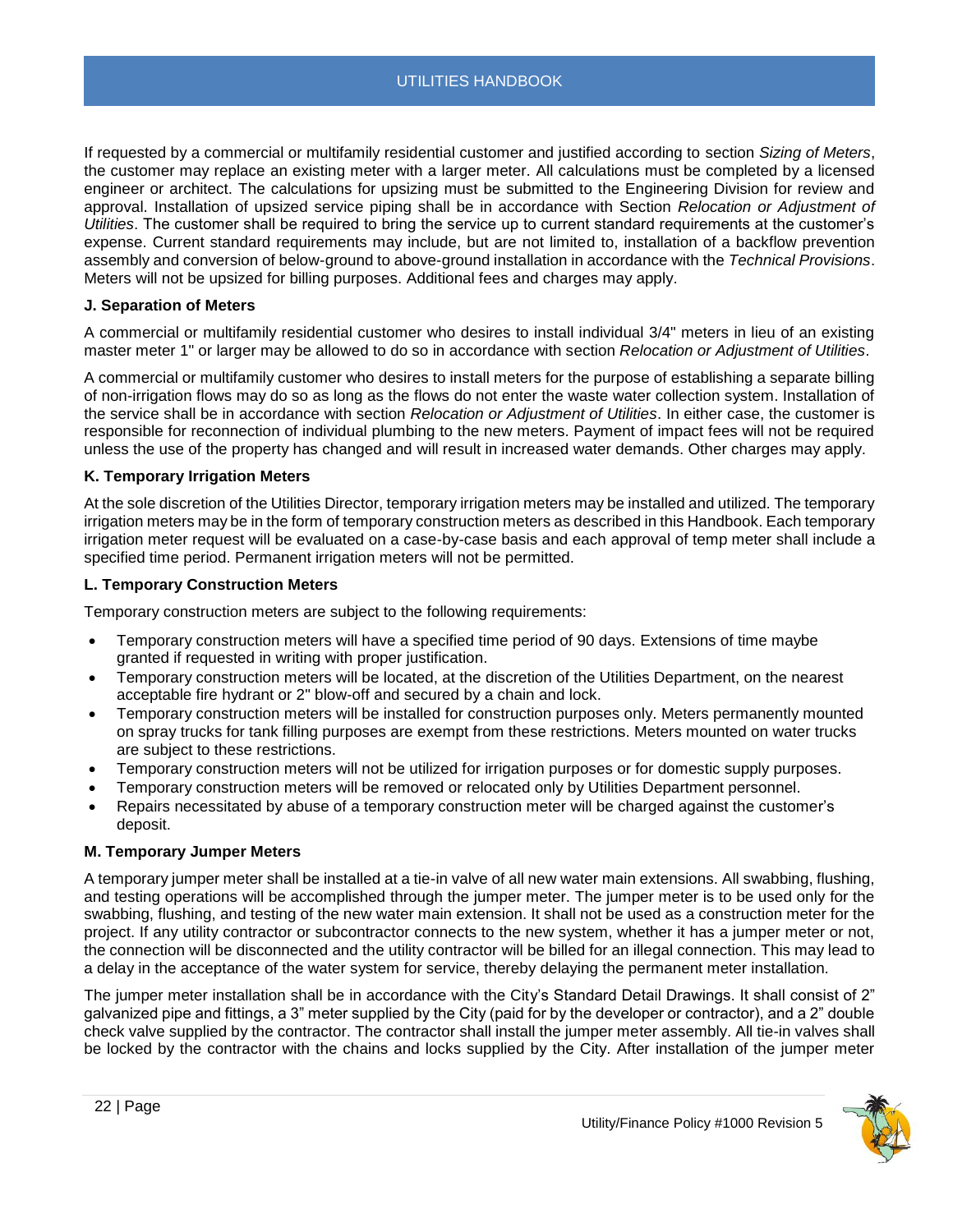assembly, the contractor shall have the 2" backflow prevention assembly tested by a State-licensed backflow testing company to assure that it is functioning properly. A copy of the testing report must be supplied to the City.

## <span id="page-22-0"></span>**Section 5 – Establishing Service**

## <span id="page-22-1"></span>**A. New Connection to the Water/Sewer Distribution Systems**

Properties within the City's franchise area are eligible for connection to the potable water system on a first-come first-served capacity-availability basis. The City of Cocoa Engineering Department plans, designs, and obtains permits for the drinking water transmission and distribution, waste water collection, and reclaimed water distribution systems. As deemed necessary by the Utilities Director, some projects may require off-site improvements or hydraulic studies to assess the impact of the proposed service on existing customers. All costs for studies or off-site improvements will be paid by the customer. The general requirements are described in the City's Technical Provisions and Standards Details.

A new customer connecting to water and/or sewer system (new construction) may apply for the desired service obtaining a cost summary from the Engineering Department. Once the cost quote is available, the customer shall pay for the new connection by contacting the Customer Service Division. Upon payment, work orders are entered for Engineering to install the new connection.

## <span id="page-22-2"></span>**B. New Connection to the Reclaimed Water Distribution System**

Any utility account holder within the City of Cocoa limits and in good standing may request the City to install and operate a City approved irrigation/reclaimed water meter at any property owned by such account holder, provided that the City has reclaim mains available to serve the account.

Prior to the installation of a new in-ground irrigation system to be connected to the City's reclaimed water system, or connection of an existing system to the City's system, the account holder shall request the City to install and operate a city-approved reclaimed water meter. The account holder is responsible for connecting their system to the account holder side of the meter and for allowing inspection of all connections by City staff prior to the turn on of the meter. All irrigation/reclaimed water meters, meter boxes, pipes and other equipment furnished or used by the City in installing any such irrigation meter shall be and remain the property of the City. Prior to installation of any such reclaimed water meter, the account holder shall pay to the City all charges as specified in the Schedule of Rates, Fees, and Charges (A&B) established and modified periodically by the City Council.

A new customer connecting to the reclaimed water system may apply for the desired service, if available, as outlined in the [Reclaimed Water Application](file://///chv-file03/dept$/City%20Manager/PR/ADA%20Accessibility%20Docs/TO%20DO%20-%20Make%20Accessible/a) and through contacting the Water Reclamation Facility at 321-433-8749.

## <span id="page-22-3"></span>**C. Contracting Utility Service to Existing Connections**

Anyone may apply for water and/or sewer service to a property within the appropriate service area provided they are the owner, owner's agent, or a prospective tenant of the property to be served.

The Customer Service Division (hereafter referred to as City) must treat all applicants in an equal and nondiscriminatory manner, without regard to race, sex, age, ethnicity, national origin, disability, mental illness or ability, sexual orientation, gender, gender identity/expression, sex characteristics, religious, creed, political opinions, or marital status.

A new [Application for Utility Services](file://///chv-file03/dept$/City%20Manager/PR/ADA%20Accessibility%20Docs/TO%20DO%20-%20Make%20Accessible/a) must be submitted for every water/sewer connection, including transferring service to a new location, regardless of prior connections to an existing address or account holder history PRIOR to receiving utility service. A Service Initiation Fee, in accordance with the current schedule of rates, fees, and charges, will be due for the processing of any new application. See section *Connection & Installation Fees & Charges* for details.

## <span id="page-22-4"></span>**D. Utility Application Processing**

Persons wishing to establish water/sewer service will be required to complete an [Application for Utility Services.](file://///chv-file03/dept$/City%20Manager/PR/ADA%20Accessibility%20Docs/TO%20DO%20-%20Make%20Accessible/a) If not applying in person, the Application for Utility Services form must be notarized. **All** persons requesting utility services must provide the following information:

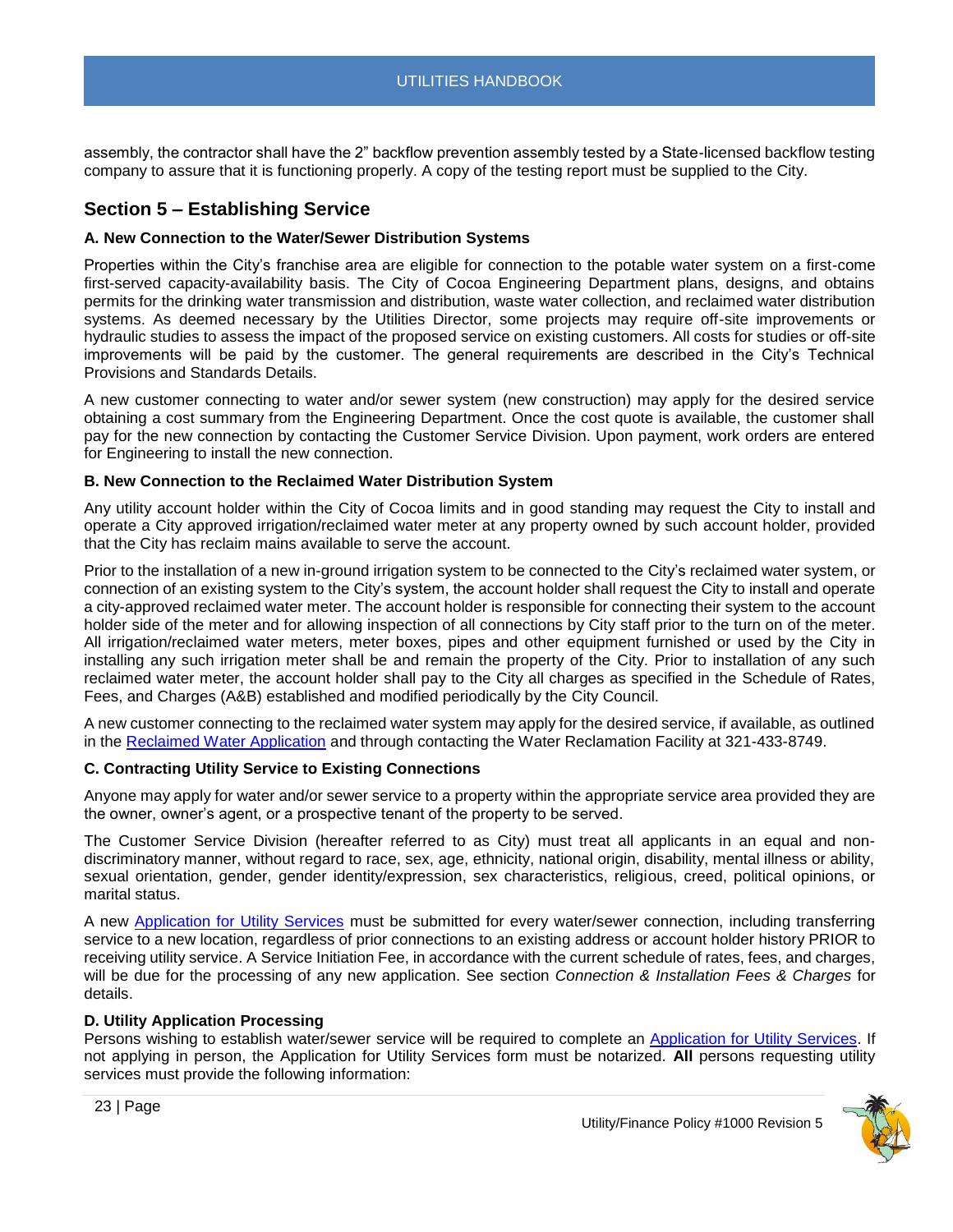- Full name
- Mailing Address
- Service Address
- Home, Cell & Work Phone Numbers
- Email Address (if available)
- One valid form of government issued identification with photo Valid driver's license, passport, alien registration card, or state issued photo ID
- A second form of identification such as anything that has the applicant's name embossed and/or printed on it, excluding debit/credit cards, such as social security card, insurance card, voter's registration, passport, vehicle registration, etc.
- Names of adult persons living in household (if applicable)

## *Property Owner as Account Holder*:

- Proof of Property Ownership if different than Brevard County Property Appraiser's website.
- If property owner is unavailable, provide a copy of the Power of Attorney.

## *Non-Property Owner as Account Holder:*

- Notarized, Valid Rental Agreement between the prospective tenant and property owner. The property owner's signature must be notarized; however, if prospective tenant and property owner both appear in person and provide government photo identification, neither signature needs to be notarized.
- If an agreement is not available or has expired, a notarized [Letter of Authorization](file://///chv-file03/dept$/City%20Manager/PR/ADA%20Accessibility%20Docs/TO%20DO%20-%20Make%20Accessible/a) found in the appendix and completed by the property owner or authorized agent.
	- $\circ$  If authorized agent is submitting the application, provide Power of Attorney, Property Management Agreement, etc.
- If property owner is deceased please provide death certificate and documentation verifying survivorship (i.e. Last Will and Testament, Trust, Probate, etc.).

<span id="page-23-0"></span>Property owners shall provide a closing statement or deed to verify ownership. Property owners may have utilities connected at more than one location as long as all accounts remain current. Any property owner's prior debt for utility services at any location and/or a property owner's outstanding account balance at the service location applied for, may prevent a property owner, their agent, and/or a tenant from establishing new service until account(s) are paid in full. See section *Prior Utility Debts* for details.

<span id="page-23-1"></span>Non-Property Owners shall provide the City with a notarized copy of a valid lease/rental, or a copy of a valid lease/rental agreement that contains an electronic signature with certificate of authenticity, or a notarized [Letter of](file://///CHV-FILE03/home$/jdovale/Jessica%20Dovale/Utility%20Management/Utility%20Support%20Service/Standard%20Operating%20Procedures%20&%20Policies/Polices%20&%20SOPs/1%20Finance-%20Utility/a)  [Authorization](file://///CHV-FILE03/home$/jdovale/Jessica%20Dovale/Utility%20Management/Utility%20Support%20Service/Standard%20Operating%20Procedures%20&%20Policies/Polices%20&%20SOPs/1%20Finance-%20Utility/a) and may be limited to one service location at any given time. The non-property owner's utility account will be set up in the name or names specified in the lease/rental/occupancy agreement. A property management agreement shall be required for agents acting on behalf of the property owner. In the event that any person named in the lease has an outstanding utility debt with the City, that debt shall be paid in full prior to service connection. See section *Prior Utility Debt* for details. If any notarized lease/rental[/Letter of Authorization](file://///CHV-FILE03/home$/jdovale/Jessica%20Dovale/Utility%20Management/Utility%20Support%20Service/Standard%20Operating%20Procedures%20&%20Policies/Polices%20&%20SOPs/1%20Finance-%20Utility/a) for occupancy agreement and/or property management agreement cannot be provided, an Application for Utility Services may be denied.

<span id="page-23-2"></span>Master Metered Multi-Unit Residential and Commercial Properties collectively serviced by a single master meter shall have the account held in the name of the property owner.

<span id="page-23-3"></span>Private fire protection "fireline" systems shall have the account held in the name of the property owner and shall remain active at all times. Any unauthorized connection or use of a private fire protection system will be considered theft of service and a penalty shall be billed to the customer of record. It is the customer's responsibility to ensure no connection or use of the fireline occurs for anything other than it's intended purpose of fire prevention. See section *Utility Tampering and Theft of Service Fees & Charges* for details.

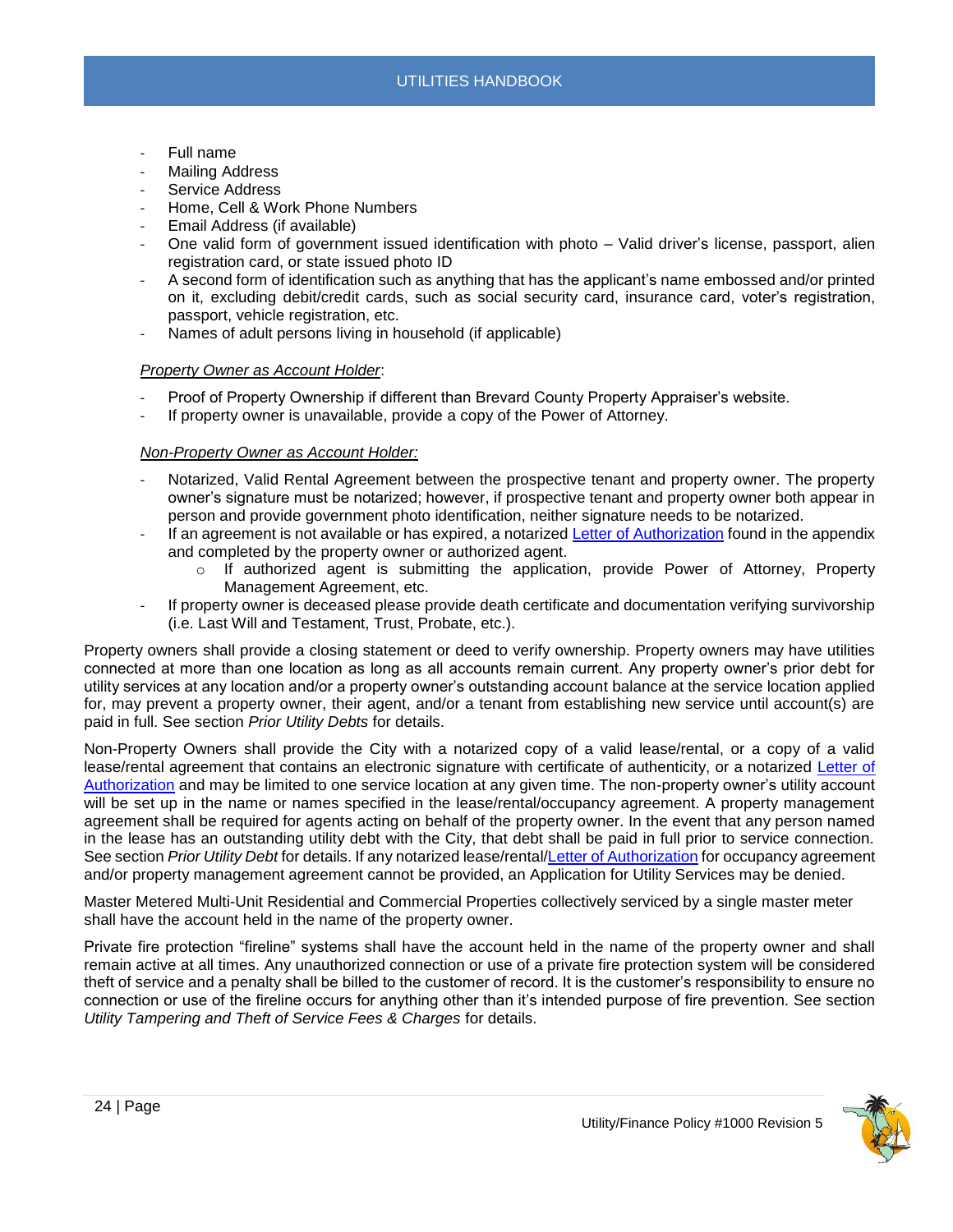## <span id="page-24-0"></span>**E. Time and Place of Application**

Persons requesting utility services at existing connections can complete an Application for Utility Services and submit all required documentation to City Hall in person between 8:00 a.m. and 4:30 p.m. Monday through Friday, by mail (65 Stone St. Cocoa, FL 32922), e-mail [\(customerservice@cocoafl.org\)](mailto:customerservice@cocoafl.org), online [\(https://www.cocoafl.org/FormCenter/Customer-Service-8/New-Account-Request-for-Service-58\)](https://www.cocoafl.org/FormCenter/Customer-Service-8/New-Account-Request-for-Service-58) [https://www.cocoafl.org/DocumentCenter/View/12345/Request-for-Service-Application-ADA-Fillable,](https://www.cocoafl.org/DocumentCenter/View/12345/Request-for-Service-Application-ADA-Fillable) or via facsimile (321-433-8408). However, in the event service is requested electronically and in order to verify identity, the Application for Utility Services must be notarized, and legible copies of a valid government issued identification document (driver's license, passport, state identification card, military identification card, etc.) must be submitted. If the copies are illegible or the application is not notarized, the paperwork shall be returned to the applicant, delaying the connection process. If applications and subsequent documentation are sent electronically by e-mail or fax or by mail, it is the responsibility of the customer to follow-up and ensure Customer Service has received the documents.

The City offers next business day service. No service will be connected until all application procedures have been completed and any fees/balances, if applicable, are paid in full. Completed applications received before 12 pm on the day of requested service may be processed for connection, if same day turn on service is available and, the applicant pays the Same Day Initiation Fee. See *Service Initiation Fee* for details. The City will strive to meet each customer's needs for connection of service. Normal connection will be made in a timely manner during regular business hours. The City reserves the right to inspect the meter prior to connection to determine if utility service can be received at the premise in a safe manner.

## <span id="page-24-1"></span>**F. Application of Deposit and Exemption Criteria**

The City requires water and sewer deposits for any applicant wishing to establish service at any location, except as specified below, and shall be billed on the account holder's first bill. Any applicant with prior debt, has been involuntarily discontinued from service, has filed bankruptcy in the past 12 months, applies for a temporary connection, or has had their meter removed shall pay the deposit prior to the connection or re-connection of service.

*Residential accounts contracted by the property owner* shall be exempt from deposit if the contracting owner meets the following criteria:

- Has been or is in the Military and can provide a copy of their Military ID card or a DD 214 form; or,
- Has been an account holder of any utility in the United States within 120 days of application for service and can provide a letter of reference from the utility showing that he/she has no outstanding debt; or,
- Is transferring service from an existing account with good credit to a new property owned by the applicant within the City's distribution network; or,
- Completes an Automatic Debit (ACH) Agreement and maintains successful, automatic bank draft for 12 consecutive months.

*Residential accounts contracted by the non-property owner* shall be exempt from deposit if the contracting account holder meets the following criteria:

- Completes an Automatic Debit (ACH) Agreement and maintains successful and continuous, automatic bank draft for the life of the account.

Residential accounts shall have their deposits refunded to the account after twelve (12) consecutive months of good credit. Good credit is defined as not having been disconnected for non-payment, or not having had two or more returned payments within 12 consecutive months, or not having two or more delinquency notices within 12 consecutive months, or not having any account be sent thorough debt collection (i.e. collections, lien, etc.). A customer having multiple active accounts will be subject to deposits billed on all of the accounts if good credit is not maintained on any one of the accounts or combination of accounts (as in the case of two returned payments).

Commercial account and multi-unit residential dwelling account deposits will remain on the account until services are requested for disconnection and/or involuntarily terminated by the City.

Governmental accounts shall be exempt from deposit.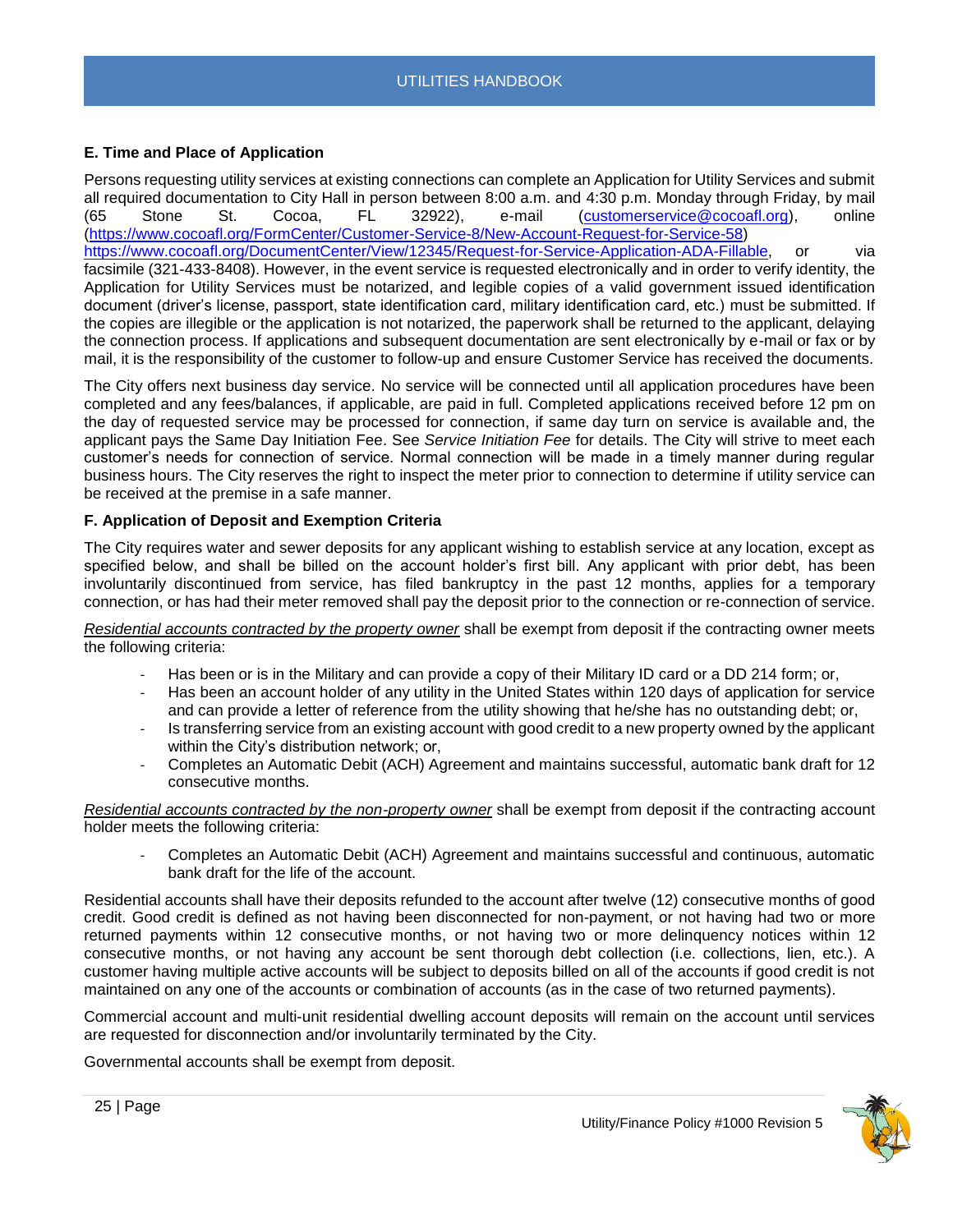See section *Deposits* for details.

## <span id="page-25-0"></span>**G. Service to Commercial Accounts**

Non-residential accounts established for service will require a signature by a duly authorized representative of a business entity. For a business not operated by a recognized legal entity, the account will be listed in the name of a responsible person (owner, manager, etc.). That person accepts the personal responsibility for payment of the account and must notify the City of any changes in ownership. For a business operated by a recognized legal entity, the account will be listed in the name of a responsible person "DBA" (doing business as) the name of the company. Commercial property applicants require the same information as residential property applicants and are subject to all utility policies and procedures as described in this document.

## <span id="page-25-1"></span>**H. At-Risk Deposits**

Any applicant with prior debt, who has been involuntarily discontinued from service, who has filed bankruptcy in the past 12 months, who applies for a temporary connection, who has had their meter removed/plugged/locked due to tampering, or who is attempting to activate service after an account has been sent to collections shall pay the at-risk deposit prior to the connection or re-connection of service.

A collection/write-off on a utility account is when a utility account holder is indebted to the City after all deposits and payments are applied during the finalization process.

Service initiation fee and at-risk deposits shall be paid in advance of connection. The applicant may be exempt from the at-risk deposit only if they complete an Automatic Debit (ACH) Agreement and maintain successful and continuous, automatic bank draft for the life of the account. See *Application of Deposit and Exemption Criteria* and *Billed Deposits* for details.

## <span id="page-25-2"></span>**I. Service for Temporary Connections and Disconnections**

Prospective buyers can request a temporary connection for inspection of the home during the closing process. Inspection connections are temporary and shall not extend beyond 10 business days. If the prospective buyer closes on the property and wishes to keep the connection permanent, the buyer must contact Customer Service to transition the account to permanent status. Inspection connections may not be authorized if any prior debt exists. Water deposits and any administrative fees shall be paid in advance prior to the connection.

## <span id="page-25-3"></span>**J. Prior Utility Debts**

Any prior debt and outstanding account balances must be paid in full before service can be connected.

The City shall refuse to furnish new service to:

- any applicant or any member of the household who is indebted to the City of Cocoa for service previously furnished at any location connected to City infrastructure where they were the contracting party; or
- an applicant the City reasonably believes directly benefited from utility service provided to a former contracting occupant who is indebted to the City of Cocoa at the same service location applied for; or
- an applicant where the current property owner has an outstanding account balance at the same service location applied for; or,
- an applicant where the current property owner has a prior debt at any location connected to the City infrastructure that is owned by the same property owner; or
- an applicant where the service location applied for has a lien on the property even if the lien has not been perfected per FL Statute 159.17; or

In the instance that debt to the City is not discovered prior to approval of application, the previous balance will be transferred to the account holder's current account where it will become part of the balance due for services. Account holders will be expected to pay the previous balance in full along with their subsequent monthly bill in order to avoid having services interrupted for nonpayment. If the previous balance is of significant amount, an account holder may apply for extension or payment plan in accordance with this policy. Failure of staff to discover a previously owed debt does not relinquish the debt owed to the City by the delinquent account holder.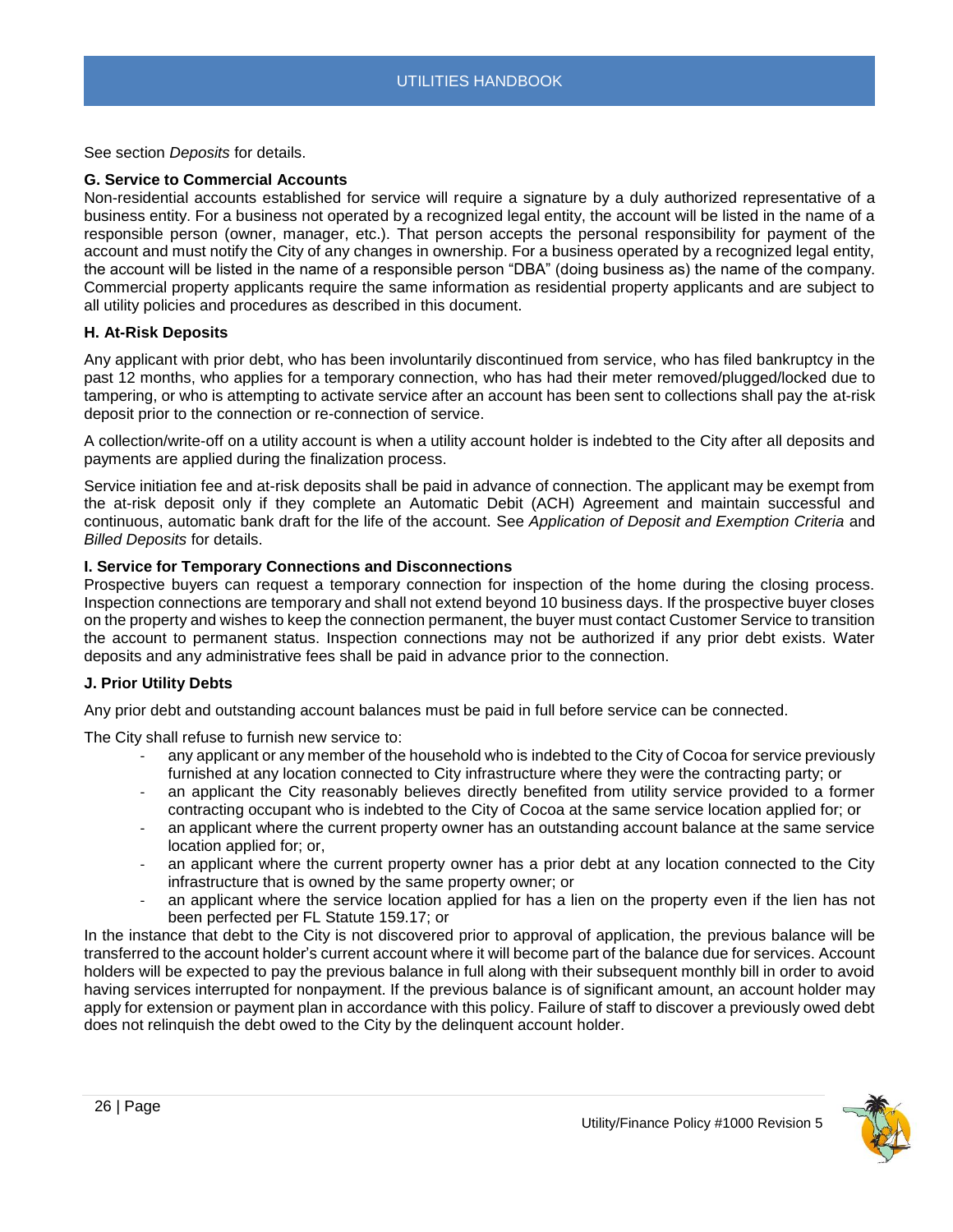## <span id="page-26-0"></span>**K. Reasons for Denial of Service**

Applications for utility service may be denied for any one of the following reasons:

- An incomplete Application for Utility Services.
- Valid, legible support documentation such as a notarized lease/rental/letter of authorization, property deed, etc. is in question or cannot be provided.
- Questionable Identification inability to provide legible, verifiable or valid identification
- A prior debt for an applicant or service location exists see section *Prior Utility Debts* for details.
- An applicant with prior debt has not paid the required deposit see section *Deposits* for details.
- An applicant or occupant who benefitted from the utility service at any location who is indebted to the City. Refer to Florida Statute section 180.1351a

#### <span id="page-26-1"></span>**L. Privacy**

Our application/agreement requests that the potential account holder voluntarily provide their social security number. We request this number to verify identify, protect sensitive account information, and collect delinquent balances. There is no statutory or other authority requiring any account holder to provide a social security number. However, if available, when account holder billing data is requested, the last four digits of the social security number or Tax ID Number may be used to verify identity prior to any information being given out by staff. In the absence of a social security number, Staff members may request other verifying information to protect account holders against fraud.

Account holder billing data is considered public information. Florida law allows certain persons to request that eligible personal information contained in the City's utility customer information system be exempt from public records disclosure. Please refer to Florida Statute section 119.071 or other applicable statute for scope of protection. Requests can be made by the account holder completing a [Utility Customer Public Records Exemption Request](file://///chv-file03/dept$/City%20Manager/PR/ADA%20Accessibility%20Docs/TO%20DO%20-%20Make%20Accessible/a) and returning it to the Customer Service Division. The City will ensure that account holder information, including billing data, is adequately safeguarded against unauthorized use.

In accordance with the Telephone Consumer Protection Act (TCPA), the account holder agrees by contracting service, that the City of Cocoa may contact him/her as described in section *Utility Debt Collection*.

All incoming and outgoing calls to Customer Service may be recorded and/or monitored for quality assurance.

Delinquency Notices can be requested, by the property owner, to be sent to the property owner of any rental property.

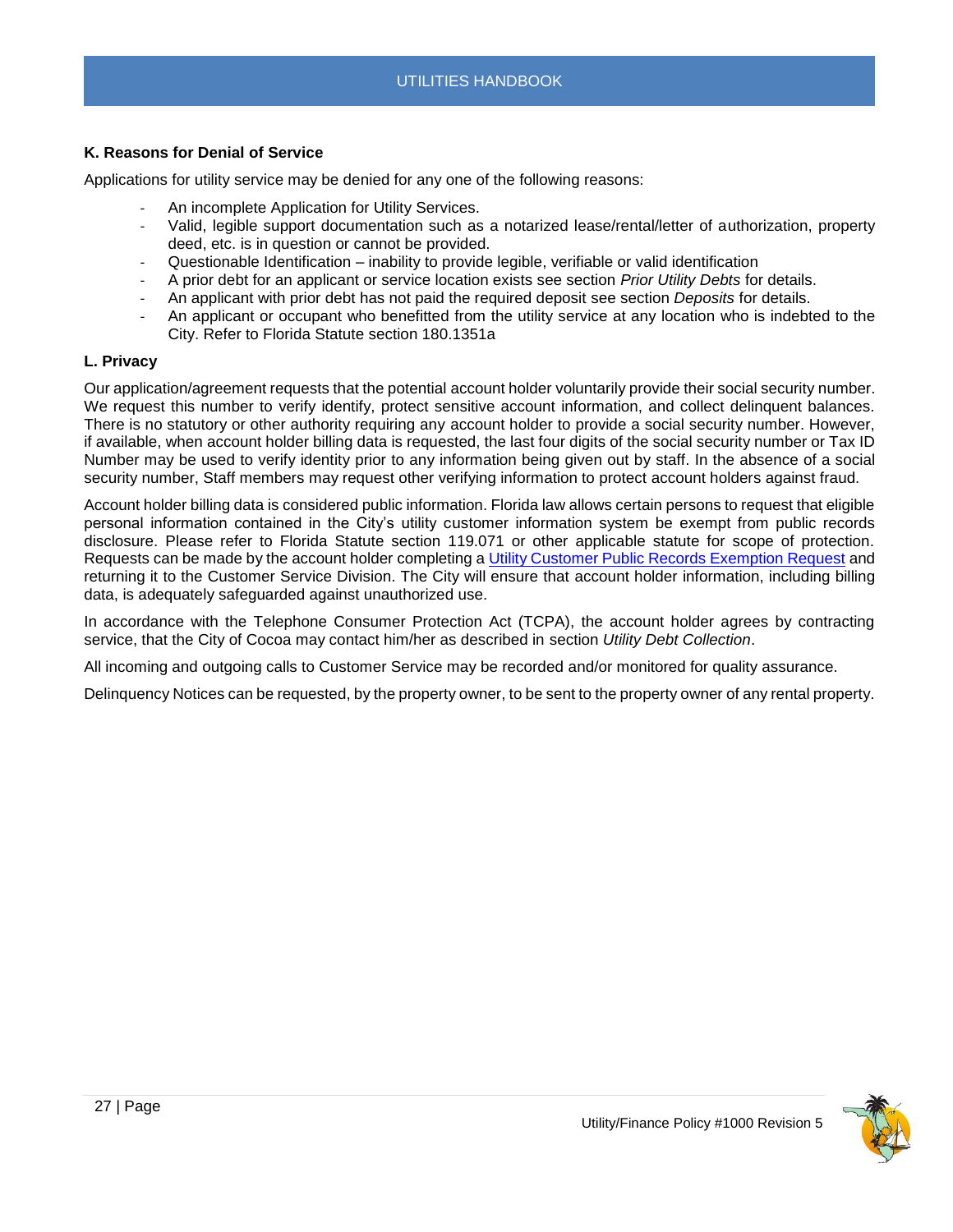## <span id="page-27-0"></span>**Section 6 – Application of Rates, Fees, and Charges**

## <span id="page-27-1"></span>**A. Establishment of Rates, Fees, and Charges**

Rates and fees for all utility services are established and adopted by the Cocoa City Council. The City Council reviews rates and fees each year during the budget process. The Council examines current and future needs (including adequate reserves) of the systems in order to establish rates that are adequate to meet these needs. Rates, fees, and charges are generally set in a fee schedule adopted with the annual budget; however, any fees, charges, or rates are subject to change throughout the fiscal year and upon City Council approval.

The City of Cocoa is also a contracted regional utility billing agent for services on behalf of several surrounding municipalities and sewer entities such as Brevard County, City of Cocoa Beach, City of Cape Canaveral, City of Rockledge, Colony Park, and Sun Lake. The rates and fees for these services are established and adopted by their respective municipality and/or the Public Service Commission and are subsequently provided to the City of Cocoa for billing on the regional utility bill. For more information on these services and their rates or fees please contact the respective service provider. See section *Regional Utility Billing* for more details.

## <span id="page-27-2"></span>**B. Determination of Utility Rates**

Utility rates for specific locations are based on a number of factors including residency, connection/meter size, number of establishments connected to a single service connection, etc. Water charges are billed according to the number of gallons metered, rounded to the nearest thousand, within a billing cycle. Sewer charges are based on the total number of gallons recorded on the water meter within a billing cycle and may include a cap. Both water and sewer charges include a monthly base fee for service availability and administration and commodity charges for actual consumption. See section *Calculating Consumption* for details.

Solid waste charges are based on the number and/or size of containers delivered to a location. All inside the City properties receiving utility services are required to have solid waste services and will be charged the solid waste fee, as set forth in the current Schedule of Rates, Fees, and Charges (Schedule A & B) except where solid waste services are provided independently.

## <span id="page-27-3"></span>**C. Discounts and Exemptions**

Senior citizens (over 62), disabled citizens, and Military active duty or certain veterans may be eligible for a discount on residential City of Cocoa garbage service and/or exemption from City of Cocoa late fee penalties on residential accounts. Eligibility criteria can be found on the [Residential Discount & Exemption Application](file://///chv-file03/dept$/City%20Manager/PR/ADA%20Accessibility%20Docs/TO%20DO%20-%20Make%20Accessible/a) in the appendix of this manual. Discounts on residential garbage cannot be stacked if the applicant meets more than one of the eligibility criteria. A completed application and any supporting documentation must be provided to the Customer Service Division for consideration of discount.

An account processed for delinquency two (2) or more times in twelve (12) consecutive months will forfeit any discount or exemption and will have to re-apply after twelve (12) consecutive months of good credit.

Discounts and exemptions will not transfer, follow, or be applied to any service established at a new location upon termination of service at existing location. The account holder must re-apply for the discount and/or exemption with each initiation of new service at any location.

Any customer with a metered cooling tower that is also served by the Cocoa Sewer system is eligible for a discount on sewer consumption for the amount of water metered by the cooling tower each month.

The City of Cocoa occasionally goes out for debt and the bond holders provide covenants that City must abide by as a condition of receiving the bond money. No free water will be provided for any reason as written in the master bond covenants. See also Florida Statute Chapter 153.83 for additional information.

## <span id="page-27-4"></span>**D. Existing Franchise Agreements**

To the extent that any water rate, fee, or charge adopted by resolution or ordinance of the Cocoa City Council is in conflict with a rate, fee, or charge set forth in an existing water franchise agreement between the City of Cocoa and

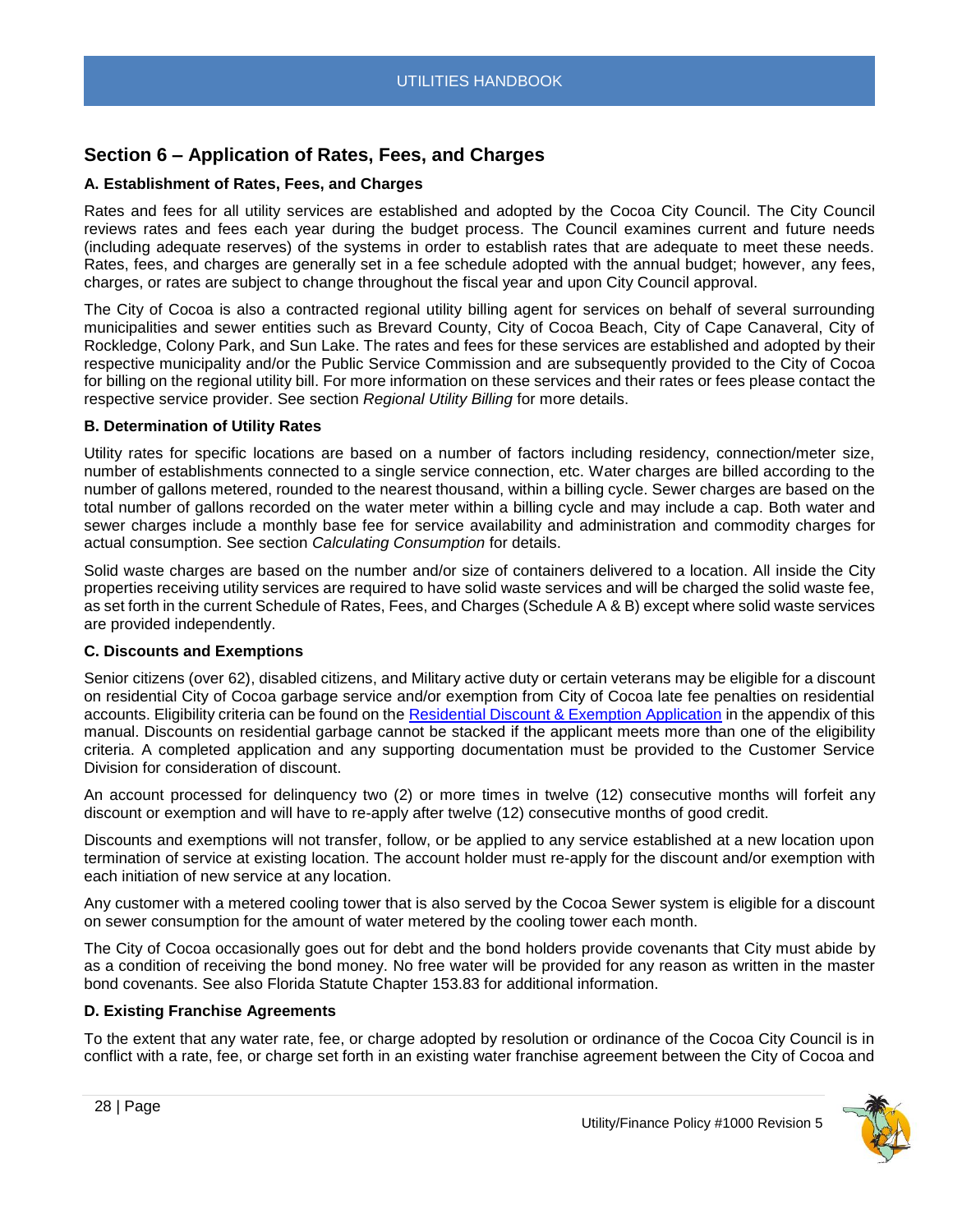any other government entity, the rate, fee, or charge set forth in the conflicting franchise agreement shall apply to customers which are subject to said agreement.

## <span id="page-28-0"></span>**E. Utility Connection & Installation Fees & Charges**

<span id="page-28-1"></span>Water Service Impact Fee – The water impact fee is charged per equivalent residential connection (ERC). If a singlefamily residence (SFR) has a physical connection to a live reclaimed water distribution system that serves the entire property at the time the impact fee is due for the property requiring service, the water impact fee is reduced per ERC.

The Engineering Division or designee may utilize the following methods to formulate an estimate:

- 1. Flow submitted on Brevard County's Concurrency Evaluation form or FDEP construction permit application as calculated and certified by a registered engineer or architect.
- 2. Flow calculated from data contained in Florida Administrative Code 64E-6.008, Table I "For System Design".
- 3. Metered flow data documented by the most recent 12-month flow history of four similar establishments.

<span id="page-28-2"></span>South Mainland Connection Charge – Additional fee in conjunction to the water service impact fee for any connection located in 129A or 129B in the south mainland.

<span id="page-28-3"></span>Sewer Service Impact Fee *–* The sewer impact fee is charged per equivalent residential connection (ERC).

<span id="page-28-4"></span>Reclaimed Water Service Connection Fee *–* The reclaimed water impact fee is charged to connect to the reclaimed water distribution network.

<span id="page-28-5"></span>Water Service Line Installation Charge – The charge for the installation of a service line.

<span id="page-28-6"></span>Backflow Prevention Assembly Installation Charge – Reduced pressure and double-check valves are two common backflow prevention devices. Larger meters and other installations are estimated on a case-by-case basis. Impact fees and special connection charges for this category are in addition to all other applicable costs listed.

<span id="page-28-7"></span>Spray Truck Meter Installation Charge – Any customer requiring the installation of a meter on a spray truck shall pay a non-refundable charge and a refundable deposit for installation of the meter. The account holder is responsible for providing the current reading to the Customer Service Division monthly for billing. The truck and meter must be made available at least once every six months, from the date of installation, for an actual reading by the Field Service Division.

<span id="page-28-8"></span>Temporary Jumper Meter Installation Charge – All new water main extensions require a 3" temporary jumper meter for swabbing, flushing, and testing of the new water main. The developer or contractor shall pay a refundable deposit and a non-refundable installation/relocation fee each time to install or relocate the temporary jumper meter.

<span id="page-28-9"></span>Temporary Construction Meter Installation Charge – Any customer requiring the installation of a 2" temporary meter for construction purposes on a fire hydrant or water truck shall pay a refundable deposit and a non-refundable installation/relocation charge each time to install or relocate the temporary construction meter.

<span id="page-28-10"></span>Fire Hydrant Maintenance Charge *–* The City recovers the cost of flowing, turning, and painting (finish coat) each newly installed or relocated fire hydrant. The City will flow the hydrant to obtain the initial flow data, turn it to face the direction specified by the fire department of the jurisdiction in which it is installed, and apply the final coat of paint as described in the City's Technical Provisions document. This charge covers the City's labor, materials, and equipment.

#### <span id="page-28-11"></span>**F. Utility Field Service Fees & Charges**

<span id="page-28-12"></span>Plan Review and Construction Inspection Charge – Charges to review plans and inspect construction. Individual property owners building a single-family residence are exempt from this charge.

<span id="page-28-13"></span>Hydrant Residual Flow Test Charge – The City charges a hydrant residual flow test charge for any customer requiring such a test. The City will flow the designated hydrant and will provide the customer with the flow and residual pressure information. This charge covers the City's labor, materials, and equipment.

<span id="page-28-14"></span>Fire Line Painting Charge – The City charges a fire line painting charge to apply the finish coat for all newly installed and relocated fire lines. The City and/or its contractor will apply the final coat of paint as described in the Technical Provisions. This charge covers the City's labor, materials, and equipment.

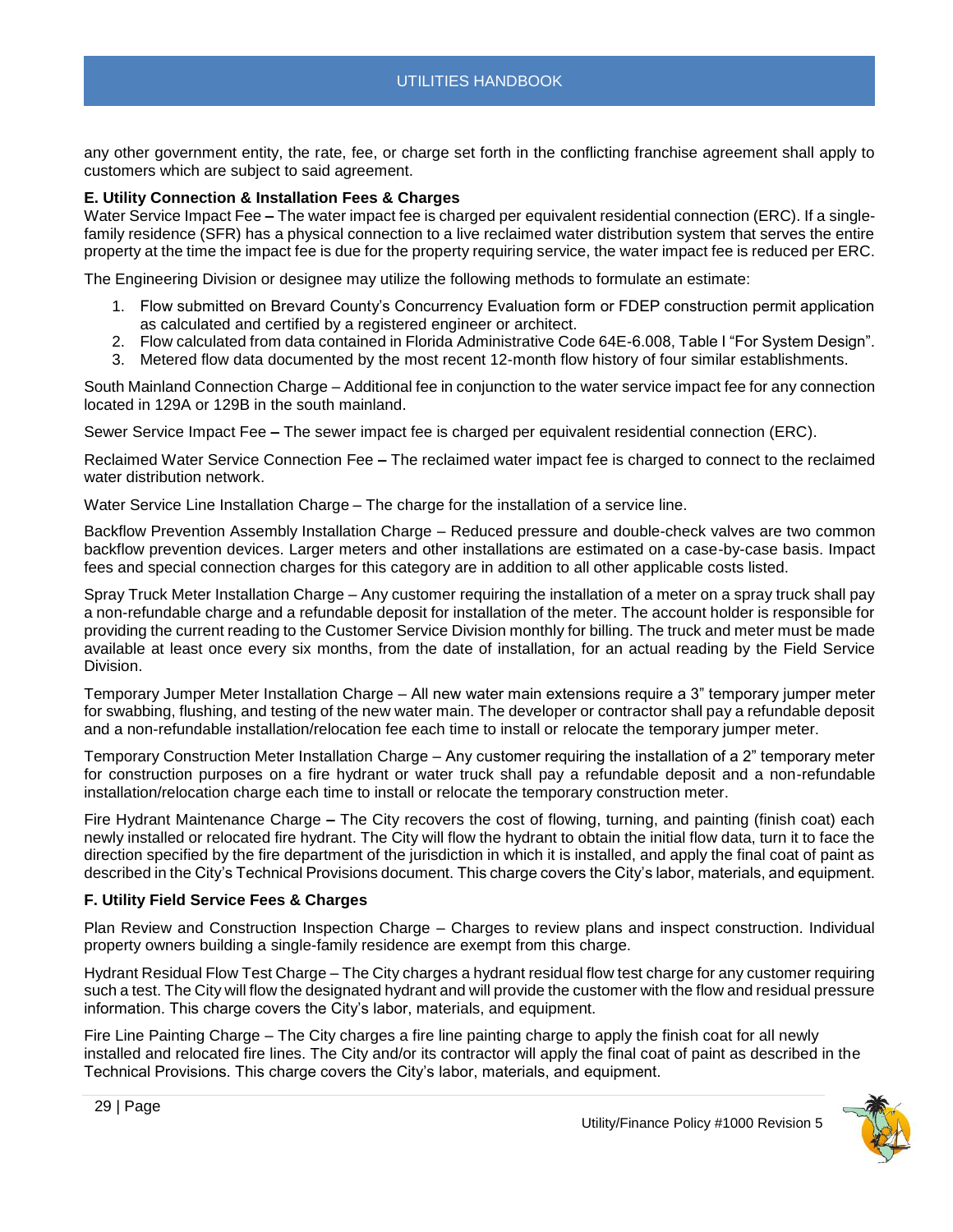<span id="page-29-0"></span>Meter Station Painting Charge – The City charges a meter station painting charge to apply the finish coat for all newly installed and relocated meter stations. The City and/or its contractor will apply the final coat of paint as described in the Technical Provisions. This charge covers the City's labor, materials, and equipment.

<span id="page-29-1"></span>Meter Installation/Replacement Charge – The charge for the installation of a new or replacement meter, upon customer request, on an existing service line.

<span id="page-29-2"></span>Meter Relocation/Adjustment Charge – The charge for the standard relocation or adjustment of an existing meter. The meter must remain in the frontage of the property it was originally set with.

<span id="page-29-3"></span>Meter Calibration Testing Charge – Any customer of the City's water service shall be charged to conduct an accuracy test on the account holder's meter. This fee must be paid in advance of the testing; however, if the meter is found to be functioning outside the established, weighted accuracy limits of 98.5% to 101.5%, either over registering or under registering consumption, the fee will be refunded to the account.

<span id="page-29-4"></span>Service Call Fee **-** A service call fee shall be applied to the next bill for services requested by the customer and performed by City staff that is not deemed necessary by the City. Such services include, but are not limited to, rereading of meters, locating a meter, checking a meter for a possible leak at the meter connection point, checking a meter for active flow-rate, low pressure, temporary meter turn-off, etc. In the event a customer requests a re-read of the meter and City staff determines the meter was initially misread, the account holder will be issued a corrected bill with the corrected reading and this service call fee will be waived. Under no circumstances shall the City reimburse account holders for reading their own meter, turning on or off their meter, etc.

<span id="page-29-5"></span>After Hours Reconnection Fee: - After normal business hours reconnections are prohibited for any customer and they must be scheduled through the Utility Customer Service office during normal business hours. If a customer requests for services to be reconnected at any location outside of normal business hours through the emergency after-hours call center, an after-hours reconnection fee will be billed, in addition to any other fees that may apply.

<span id="page-29-6"></span>Meter Access Fee **-** The account holder is responsible for keeping the meter box serving the property in a manner that is unobstructed by shrubs, grass, weeds, mulch, dirt, or other similar materials. Similarly, vehicles may not be parked over the meter box or fences may not be installed around the meter box preventing access. The meter box and meter must be accessible by the City of Cocoa at all times. If a failure to retrieve a reading or access the meter is due to the account holder (or their agent) a meter access fee may apply.

<span id="page-29-7"></span>Meter Access Vehicle Tow Charge **-** The account holder is responsible for keeping the meter box serving the property in a manner that is unobstructed from any vehicles that prevent the City from access. If the City needs to tow a vehicle from the top of the meter box to gain access, the account holder will be assessed this charge.

<span id="page-29-8"></span>Data Log Report: - The account holder may request a special read report, called a data log, from those digital meters that support this technology. The log will report the daily and hourly consumption for the past 96 days from the date the data is captured. The account holder is provided one free report per calendar year per location when the account experiences excessive consumption. If the consumption does not meet the excessive consumption criteria or when two or more additional report requests are made in the same calendar year, this fee is applicable. See section *Utility Billing Adjustments* for details.

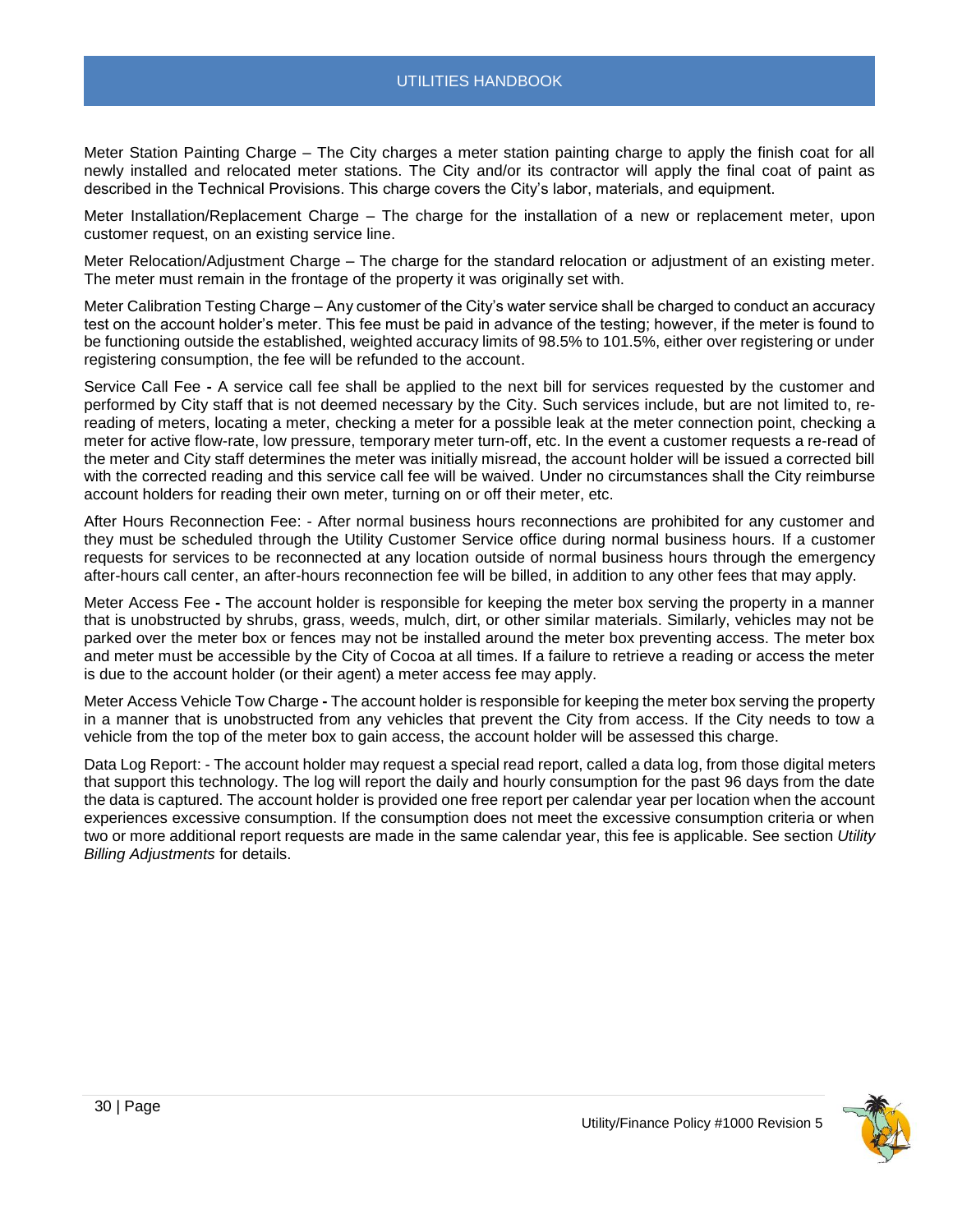## <span id="page-30-0"></span>**G. Utility Service Rates & Charges**

<span id="page-30-1"></span>Water Service and Consumption Charges *–* The monthly base fee for water service is assessed by meter size and is also known as readiness to serve charge, designed to collect revenues to cover some operating and maintenance expenses. This fee is billed to all active accounts and does not include the monthly consumption commodity charges. The water commodity charges are based upon metered water consumption. Water used during construction will be billed at the lowest tier rate structure. Inside Rate refers to consumption rates for meters located inside the city limits of Cocoa; whereas, the Outside Rate refers to consumption rates for meters located outside the city limits of Cocoa. See section *Calculating Consumption* for details. Additional information can be found in the [City of Cocoa's Code of](https://library.municode.com/fl/cocoa/codes/code_of_ordinances?nodeId=PTIICO_CH22WASE)  [Ordinances Chapter 22 –](https://library.municode.com/fl/cocoa/codes/code_of_ordinances?nodeId=PTIICO_CH22WASE) Water and Sewers.

<span id="page-30-2"></span>Sewer Service and Consumption Charges *–* The monthly base fee for sewer service is assessed by meter size and is also known as readiness to serve charge designed to collect revenues to cover some operating and maintenance expenses. This fee is billed to all active accounts and does not include the monthly consumption commodity charges. The sewer commodity charges are based upon metered water consumption. Inside Rate refers to Inside the city limits of Cocoa; whereas, the Outside Rate refers to outside the city limits of Cocoa. See section *Calculating Consumption* for details. Additional information can be found in the [City of Cocoa's Code of Ordinances Chapter 22](https://library.municode.com/fl/cocoa/codes/code_of_ordinances?nodeId=PTIICO_CH22WASE)  – [Water and Sewers.](https://library.municode.com/fl/cocoa/codes/code_of_ordinances?nodeId=PTIICO_CH22WASE)

<span id="page-30-3"></span>Public Fire Protection Fee *–* The City charges monthly for public fire protection often called a "hydrant charge" to cover the installation and maintenance of fire hydrants.

Incorporated areas – an "inside city' charge per hydrant, per month, is billed to the respective municipality where the hydrant is located.

Unincorporated areas – an "outside city" charge is assessed to every active water meter/account.

Additional information can be found in the [City of Cocoa's Code of Ordinances Chapter 22 –](https://library.municode.com/fl/cocoa/codes/code_of_ordinances?nodeId=PTIICO_CH22WASE) Water and Sewers.

<span id="page-30-4"></span>Private Fire Protection Fee – The City charges monthly for metered and unmetered fire sprinkler connections (fire line) to the potable water system and are based upon the connection size and takes into account the amount of water system capacity required for fire suppression. The charge includes annual testing of fire line backflow prevention assembly. All private fireline accounts shall be billed to and remain active in the name of the property owner. It is the responsibility of the property owner to contact the City of Cocoa upon any changes in property ownership so that the billing may be reflective of the same. Additional information can be found in th[e City of Cocoa's](https://library.municode.com/fl/cocoa/codes/code_of_ordinances?nodeId=PTIICO_CH22WASE)  [Code of Ordinances Chapter 22 –](https://library.municode.com/fl/cocoa/codes/code_of_ordinances?nodeId=PTIICO_CH22WASE) Water and Sewers.

<span id="page-30-5"></span>Reclaimed Water Service – Reclaimed water is wastewater that has been treated and transformed into a product that is clean, clear, and odorless. It is not suitable for drinking; however, it is for irrigation and is a major component of the city's water conservation program where available. The monthly base fee for reclaimed water service is assessed by meter size and is also known as the readiness to serve charge designated to collect revenues to cover some operating and maintenance expenses. The reclaimed water commodity charges are based upon metered reclaimed water consumption. Additional information can be found in the [City of Cocoa's Code of Ordinances](https://library.municode.com/fl/cocoa/codes/code_of_ordinances?nodeId=PTIICO_CH22WASE)  Chapter 22 – [Water and Sewers.](https://library.municode.com/fl/cocoa/codes/code_of_ordinances?nodeId=PTIICO_CH22WASE)

<span id="page-30-6"></span>Solid Waste Collection Service – The City charges monthly for residential and commercial collection and disposal of bulk trash, refuse, vegetative waste, recyclable materials, white goods, and construction and demolition debris from residents, business, and other entities within the municipal boundaries of the City of Cocoa. All active, residential water accounts must have solid waste, recycling, and green waste collection billed on the account. All active, multifamily master metered accounts are considered commercial service. All commercial water accounts must have solid waste services billed; however, recycling and green waste services are elective by the customer. Senior citizens (over 62) and disabled citizens may be eligible for discounted garbage service. Eligibility criteria can be found on the [Residential Garbage Discount Application](file://///chv-file03/dept$/City%20Manager/PR/ADA%20Accessibility%20Docs/TO%20DO%20-%20Make%20Accessible/a) in the appendix of this manual. A completed application and any supporting documentation must be provided to the Customer Service Division for consideration of discount. Additional information can be found in the [City of Cocoa's Code of Ordinances Chapter 9 –](https://library.municode.com/fl/cocoa/codes/code_of_ordinances?nodeId=PTIICO_CH9HESA) Health and Sanitation.

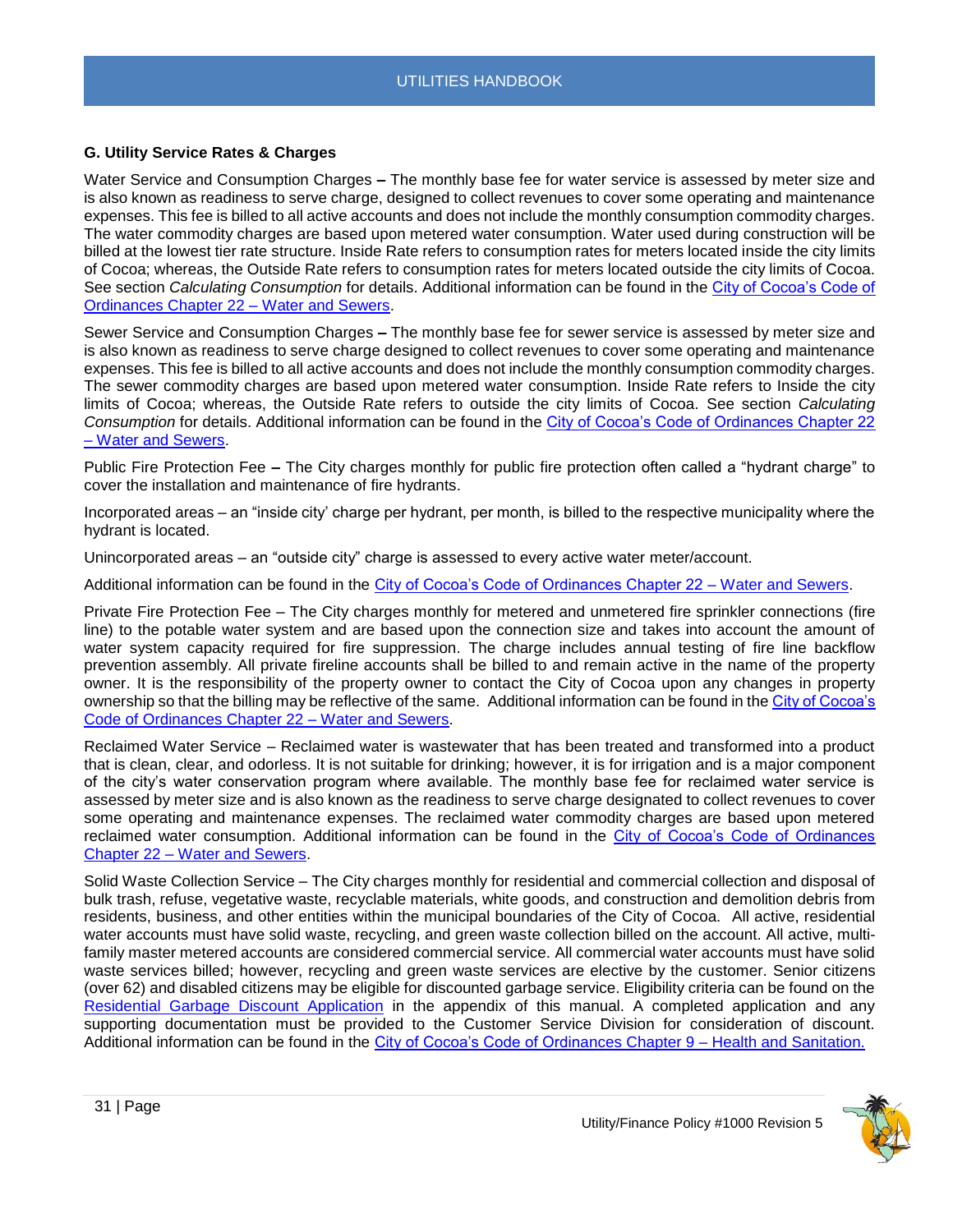<span id="page-31-0"></span>Solid Waste Collection Franchise Fee – The City has granted a Contractor the exclusive right, privilege, or franchise to collect and transport for disposal solid waste within the service area. This franchise fee is considered a payment to the City, for an amount permitted by law, in exchange for the rights and privileges granted under the agreement and is passed along to the customer and remitted directly to the City. Additional information can be found in the City [of Cocoa's Code of Ordinances Chapter 9 –](https://library.municode.com/fl/cocoa/codes/code_of_ordinances?nodeId=PTIICO_CH9HESA) Health and Sanitation.

<span id="page-31-1"></span>Backflow Prevention Assembly Testing & Maintenance Charge – Billed monthly on all non-residential accounts for the testing and maintenance of backflows.

<span id="page-31-2"></span>Grease Trap – The City charges monthly for a device that separates and retains waterborne greases and grease complexes prior to the wastewater exiting the trap and entering the sanitary sewer collection and treatment system. These devices also serve to collect solids, generated by and from food preparation activities, prior to the water exiting the trap and entering the sanitary sewer collection and treatment system. Additional information can be found in the [City of Cocoa's Code of Ordinances Chapter 22 –](https://library.municode.com/fl/cocoa/codes/code_of_ordinances?nodeId=PTIICO_CH22WASE) Water and Sewers.

<span id="page-31-3"></span>Public Service Tax – This tax is levied on City of Cocoa water service accounts on the total water charge for service including fixed and consumption based charges. Additional information can be found in the [City of Cocoa's Code](https://library.municode.com/fl/cocoa/codes/code_of_ordinances?nodeId=PTIICO_CH19TA) of [Ordinances Chapter 19 –](https://library.municode.com/fl/cocoa/codes/code_of_ordinances?nodeId=PTIICO_CH19TA) Taxation. In addition, other municipalities may enact a public service tax on Cocoa water service.

## <span id="page-31-4"></span>**H. Utility Administrative Fees & Charges**

<span id="page-31-5"></span>Service Initiation Fee **-** A service initiation fee, as set forth in the current Schedule of Rates, Fees, and Charges (Schedule B), will be charged for the processing of every [Application for Utility Services](file://///CHV-FILE03/home$/jdovale/Jessica%20Dovale/Utility%20Management/Utility%20Support%20Service/Standard%20Operating%20Procedures%20&%20Policies/Polices%20&%20SOPs/1%20Finance-%20Utility/a) to include generating the account, turning on the meter, turning off the meter during termination, etc. This fee does not apply in certain instances where transfer of ownership of an account takes place (i.e. estate accounts, deceased account holder, name change).

The standard service initiation fee will be the default fee for every application processed as this fee offers next available business day service. The same-day service initiation fee will be available upon request and only if the City is capable of offering same-day service for an additional fee. Each application processed shall include only one service initiation fee.

<span id="page-31-6"></span>Deposits *–* The City requires water and sewer deposits for any applicant wishing to establish service at any location, except as specified. See section *Application of Deposit and Exemption Criteria*. In some cases, the City may require an increased at-risk deposit after certain conditions occur that increase the potential for risk of loss. See section *Deposits* for details

<span id="page-31-7"></span>Convenience Fee **-** Due to processing charges by the City's third-party payment processor a convenience fee will apply when paying utility bills online, over the phone, and in person when paying by credit/debit card or e-check.

<span id="page-31-8"></span>Late Fee **-** A late fee, as set forth in the current schedule of rates, fees, and charges, will be applied to any utility account whose current bill is not paid in full by the due date. This includes accounts where only a partial payment has been received during the month. This fee may also be applied to any account whose payment arrangement has defaulted or is delinquent. The late fee will be applied to applicable accounts at the close of business on the due date. Payments received after this time, whether in person, by mail, or in the drop-box will still be deemed past due.

<span id="page-31-9"></span>Late Fee Exemption **–** An exemption of imposed late fees for eligible customers, as set forth in the current schedule of rates, fees, and charges, will be applied to any qualifying residential account upon application. See section *Discounts and Exemptions* for details.

<span id="page-31-10"></span>City of Cocoa Garbage Discount **-** A discount on garbage service for eligible customers inside the City of Cocoa, as set forth in the current Schedule of Rates, Fees, and Charges (Schedule B), will be applied to any qualifying residential account upon application. See section *Discounts and Exemptions* for details.

<span id="page-31-11"></span>Returned Payment Fee **-** A returned payment fee shall be applied to the next bill for the processing of any returned payment. See section *Payment Options and Application of Payments* for details.

<span id="page-31-12"></span>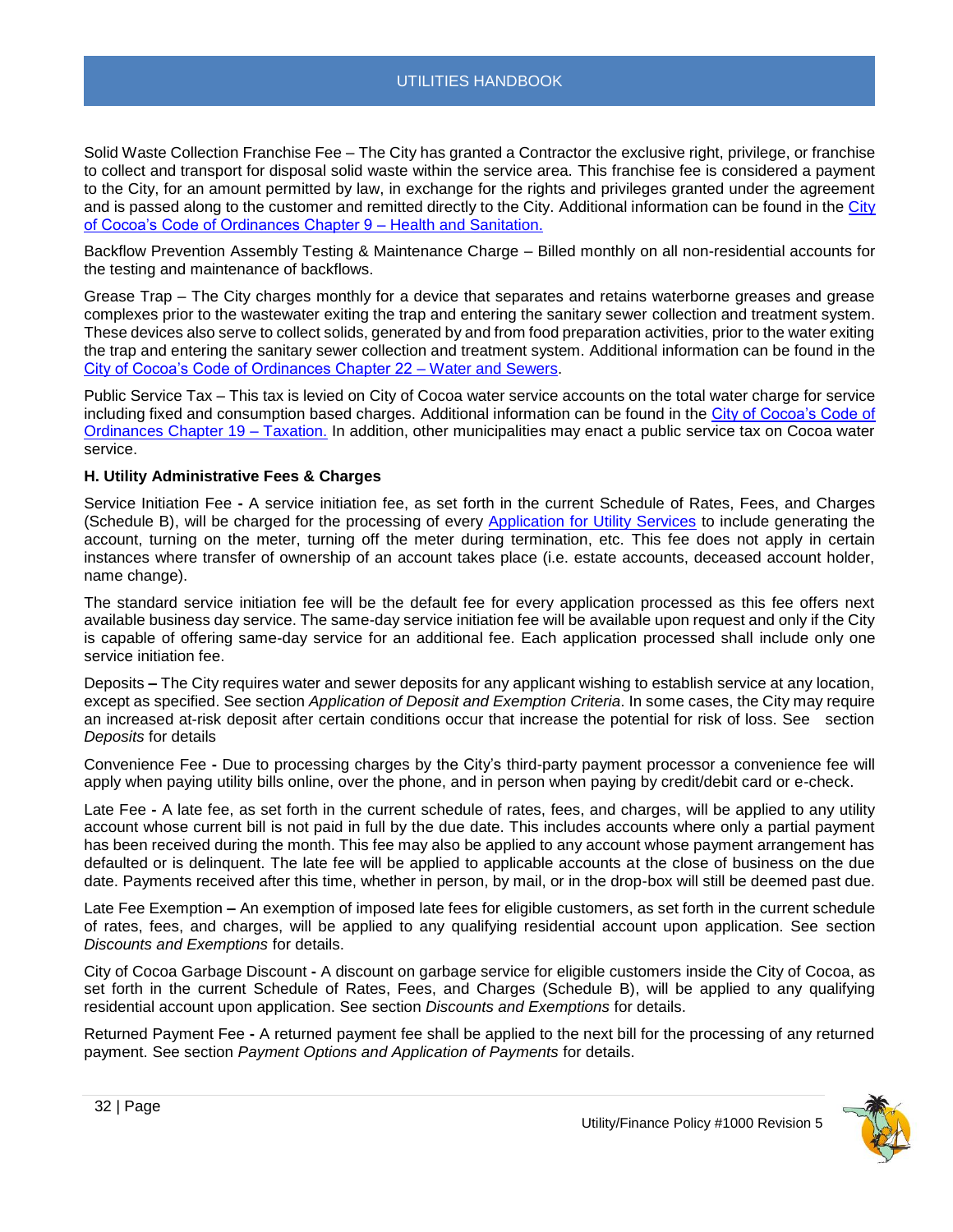Collections Processing Fee **-** This fee is billed to the account holder to recover the actual amount paid by the City to a third-party vendor for account debt collection efforts. See section *Utility Debt Collection* for details.

<span id="page-32-0"></span>Utility Lien Recording Fee **-** This fee is billed to the property owner for the preparation of filing a utility lien or the release of a utility lien, and to recover the amount paid by the City to Brevard County to record legal documents. See section *Utility Debt Collection* for details.

<span id="page-32-1"></span>Utility Lien Search Fee **-** This fee is billed to the requestor for the search of a utility lien and payable to the City of Cocoa's lien search vendor, Orange Lien Data. See section *Utility Debt Collection* for details.

<span id="page-32-2"></span>Utility Billing Service Charge – This fee is billed and collected for certain utility services on behalf of other entities in accordance with interlocal agreements. The fee is determined by the cost of billing other municipality and agency service(s) on the regional utility bill and adjusted annually by the consumer price index – all urban consumers. This fee is collected by the City and remitted back to the entity that billed it to offset their contractual billing fees paid to the City.

<span id="page-32-3"></span>High Consumption Credit Application Processing Fee – This fee is billed and collected for processing a High Consumption Water Credit Application if an adjustment is granted. If an adjustment does not meet the eligibility requirements, the fee is not charged. See section *Utility Billing Adjustments* for details.

<span id="page-32-4"></span>Delinquency Processing and Application of Fee -

A delinquency processing fee for non-payment, as set forth in the current Schedule of Rates, Fees, and Charges (Schedule B), shall be applied to all accounts with delinquent balances as of 4:30 p.m. on the delinquency processing date, **regardless if the service is physically disconnected,** and the account shall be subject to interruption of services per Florida Statute 159.18. This includes accounts where only a partial payment has been received during the month or a payment was returned. See section *Payment Options and Application of Payments* for details. This fee may also be applied, immediately, to any account whose approved payment arrangement has defaulted. See section *Customer's Rights Prior to Discontinuance of Service* for details. The delinquency processing fee covers both administrative and field service costs to prepare, process and collect the delinquent account and shall be billed on the next utility bill.

*Delinquency Processing:* Reasonable efforts shall be made by the City to inform the occupants of delinquency processing and subsequent service interruption as a courtesy. Such efforts may include delinquency notices, phone call, e-mail, text message, or interruption of service for non-payment door hanger. These efforts are considered a courtesy to the customer. Failure to receive any notification will not avoid the necessity of payment and will not delay or avoid interruption of service.

Delinquency Notices are automatically generated for each delinquent bill as a courtesy reminder to all account holders with outstanding balances not paid within forty-five (45) days of the date of the original bill, including weekends, holidays, and City closures. Delinquency Notices are mailed to account holders and can be viewed or downloaded online by registering the utility account through the online bill pay portal at [https://cocoafl.firstbilling.com](https://cocoafl.firstbilling.com/) Delinquency Notices can also be sent to property owners of rental properties if a request is made to Customer Service. Delinquency Notices carry a delinquency processing date that is seven (7) days from the date the notice was issued including weekends, holidays, and City closures. **Full payment of the delinquent balance must be received by the City and be applied to the utility account by 4:30 p.m. on the delinquency processing date provided on the Delinquency Notice to avoid interruption of service and any penalty or processing fees.** It is not recommended to utilize the drop box for delivery of your payment on the delinquency processing date, as all payments placed in the drop box after 8:00 a.m. shall be received and applied to the account the following business day. See section *Payment Options and Application of Payments* for details.

Absent a payment of the full delinquent balance or absent an approved payment arrangement, at 4:30 p.m. on the delinquency processing date the account shall proceed with automated delinquency processing through the following, regardless if service is physically disconnected:

o The account holder shall forfeit any rights prior to the discontinuance of service. See section *Customer's Rights Prior to Discontinuance of Service* for details.

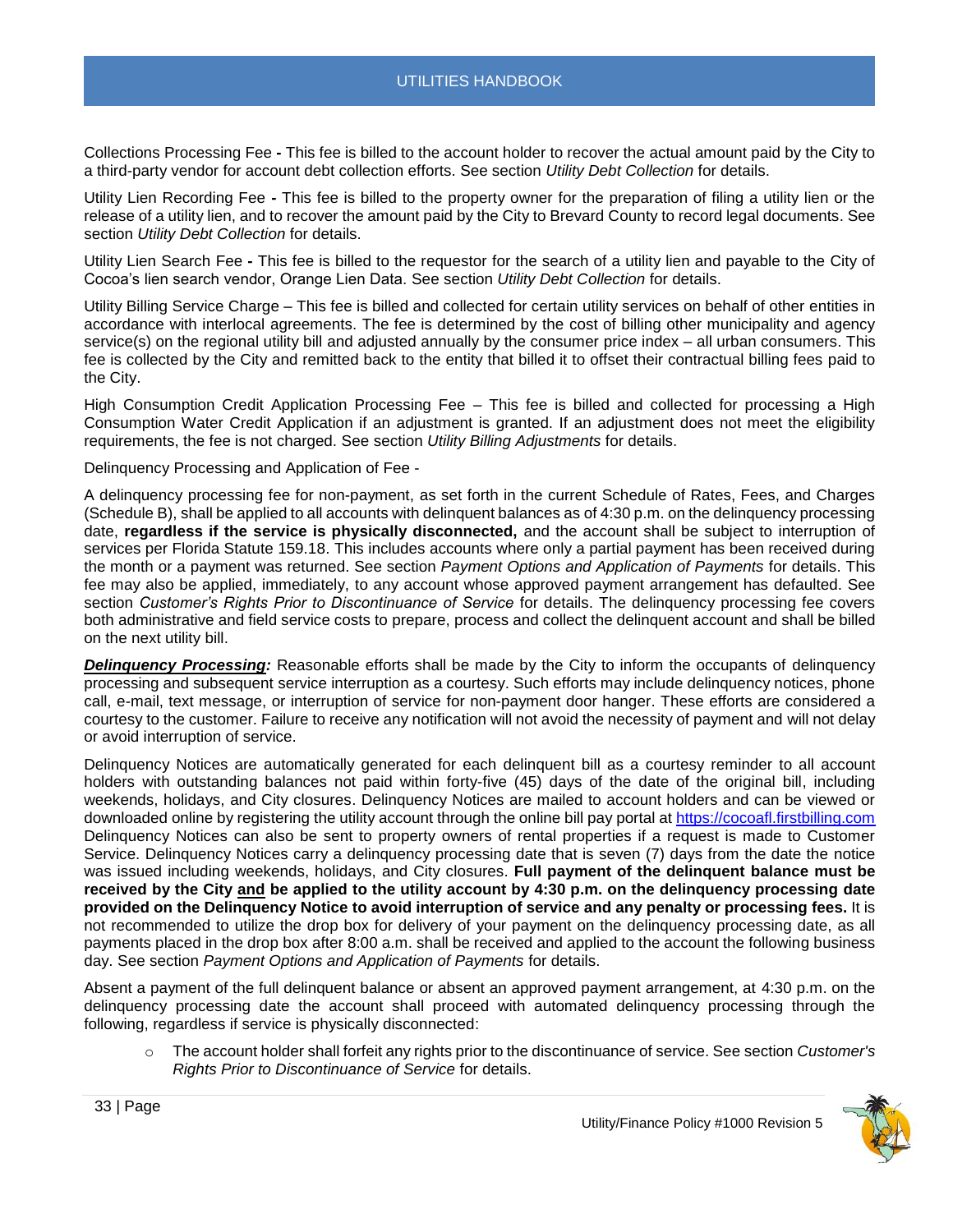- o The delinquency processing fee and any applicable deposits shall be billed on the next utility bill. See section *Future Deposits* for details.
- $\circ$  A work order to interrupt service shall automatically generate on any date/time after the delinguency processing date at the City's sole discretion and dispatched to the field for completion.
- $\circ$  The outstanding account balance (current charges plus previous charges) must be paid in full before service shall be restored per Florida Statute Chapter 159.18 and City of Cocoa Ordinance Code.

Payment for only the delinquent balance received or processed after 4:30 p.m. on the delinquency processing date will not avoid an interruption of service, nor will it constitute the necessity of reconnection of service. The outstanding account balance (current charges plus previous charges) must be paid in full before service shall be restored per Florida Statute Chapter 159.18 and City of Cocoa Ordinance Code. Service reconnection may not be guaranteed the same day and must be scheduled by contacting Utility Customer Service during normal business hours once full payment of outstanding account balance is made. Service reconnection outside normal business hours is prohibited. See section *After Hours Reconnection Fee* for details.

Regular billing will follow a Delinquency Notice but will not cancel or extend this delinquency processing date. Failure to make immediate payment on the account may result in subsequent Delinquency Notices generated as additional bills become delinquent. Any subsequent late notice provided with new delinquency processing dates will not supersede or replace the date on the oldest unpaid Delinquency Notice and additional delinquency processing fees may continue to accrue until or unless the full delinquency amount on the account is paid, regardless if the service is physically disconnected.

The City reserves the right to immediately disconnect, remove, and/or terminate the utility service without notification to the account holder upon any returned payment originally presented to the City to prevent or restore services from delinquency processing. See sections *Payment Options and Application of Payments and Involuntary Discontinuance of Service* for details.

All accounts in a delinquent status and remaining disconnected from service for two (2) consecutive billing cycles will be processed for involuntary discontinuance of service and terminated. See section *Involuntary Discontinuance of Service* for details.

For non-property owner accounts in a delinquent status where service has been self-restored and is unauthorized, a tampering fee and a lock fee, as set forth in the current Schedule of Rates, Fees, and Charges (Schedule B), will be applied and the account will immediately be processed for involuntary discontinuance of service. See sections *Tampering and Theft of Service* and *Involuntary Discontinuance of Service* for details.

For property owner accounts in a delinquent status where service has been self-restored and there is unauthorized consumption, a tampering fee and a lock fee, as set forth in the current Schedule of Rates, Fees, and Charges (Schedule B), will be applied to the account. See section *Tampering and Theft of Service* for details.

Any account holder who does not already have a deposit on account and whose service is processed for nonpayment or involuntarily terminated will be required to pay a deposit and maintain good credit, regardless if they were previously exempted. See section *Deposits* for details.

## <span id="page-33-0"></span>**I. Utility Tampering and Theft of Service Fees & Charges**

In accordance with the City of Cocoa Code of Ordinances and Florida Statute Chapter 812.14, it shall be unlawful to willfully alter or tamper with a utility meter, pipe, hydrant, meter seal, fireline, bypass meter, or knowingly allow damage to a meter or other property belonging to the City of Cocoa in such a manner as to cause loss or damage or to prevent any meter installed from registering the quantity of water which would otherwise pass through. Any person may not, knowingly or unknowingly, use water passing through any meter connected with or belonging to the City of Cocoa, after the meter has been altered or tampered with, or cause the City of Cocoa, without its consent, to supply any unauthorized water service to any person, firm, or corporation without reporting the service for payment. The City of Cocoa reserves the right to prosecute all cases of tampering, utility theft and fraud to the fullest extent of the law.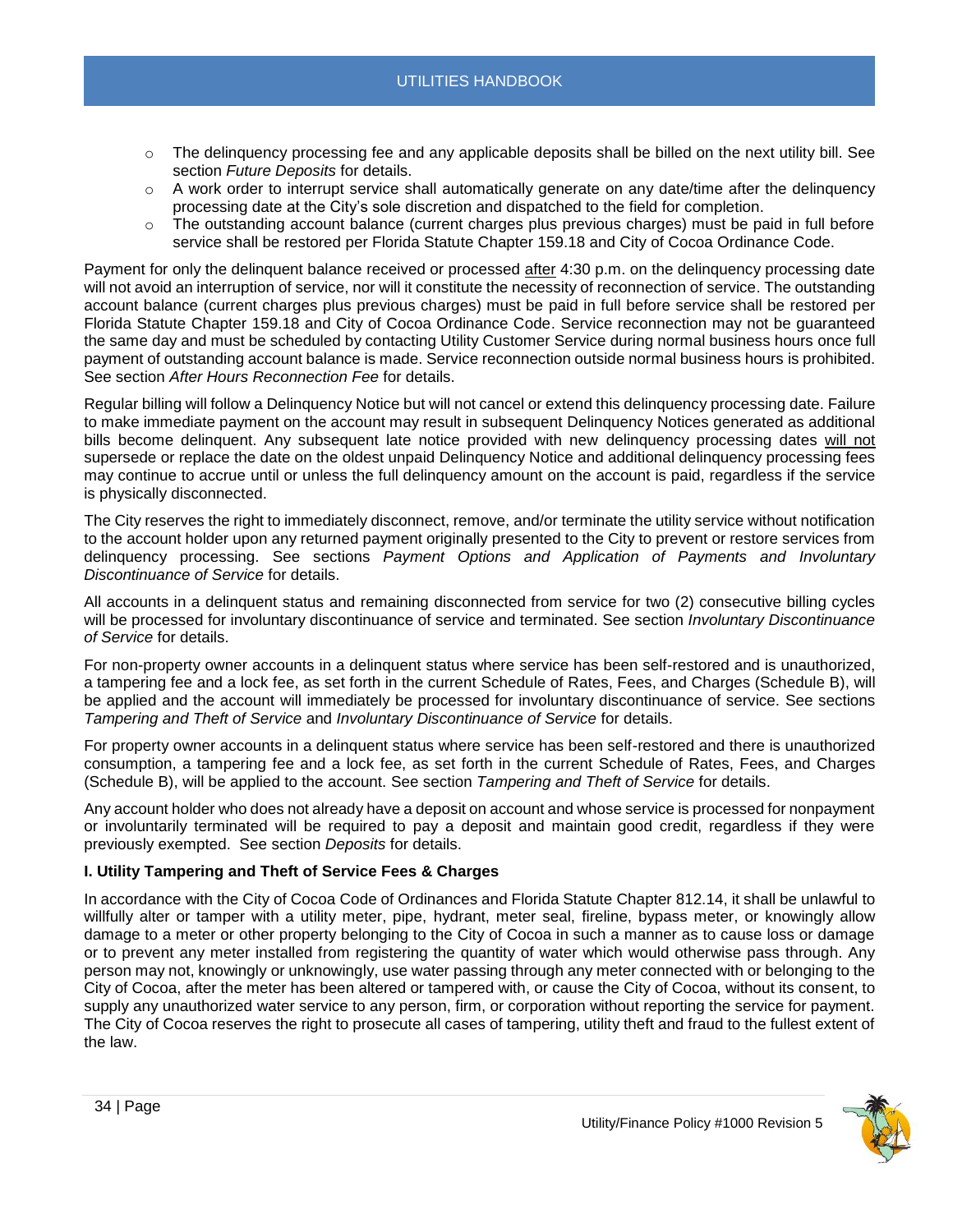If tampering or an illegal connection occurs when an account is active, services will be involuntarily discontinued immediately until such fee, including any outstanding balance on the account, is paid in full. See section *Involuntary Discontinuance of Service* for details.

If tampering or an illegal connection occurs when an account is not active, including immediately following involuntary discontinuance of service, the owner of the property shall be fined a penalty and held liable for such tampering and/or illegal connection. In addition to penalty, the property owner will be charged for the amount of any losses or damages sustained for each incident. See sections *Revert to Property Owner* and *Unauthorized Consumption on Inactive Location* for details.

If tampering or an illegal connection occurs to an unmetered hydrant, fireline, bypass meter, or City side service connection, the person and/or the representing company, at the City's discretion, will be charged an illegal connection.

<span id="page-34-0"></span>Lock Fee *–* The City, at its discretion, may choose to immediately place a lock on any meter where service is disconnected to protect its water asset from unauthorized use. The locks intended use is to reduce the City's risk of water theft and subsequent loss of revenue from unauthorized use of service by any person. The lock is not intended to remove the property owner's responsibility to protect their water and sewer piping/utility system and any subsequent theft of metered water. See section *Account Holder Responsibility for Piping* for details.

<span id="page-34-1"></span>Tampering Fee - When there is evidence of meter, fireline, line, lock, apparatus, etc. tampering, unauthorized selfrestored services, or any unauthorized use of service, a penalty, as set forth in the current Schedule of Rates, Fees, and Charges (Schedule B), will be applied to the person responsible for service at that particular location. If the account holder is a non-property owner, the account will immediately be processed for involuntary discontinuance of service and any subsequent tampering and theft of service due to unauthorized use of service will be billed to the property owner. See section *Involuntary Discontinuance of Service* for details.

<span id="page-34-2"></span>Meter Removal Charge *–* When there is evidence of two (2) or more successive tampering or, theft of service incidents causing unauthorized water usage, a meter removal fee will be billed to the property owner's account where the meter was removed as set forth in the current Schedule of Rates, Fees, and Charges (Schedule B).

<span id="page-34-3"></span>Illegal Connection Fee – Whenever there is evidence of a non-metered connection to the utility, through bypassing the meter or in the absence of a meter, a penalty, as set forth in the current Schedule of Rates, Fees, and Charges (Schedule B), will be applied to the applicable account where the illegal connection was removed.

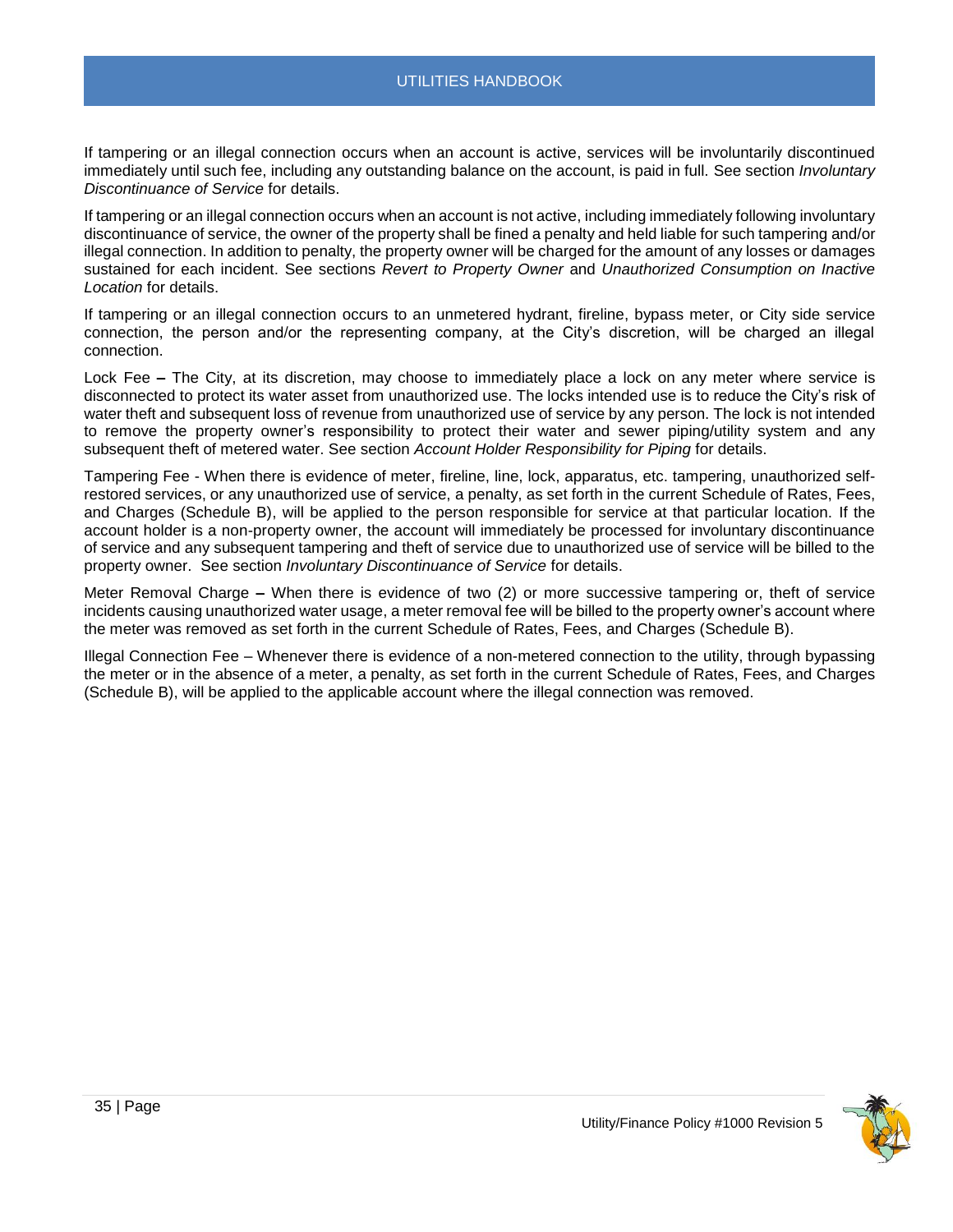## <span id="page-35-0"></span>**Section 7 – Utility Billing for Service**

## <span id="page-35-1"></span>**A. Monthly Utility Bill**

Account holders will receive a monthly utility bill for services rendered. The bill can be presented on paper and mailed through the United States Post Office, or it can be presented electronic through e-billing, but not both. To subscribe for e-billing the account holder can visit [https://cocoafl.firstbilling.com](https://cocoafl.firstbilling.com/)

Copies of current and historical bills and delinquency notices can be obtained by registering the account at [https://cocoafl.firstbilling.com.](https://cocoafl.firstbilling.com/)

## <span id="page-35-2"></span>**B. Failure to Receive Utility Bill**

Once a paper utility bill has been placed in the mail or dropped off at the US Post Office or, an e-bill is sent to the various internet service providers, the City is no longer responsible for that utility bill. It is the responsibility of the account holder to ensure that all information on the account, including telephone numbers, mailing address and email address is accurate and current Payment for that utility bill is due to the City even if the account holder does not receive it in the mail or through e-billing e-mail. All account holders who receive utility service with the City, regardless of receiving a bill, are required to remit payment for services received. Failure to receive a utility bill does not exclude any account from penalty or disconnection.

## <span id="page-35-3"></span>**C. Billing Cycle**

Account holders are billed on a cyclical basis twelve times per year at approximately monthly intervals. The length of a billing cycle shall often vary month to month depending on variables that influence the ability to read the meter on the same day each month. The service period dates are determined by the date the meter was read the previous month to the date the meter is read the current month.

The initial and final utility bill for a new account holder will be prorated based on the number of days the account is active in the billing cycle and will include charges for all consumption billed at the applicable rate.

Bills are due 20 (twenty) days from the date of issuance. Failure to receive a bill will not avoid the necessity of payment. The bill is past due if payment is not received and posted to the account by the close of business on the due date. Due dates are not adjustable. Should the bill not be paid in time a late fee shall be assessed and billed on the next billing cycle.

The bill is considered past-due if payment is not received and applied to the account on the forty-fifth (45<sup>th</sup>) day from the billing date of issuance. A courtesy delinquency notice may be mailed, providing the account holder seven (7) additional days to remit immediate payment, for a total of fifty-two (52) days including weekends, holidays, and City closures. Delinquent accounts shall be scheduled for interruption of service as early as the fifty-second (52<sup>nd</sup>) day and subject to penalties if full payment is not received and posted to the account by the close of business. on the 52nd day from the billing date of the oldest, delinquent bill.

The account balance must be paid in full before service is reconnected. No second notice will be mailed for disconnection due to nonpayment.

The City may attempt a call using an automated notification system to a phone number provided by the account holder alerting the customer as to the planned date of disconnection. It is the responsibility of the account holder to ensure that all information on the account, including telephone numbers and e-mail address, is accurate and current.

## <span id="page-35-4"></span>**D. Meter Reading**

Every meter is read once a month unless conditions prevent an actual reading from being obtained and require the bill to be estimated. The bill shall reflect if it has been estimated. Some meters are read by visually inspecting them while others are read through radio frequency. All locations containing a meter will be read on a monthly basis regardless of the status of an account. Staff conducting meter readings will note any meter where readings are questionable or meters that appear to have stopped working. The account holder should maintain the area of the meter box serving the property in a manner that keeps it unobstructed by shrubs, grass, weeds, mulch, dirt, or other similar materials. Similarly, vehicles may not be parked over the water meter. The City of Cocoa will take all measures

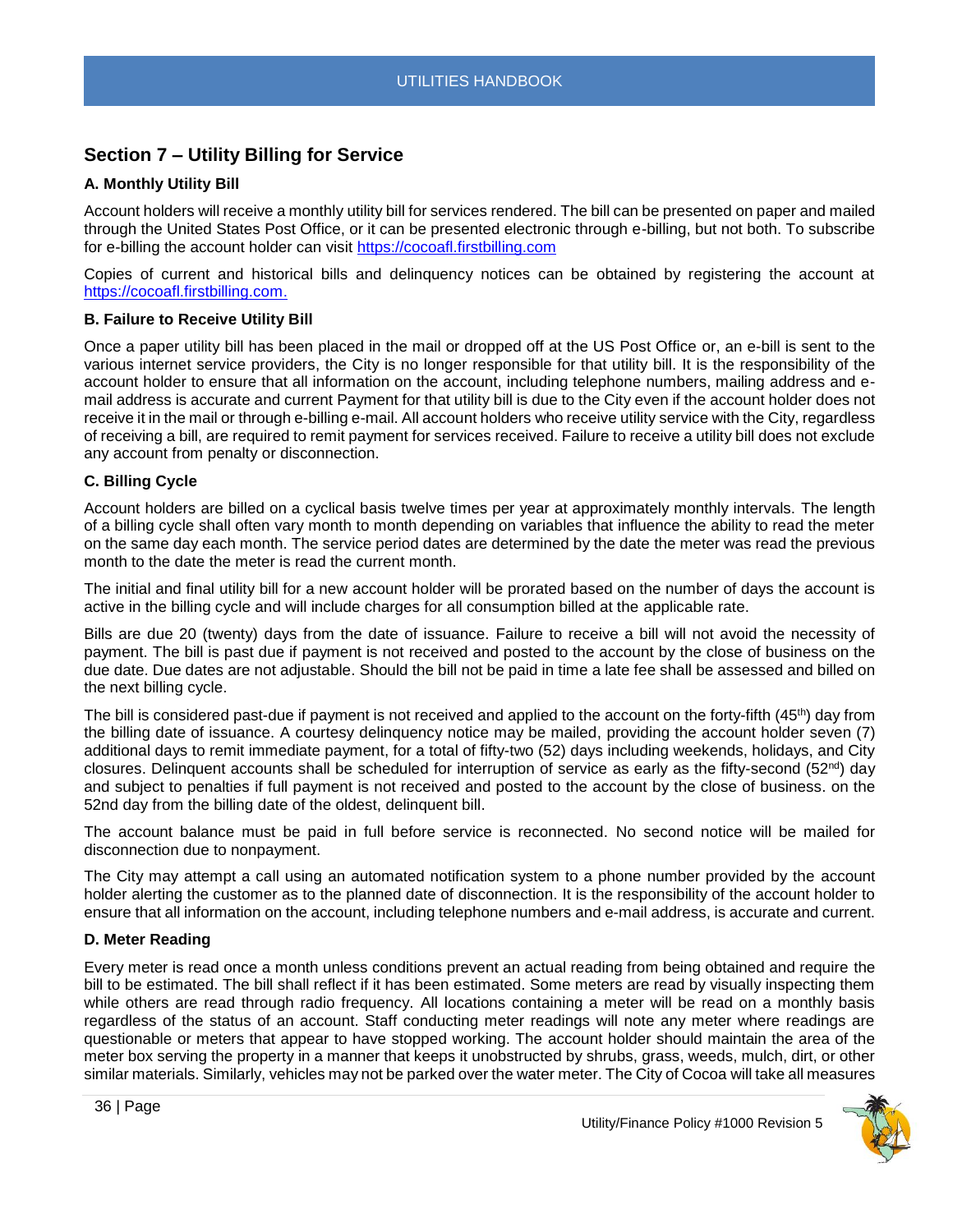necessary to ensure reading of the meter including towing of vehicles. If a failure to retrieve a reading is due to account holder (or their agent) obstruction or due to damage caused by an account holder (or agent), notice will be given to the account holder. If the account holder or agent fails to comply with the notice, a meter access fee will be applied to the account and any costs incurred shall be invoiced and applied to the account holder's account. Meters may not be read the same day each month. The actual date the meter was read for a particular account are shown at the top of each monthly utility bill under the service period.

## <span id="page-36-0"></span>**E. Estimated Billing**

The City continually strives to read every meter in the utility system every month. Occasionally, conditions exist that make it difficult to read a meter such as inclement weather, meter maintenance, condensation, flooded meter box, meter accessibility, etc. The City will make a reasonable attempt to secure an exact reading; however, it may be necessary for the City to estimate the water and sewer consumption for the month, using the account holder's monthly average. Any account that has been estimated will reflect such on the utility bill under the current reading column with the designation "**EST**" and the estimated read. Account holders with estimated bills are encouraged to obtain and send a correct reading to Customer Service at 321-433-8400 or [customerservice@cocoafl.org.](mailto:customerservice@cocoafl.org) Once an exact reading is obtained, either by the account holder or City staff, on the next monthly utility bill the consumption will be corrected to reflect actual consumption from the previous reading and include any billing adjustments, if necessary.

#### <span id="page-36-1"></span>**F. Calculating Consumption**

The monthly base fees for water and sewer are assessed by meter size and are also known as readiness to serve charges, designed to collect revenues to cover some operating and maintenance expenses. These fees are billed to all active accounts and do not include the monthly consumption commodity charges.

The water commodity charges are based upon metered water consumption. The previous meter reading is subtracted from the current meter reading to determine the actual water consumption within the billing cycle. These charges are billed to the account holder rounding down to the thousands position within the meter reading and are billed on a per thousand-gallon basis. Sewer charges are billed equal to the amount of metered water use and may include a cap. The City has a tiered conservation rate structure designed to compel the water customer to implement cost effective water conservation measures and practices. A large portion of the charges, using tiers 2, 3, and 4, are based on the quantity of water the customer consumes, while balance is achieved in the City recovering its fixed costs when billed at the lowest, first tier.

If a meter is removed and a new meter is installed between billing cycles, the combined consumption recorded on both the old and new meters will be billed on the next regular billing cycle.

## <span id="page-36-2"></span>**G. Deposits**

<span id="page-36-3"></span>*Billed Deposits* **–** The City requires water and sewer deposits for any applicant wishing to establish service at any location, except as specified. See sections *Application of Deposit and Exemption Criteria* and *Deposits* for details. The deposit may be collected at the time of service request or may be billed on the account holder's first bill. Any applicant with prior debt, who has been involuntarily discontinued from service, who has filed bankruptcy in the past 12 months, who applies for a temporary connection, who has had their meter removed, or who is attempting to activate service after an account has been sent to collections shall pay the deposit prior to the connection or reconnection of service.

Calculated commercial deposits will be reviewed and updated regularly. The calculation of a deposit may include 6 month historical consumption at same location, or account holder's previous location. If historical data is not available, the deposit may be re-calculated and billed after it becomes available.

Cancellation of automatic debit for utility bill payment, for any reason, may result in deposits being billed to the account.

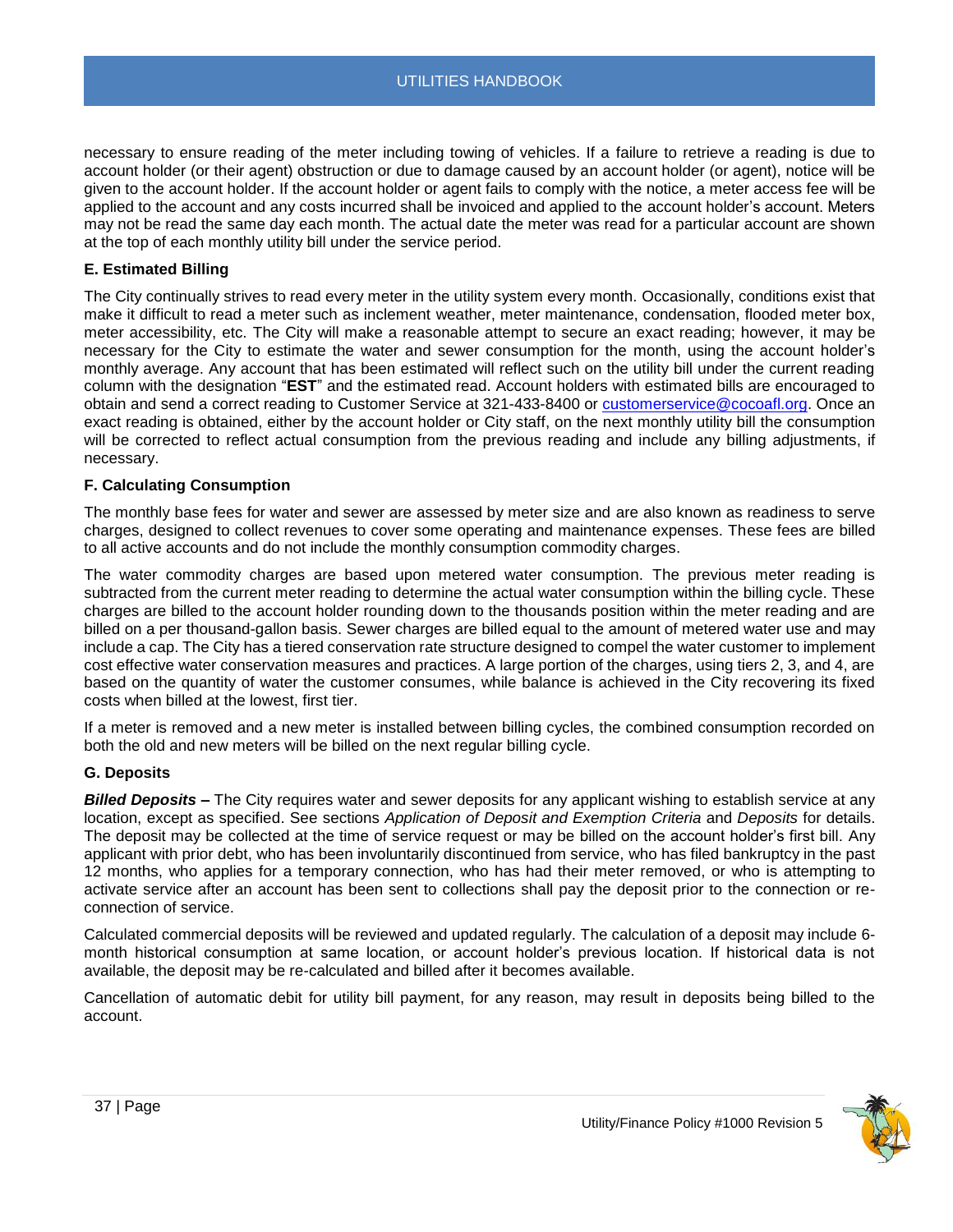Interest on any deposit held on an active billed account is credited to customer accounts annually. The interest rate is annually calculated by the bank's earned interest percentage and updated, if applicable, at the beginning of each fiscal year.

<span id="page-37-0"></span>*Refunds of Deposits* **-** Residential accounts shall have their deposits refunded to the account after twelve (12) consecutive months of good credit, or until services are requested for disconnection, or involuntarily terminated by the City, or until the account holder completes an Automatic Debit (ACH) Agreement and maintains twelve (12) successful and continuous, automatic bank draft. Good credit is defined as not having been disconnected for nonpayment, or not having had two or more returned payments within 12 consecutive months, or not having had two or more delinquency notices within 12 consecutive months, or not having any account be sent thorough debt collection (i.e. collections, lien, etc.).

Commercial accounts and multi-unit residential dwelling accounts, utility deposits will remain on the account until services are requested for disconnection and/or involuntarily terminated by the City.

When services are requested for disconnection or are terminated by the City, any deposit on account will be applied to any balance due, including the final bill, prior to deposits being refunded. Account refund checks will be issued for refunds \$1.00 or more to the same name as the account holder and mailed to the last known address unless another address is provided. Any refunds less than \$1.00 will not be issued.

<span id="page-37-1"></span>*Transfer of Deposits* **-** Residential deposits held in the same name of the account's contracting party are transferrable from one service location to another service location as long as there is no outstanding debt. Fourteen (14) days shall be provided to the contacting party where service will be connected at both locations upon which the deposit will be transferred to the new service location and the previous service location will be terminated.

Commercial deposits included in the sale of the property are transferrable from the current account holder to the new account holder upon receipt of a notarized letter, or notarized [Relinquishing Deposits](file://///chv-file03/dept$/City%20Manager/PR/ADA%20Accessibility%20Docs/TO%20DO%20-%20Make%20Accessible/a) Authorization from the original depositor, or a copy of the recorded property bill of sale showing inclusion of the deposit in the terms and conditions.

<span id="page-37-2"></span>*Future Deposits* **-** Any account holder who does not already have a deposit on the account and whose service is processed for nonpayment, has two or more returned payments within 12 consecutive months, has two or more delinquency notices issued within 12 consecutive months, or whose automatic debit is prematurely cancelled will be required to pay a deposit and maintain good credit as defined in the above paragraphs, regardless if they were previously exempt. A customer having multiple active accounts will be subject to deposits billed on all of the accounts if good credit is not maintained on any one of the accounts or combination of accounts (as in the case of two returned payments). Alternatively, the account holder can avoid paying these deposits by completing an Automatic Debit (ACH) Agreement and maintain successful and continuous, automatic bank draft for twelve (12) consecutive months.

## <span id="page-37-3"></span>**H. Payment Options and Application of Payments**

The City of Cocoa accepts cash, checks (personal, certified, and e-check), money orders, electronic bank payments, and VISA, Mastercard, Discover, or AMEX credit card payments. Unpaid accounts are subject to delinquency processing and late fees until payment is received by the City and posted to the utility account. Any person can voluntarily make a payment on any account for which they are not the account holder of. Any payment presented to the City by any person for any outstanding receivable, service or fee on an account shall not be voluntarily returned by the City. No cash change will be given for checks written for an amount greater than the account balance; any overpayment will be credited to the account holder's account. Payments will be processed and deposited when received. The account holder may request a refund on any credit balance if credit balance is due to scrivener error; however, if the account holder routinely and continuously overpays on the account the credit balance will not be refunded until the account is terminated or the credit balance is exhausted. Accounts with engineering pre-paid services or deposits, resulting in idle credit balances due to customer requirements not being fulfilled, will be refunded after three (3) years of inactivity and/or as deemed by the Utility Director and/or designee. A refund could take up to 3 weeks to process once any payments have cleared our bank. Due to processing charges, individual credit card transactions cannot exceed \$5,000 per transaction; however, a customer can make multiple transaction payments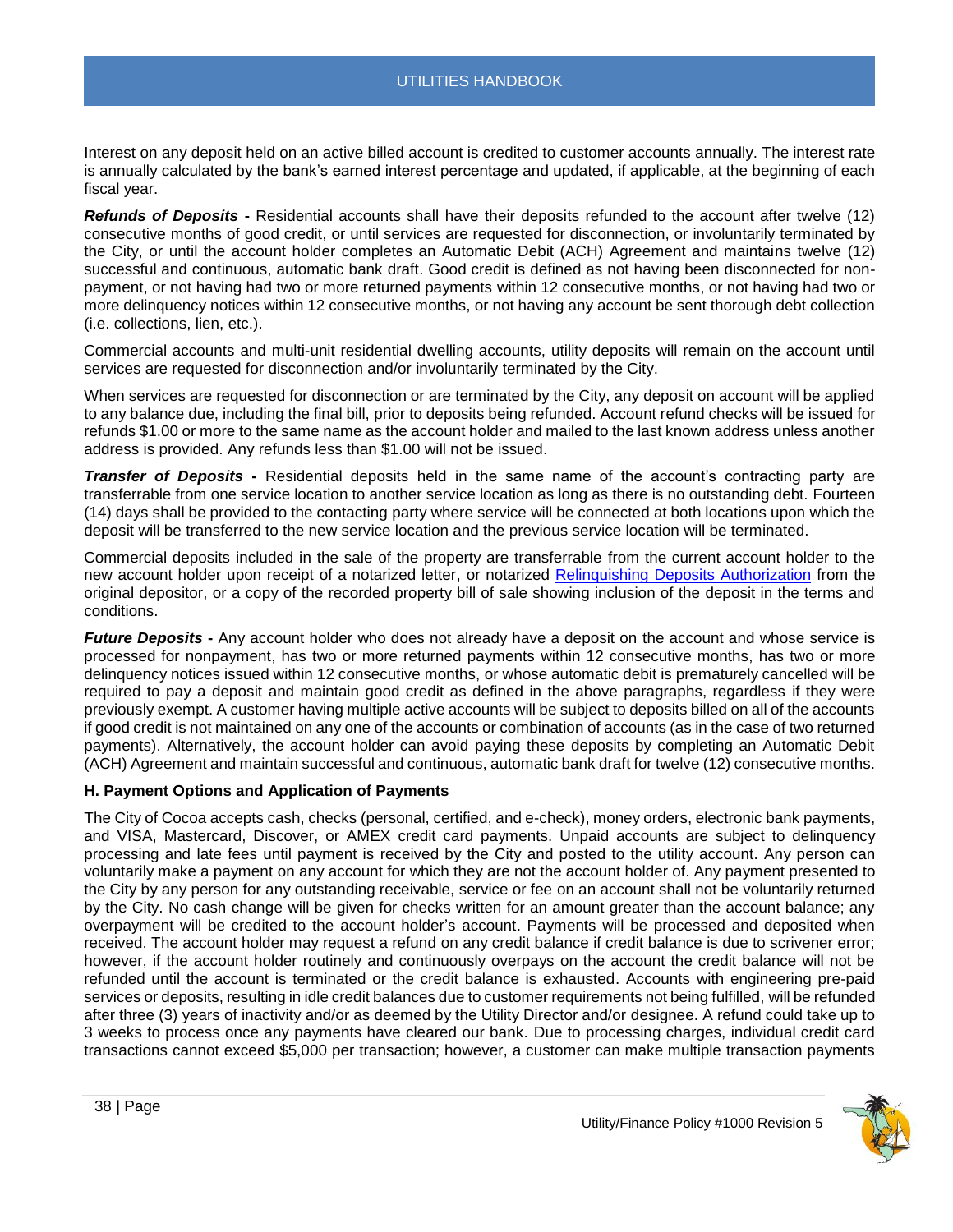in a day. A Convenience Fee will apply when paying a utility bill online, over the phone, and in person when paying by credit/debit card or e-check. See section *Utility Administrative Fees & Charges* for more details.

<span id="page-38-0"></span>Payment by Mail: Check and money order payments can be mailed to City of Cocoa | P.O. Box 1270 | Cocoa, FL 32923-1270. A lockbox provider processes the City's payments each business day as they are received. Please remit payment with the payment stub in the envelope provided in the monthly utility bill. Please do not mail payments to Cocoa City Hall directly as mailed payments will be forwarded to the lockbox provider for processing, resulting in an additional delay in payment being applied to the account. The only payments processed at City Hall are those made through the drop-box or in person.

<span id="page-38-1"></span>Payment by Phone*:* An automated, Interactive Voice Response (IVR) system is available 24 hours a day, 7 days a week to accept utility payments by calling 321-433-8400. If a customer prefers to speak to a live agent, they can call the online bill pay provider, First Billing, at 1-855-270-3592 during business hours and a payment agent will take the payment over the phone. A convenience fee will apply when paying by credit/debit card or e-check.

<span id="page-38-2"></span>Payment in Person*:* Utility Customers may come into Cocoa City Hall located at 65 Stone Street in Cocoa during regular business hours Monday through Friday from 8 a.m. to 4:30 p.m. (excluding City closures). A convenience feel will apply if paying by credit/debit card.

<span id="page-38-3"></span>Payment Online through City of Cocoa's Bill-Pay Portal*:* An online utility billing portal is available for convenient and quick access to utility billing information and payments through the online bill pay service provider, First Billing, by credit/debit or e-check. Comprehensive, current account information, billing history, and payment history is also available online, to include downloading copies of utility bills, making a credit/debit card or e-check payment, and setting up auto-pay. Customers can access the online payment portal at [https://cocoafl.firstbilling.com.](https://cocoafl.firstbilling.com/) A convenience fee will apply when paying by credit/debit card or e-check.

<span id="page-38-4"></span>Payment Online through Your Bank's Bill-Pay*:* Most financial institutions offer online bill-pay to send payments for you; however, several financial institutions do not send the payment electronically. Rather, some financial institutions print a paper check and remit the payment through the mail *after* the funds are deducted from the bank account, resulting in a delay of payment processing. To avoid adding further delay or a late penalty, please ensure the bank's bill-pay profile includes the correct utility account number and the mailing address for the City's lockbox payment processing center at City of Cocoa | P.O. Box 1270 | Cocoa, FL 32923-1270. If utility service is transferred to a new location, please update the bill-pay profile with the new account number. Schedule bill-pay to allow enough time for the bank to prepare and send the payment as well as the City's lockbox provider to process it before the due date. Payments are applied to utility accounts when they are received, not when they are withdrawn from your bank account.

<span id="page-38-5"></span>Payment Drop-Box*:* A drop-box, available 24 hours a day, is located on the south side entrance of Cocoa City Hall for check and money order payments only. No cash payments shall be placed in the drop-box. Any payments placed in the drop-box after 8:00 a.m. will be posted the next business day, thus, penalties may be applied in accordance with this policy.

<span id="page-38-6"></span>Automated Clearing House (ACH) Debit from Bank*:* Account holders can have their bill drafted directly from their bank account each billing cycle. Bank drafts for utility billing are processed on the 14th day after the billing date. A completed [Automatic Debit \(ACH\) Agreement](https://www.cocoafl.org/DocumentCenter/View/5930/Automatic-Debits-ACH-Agreement) form along with a voided check is required to sign up for this service. If an account holder wishes to be removed from the bank draft process, the account holder must complete the Automatic Debit (ACH) Agreement form. If the current bank draft has already processed, the cancellation will not be effective until the next billing cycle. An account holder having multiple accounts activated at different service locations under the same customer identification number and also enroll in automatic bank draft will have the automatic bank draft applied to all accounts under the same customer identification. **It is the account holder's responsibility to inform staff that they do not wish to have it applied to all accounts under a single customer identification.**

<span id="page-38-7"></span>Auto-Pay from Credit/Debit Card or E-Check*:* Account holders can have their bill drafted directly from their debit/credit card each billing cycle. To enroll please visit the online bill pay portal at [https://cocoafl.firstbilling.com.](https://cocoafl.firstbilling.com/) A convenience fee will apply when paying by credit/debit card or e-check. Returned debits will be handled in the same manner as returned checks. When new or replaced debit/credit cards are issued by the card issuer, often the card's

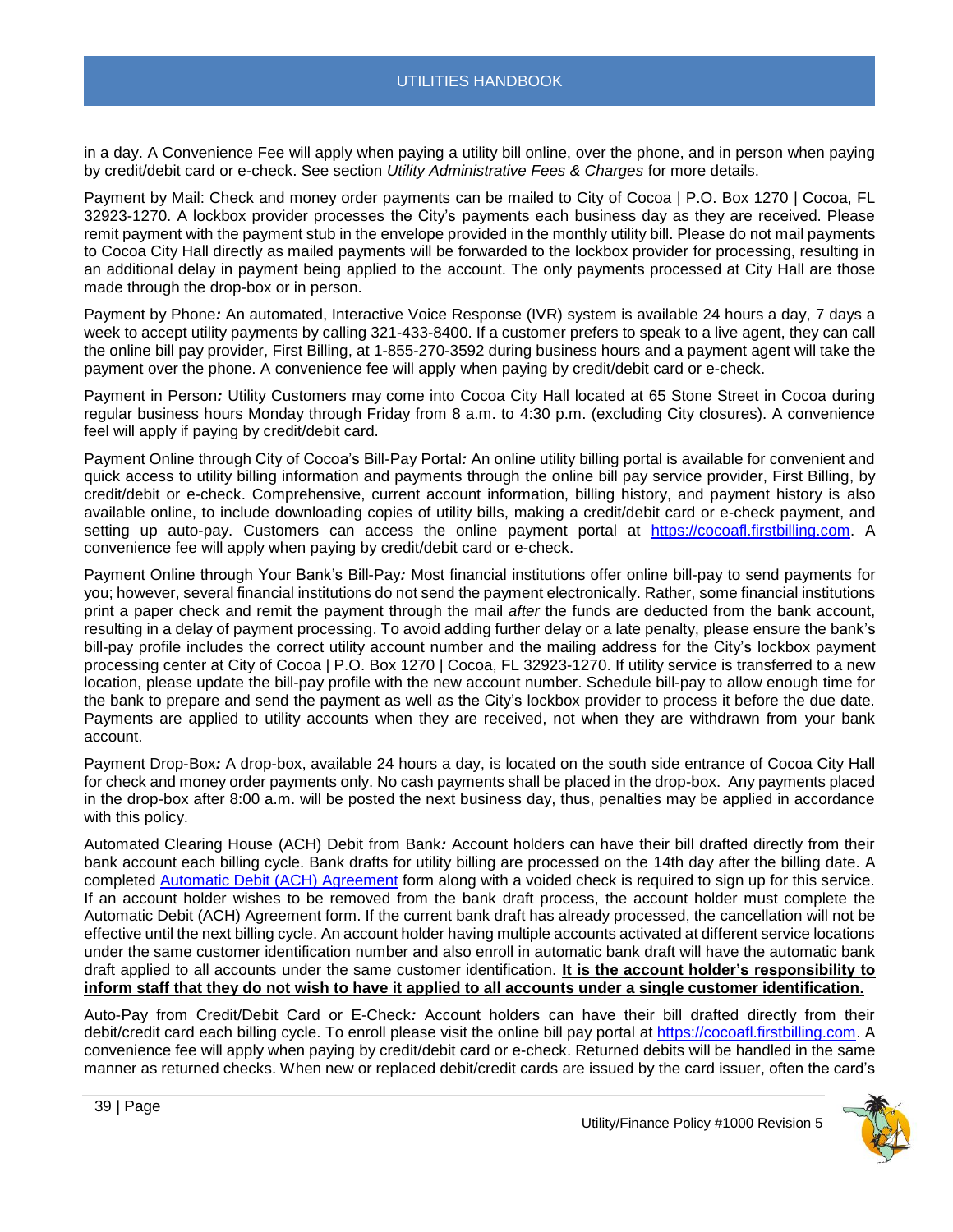expiration date, account numbers, and security code may change resulting in declined payments by the card issuer if not updated in our bill pay portal. Please remember to update auto-pay with a new card or checking account information. **It is the account holder's responsibility to update any automated payment information.**

<span id="page-39-0"></span>Partial Payments*:* In the event an account holder does not pay the total amount due on an account, City staff will post the partial payment made to the appropriate account. The account balance due must be paid in full to avoid disconnection of service. **At no point will staff return or refuse a payment to an account, unless the refusal of payment method is otherwise described in this policy.** Partial payment of balances due on an account holder's account shall be applied to the oldest account receivable first.

<span id="page-39-1"></span>Returned Payments*:* If a customer's payment is returned to the City as unpaid due to insufficient funds, closed account, incorrect account number, bank error, chargeback, or for any other reason, the City will send a letter advising the account holder of the returned payment. The customer has ten (10) days from the date of the letter to substitute the payment with cash or a money order. All penalty fees and delinquency processing procedures will apply including bank errors. Returned credit card transactions, e-checks, checks, and bank drafts will all be handled in the same manner. A returned payment fee will be applied to the next bill and it is the customer's responsibility to recover the returned payment fee from his/her banking institution. If a returned payment paid the balances of multiple utility accounts of the same customer of record, a single returned payment fee will be assessed to the customer at the value of the returned payment. However, each utility account will be subject to any penalty fees should a return payment put the account in default, late, and/or delinquent. See section *Returned Payment Fee* for details.

For any payment that is presented to the City to prevent or restore services from delinquency processing, to pay large past due balances in order to transfer service, or to prevent or restore a meter removal and are subsequently returned for any reason, the City reserves the right to immediately disconnect, lock, remove, and/or terminate the utility service without notification to the account holder. Any account that has had the meter removed/locked shall be required to pay cash or money order to restore service. See section *Involuntary Discontinuance of Service* for details.

<span id="page-39-2"></span>Refusal to accept methods of payment*:* All checks must be made payable to the City of Cocoa. Third-party checks are not an acceptable form of payment to the City. A check that is incorrectly filled out does not reflect payment and may be returned to the customer. The City of Cocoa reserves the right to verify funds on any check presented for payment on account before or after accepting such payment. If a customer's banking institution denies the City the ability to verify funds, checks presented for payment may be denied.

The City reserves the right to refuse personal checks and/or credit cards from customers who have had two (2) or more returned payments applied to an account within a twelve (12) month period, thus required the account cash only payments for one (1) year from the date of the last payment return.

Any currency payment suspected of being counterfeit and initially accepted by the City will be noted on the payee's account as a possible counterfeit bill. If that bill is returned by the depositing bank as counterfeit, a returned payment in the amount of the counterfeit currency will post to the noted account.

It is the account holder's responsibility to make arrangements to ensure that a satisfactory payment will reach the City before the due date. All penalty fees and delinquency processing procedures will apply if a satisfactory payment is not received by the City.

## <span id="page-39-3"></span>**I. Cash Only Accounts**

Accounts will convert to cash only upon two returned payments within twelve (12) consecutive months, any tampering/self-restoration of service absent payment after delinquency processing, and when any meter is removed. This status shall remain in effect for 12 consecutive months.

#### <span id="page-39-4"></span>**J. Account Holder Contact Information**

It is the responsibility of the property owner, account holder, or authorized designee to advise the City to whom and to what address bills are to be sent (e.g. new owner or renter). Only an account holder or authorized party can request changes to billing information and statuses. Changes can be requested by phone or sent electronically by

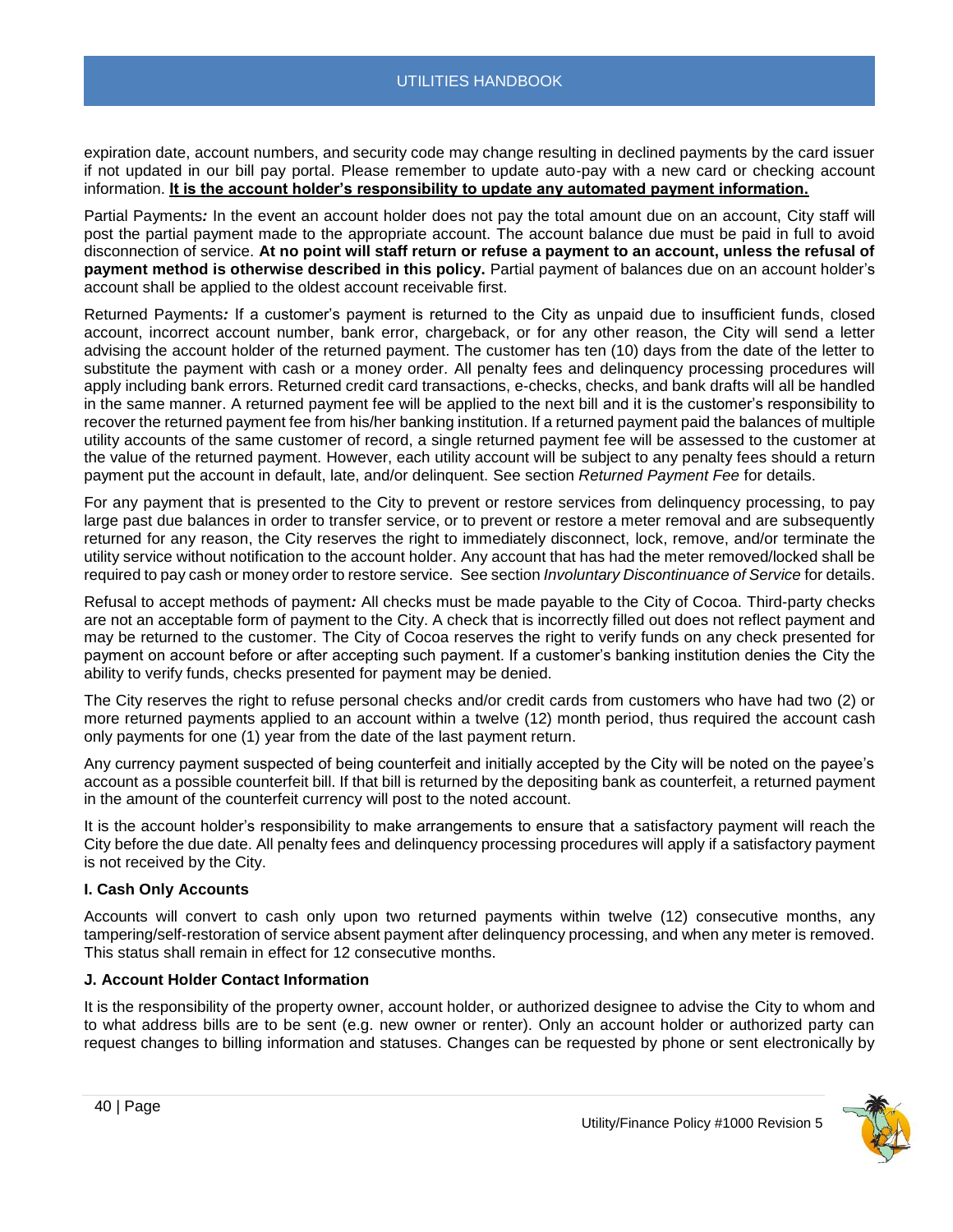e-mail or fax by completing an [Account Holder Contact Update](file://///chv-file03/dept$/City%20Manager/PR/ADA%20Accessibility%20Docs/TO%20DO%20-%20Make%20Accessible/a) form. There is no charge for such changes. **Failure to receive a bill sent by mail or e-mail will not excuse late payment or non-payment of bills.**

## <span id="page-40-0"></span>**K. Transfer of Existing Account Holder to New Contracted Location**

If an existing City of Cocoa account holder moves from one location serviced by the City to another location serviced by the City, consumption charges will be billed based upon actual final meter readings at the old location and initial meter readings at the new location. Account holders may transfer service from one location to another as long as there are no account balances that are past due. The remaining amount owed and any fees from a previous service may be transferred to the new account.

If the account holder has an account that is past due, the account holder will have to pay that amount before the account can be transferred. The deposit from the previous account may be transferred and an additional deposit may be required in conjunction with the regulations of this policy.

Utility account holders requesting to transfer their service from one City of Cocoa location to another must follow the application for utility services process, including payment of a service initiation fee. The account holder may also be required to update the deposit at this time. The account holder is still responsible for any outstanding balances at the previous address. Failure to pay such balances will result in involuntary disconnection at the new address.

#### <span id="page-40-1"></span>**L. Unauthorized Consumption on Inactive Location**

When utility services are provided to a location or property that does not have approved service contracted or established, whether inactive service or voluntarily/involuntary terminated service (i.e. vacant, abandoned property, construction lots, involuntarily terminated for delinquency, rental, squatters, etc.), a utility account shall be activated in the name of the property owner as reflected in the records of the Brevard County Property Appraiser for any unauthorized consumption and utility services, per Florida Statute Chapter 180.135. A. The City of Cocoa shall be responsible to look no further than the property appraiser's office for property owner information. The account shall be billed the higher same day service initiation fee to recover the administrative expense of processing the account and any work orders or communication sent to the property owner. See section *Revert to Property Owner* for details.

*Rental Property:* Property owners with rental property shall be responsible for paying any rates, fees, and charges accrued for any unauthorized service supplied, metered or unmetered, to the property effective the date tenant utility services are discontinued, either voluntarily or involuntarily, in the tenant's name and/or until a prospective tenant contracts service. Any prior debt and outstanding account balances must be paid in full before service can be connected. See section *Prior Utility Debts* for details.

## <span id="page-40-2"></span>**M. Regional Utility Billing**

The City of Cocoa is the contracted billing agent for many other services of several surrounding municipalities. Utility services for Brevard County; the Cities of Rockledge, Cape Canaveral, Titusville and Cocoa Beach; the residential entities Sun Lake and Colony Park are also billed on the Cocoa regional utility bill. The service description on the utility bill clarifies which municipality or entity the service is being provided by and billed for. Payments for these services are collected by the City of Cocoa through the payment of the utility bill. The revenue collected for the services that are contracted for billing, is then reconciled and remitted to the respective municipality or entity each month. For more information on these services and their rates or fees please contact the respective service provider.

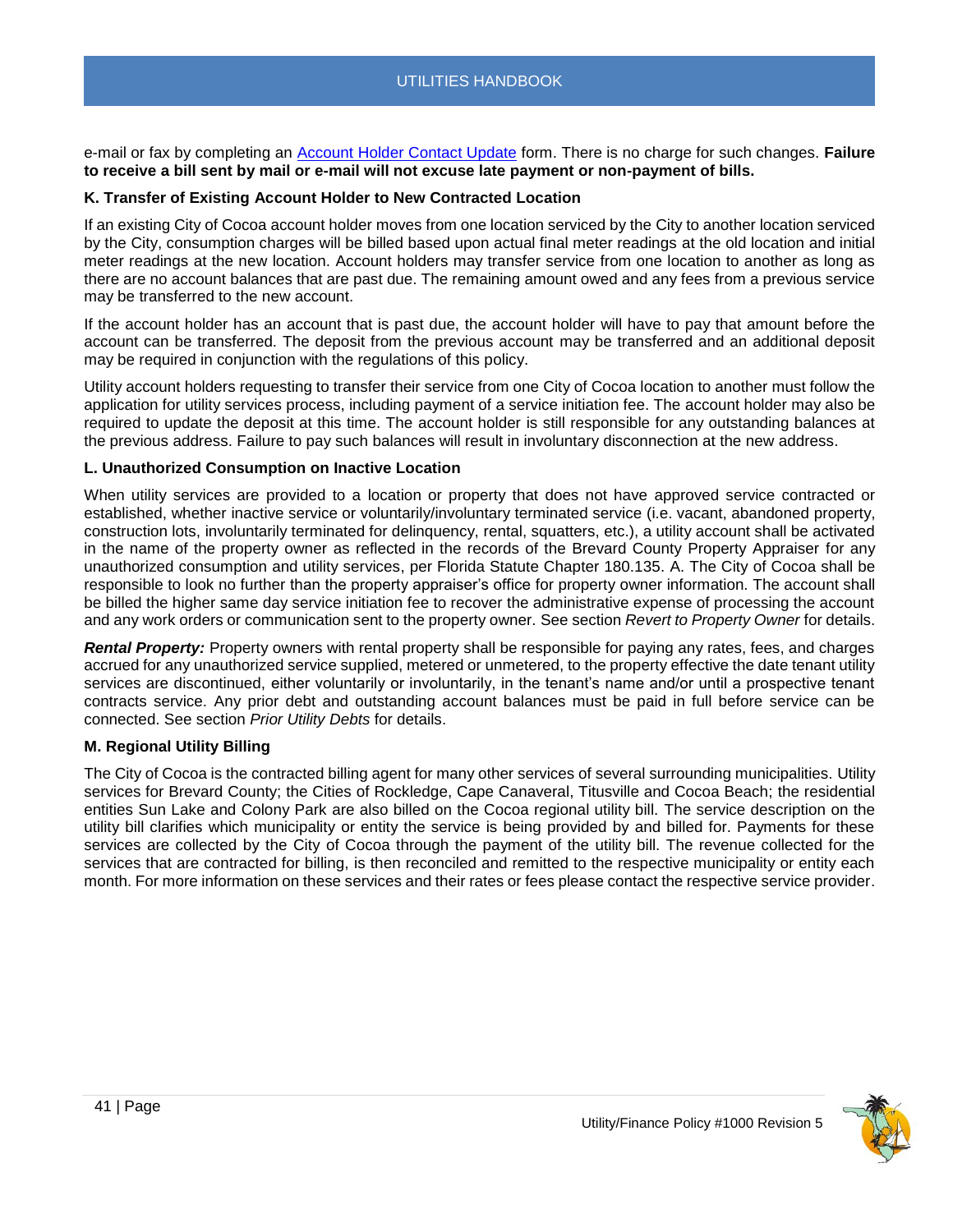## <span id="page-41-0"></span>**Section 8 – Discontinuing Utility Service**

## <span id="page-41-1"></span>**A. Termination of Service**

<span id="page-41-2"></span>Requesting Discontinuance of Service*:* Any account holder requesting discontinuance of service will inform City staff of the location of disconnection, date service is to be disconnected, and the forwarding mailing address for the final bill. Due to privacy issues, the account holder, authorized party, or property owner must be the one to request the termination of service. Property Owners requesting to terminate utility service at any rental dwelling shall be required to complete a [Property Owner Request to Terminate Utility Service](file://///chv-file03/dept$/City%20Manager/PR/ADA%20Accessibility%20Docs/TO%20DO%20-%20Make%20Accessible/a) form prior to the termination of service. Failure to request termination of service or an account at a property, regardless if an account has been established at another property, does not release the responsibility of the account holder of any balance due.

In the event that the account holder has become incapacitated or deceased, legal documentation must be provided that the person requesting termination of service is an authorized representative of the account holder. See section *Estate Account and Deceased Account Holder* for details.

<span id="page-41-3"></span>Disconnection Scheduling*:* Under normal conditions, disconnection from the City's utility system will be fulfilled the next available business day. During periods of a high volume of requests work will be scheduled at the next availability.

<span id="page-41-4"></span>Closing of a Utility Account*:* Within 15 days after termination of utility service, the account will be closed. All charges, fees and credits (including deposits, refunds, and adjustments) are then applied against the amounts owed the City.

<span id="page-41-5"></span>Final Bill*:* An account holder's final bill will be mailed in a timely manner to encourage collection and customer understanding. The final bill will include all consumption used up to the time of service disconnection and any other charges or amounts due. Any balance owed to the City will remain due until paid. All legal means of collection for a delinquent account in arrears will be taken.

<span id="page-41-6"></span>Credit Balance*:* A credit refund will be applied to a closed account with a credit balance after final billing. Any credit refund shall first be transferred to another account the account holder is financially responsible for that contains outstanding balances, or a new account where service was recently transferred to. After application of either of the aforementioned, a check for the remaining credit will be issued to the account holder and sent to the last known address on record if the credit balance is greater than \$1.00. If the credit balance is less than or equal to a \$1.00 the amount will be written off and no refund will be provided. Refund checks will only be issued in the name of the account holder.

## <span id="page-41-7"></span>**B. Revert to Property Owner**

Upon any discontinuance of service, voluntarily or involuntarily, by any tenant or occupant other than the property owner, the utility billing reverts back to the property owner as the account holder. The account will remain inactive until or unless the property owner or prospective tenant contracts for service, or until there is unauthorized consumption at the location. See *sections Unauthorized Consumption on Inactive Location* and *Tampering and Theft of Service Fees and Charges* for details.

## <span id="page-41-8"></span>**C. Customer's Rights Prior to Discontinuance of Service**

<span id="page-41-9"></span>Disputed Bills*:* If an account holder believes the City has made an error in calculating a utility bill, or otherwise disputes the obligation to pay the bill, the account holder or the account holder's authorized representative may discuss the matter with a Customer Service Representative. Any dispute of a utility bill must be expressed to the City prior to the due date. When disputing a bill, the customer shall:

- First contact the Customer Service office for clarification.
- If the customer, after contacting a Customer Service Representative, still disputes the bill, the customer has the right to appeal to the Senior Customer Service Representative.
- If the customer, after contacting the Senior Customer Service Representative, still disputes the bill, the customer has the right to appeal to the Customer Service Supervisor.

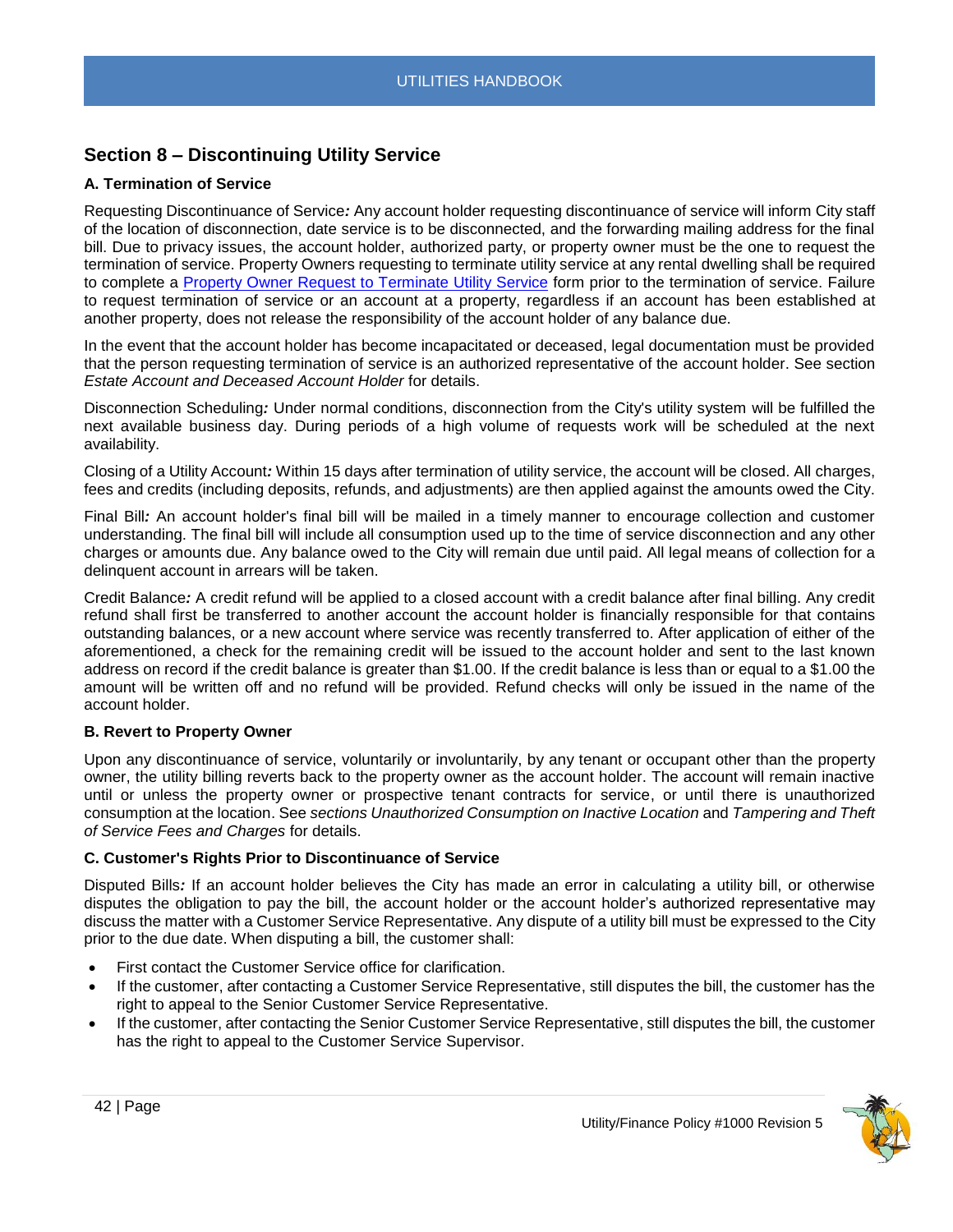- If the customer, after contacting the Customer Service Supervisor, still disputes the bill, the customer has the right to file a written appeal to the Utility Customer Service Manager. This appeal should include the reason for the dispute and any evidence proving the inaccuracy of the bill.
- If the customer, after contacting the Utility Customer Service Manager, still disputes the bill, the customer has the right to file a written appeal to the Deputy Finance Director. This appeal should include the reason for the dispute and any evidence proving the inaccuracy of the bill.
- If the customer, after contacting the Deputy Finance Director, still disputes the bill, the customer has the right to file a written appeal to the Finance Director. The Finance Director may defer to the Utilities Director for guidance involving technical specifications regarding the utility system, if necessary. This appeal should include the reason for the dispute and any evidence proving the inaccuracy of the bill.
- If the customer, after contacting the Finance Director, still disputes the bill, the customer has the right to file a written appeal to the City Manager. This appeal should include the reason for the dispute and any evidence proving the inaccuracy of the bill. The City Manager and/or the Assistant City Manager will review the appeal and send a written reply within a reasonable amount of time to the address shown in the utility billing system, noting the decision regarding the appeal and any substantiation for the decision and direction on any further course of action that the customer may take.
- The account of any disapproved appeal shall be assessed penalty, if due, at the time the appeal process is closed.

<span id="page-42-0"></span>Extensions & Payment Plan Agreements*:* After an account holder has established six months' worth of history with the City (including billing and payment of such), the account holder will be allowed one extension and one payment plan per 12-month period. A payment plan or extension may be granted on a new account without established history at the discretion of management.

In order to receive an extension, the account holder must come into the Customer Service Division in person, provide identification, and sign a Utility Bill Extension Agreement form. A payment extension may be granted for up to a twoweek period; however, due to unforeseen and unusual circumstances, management may grant more than one payment extension per year and/or for a longer term.

In order to receive a payment plan, the account holder must come into Customer Service Division in person, provide identification, and sign a Utility Bill Payment Plan Agreement payment plan may be granted for up to a six-month period; however, due to unforeseen and unusual circumstances, management may grant more than one payment plan per year and/or for a longer term. The extended amount shall be paid along with the current amount billed and due each month. If the payment plan and schedule agreement is not adhered to, the account holder will be charged a delinquency fee and placed on a list to have services disconnected immediately and without notice to the account holder. The account holder's account shall be documented with any payment plan which may be granted.

Extensions or payment plan agreements are not automatic; they are a privilege and will be granted only with proof of extreme hardship and after review of account and payment history. No extensions or payment plans will be approved on or after the date of service disconnection for nonpayment; exceptions may be considered by management but are not guaranteed.

<span id="page-42-1"></span>Misapplied payments: On rare occasion, financial institutions may process a check or electronic payment incorrectly leaving a discrepancy between the customer's utility account and bank statement. If a customer believes the payment amount applied to the account balance is incorrect, the customer must provide the City with a copy of the front and back of the cancelled check, credit card statement, or a cash receipt showing the amount the customer believes to be correct. A payment extension may be granted if time is needed to produce the document and a billing adjustment will be made upon verification.

<span id="page-42-2"></span>Exceptions*:* Under special circumstances, the City may choose not to interrupt service or reconnect service as part of the delinquency processing, if the City has prior written notice from a medical facility, when the services are provided to a critically ill person or a person on life support equipment and the services are needed to preserve life. Consideration will be provided on a case-by-case basis and only if the account holder provides written notice from a medical facility, executes and fulfills a written payment plan, and is not processed for delinquency again.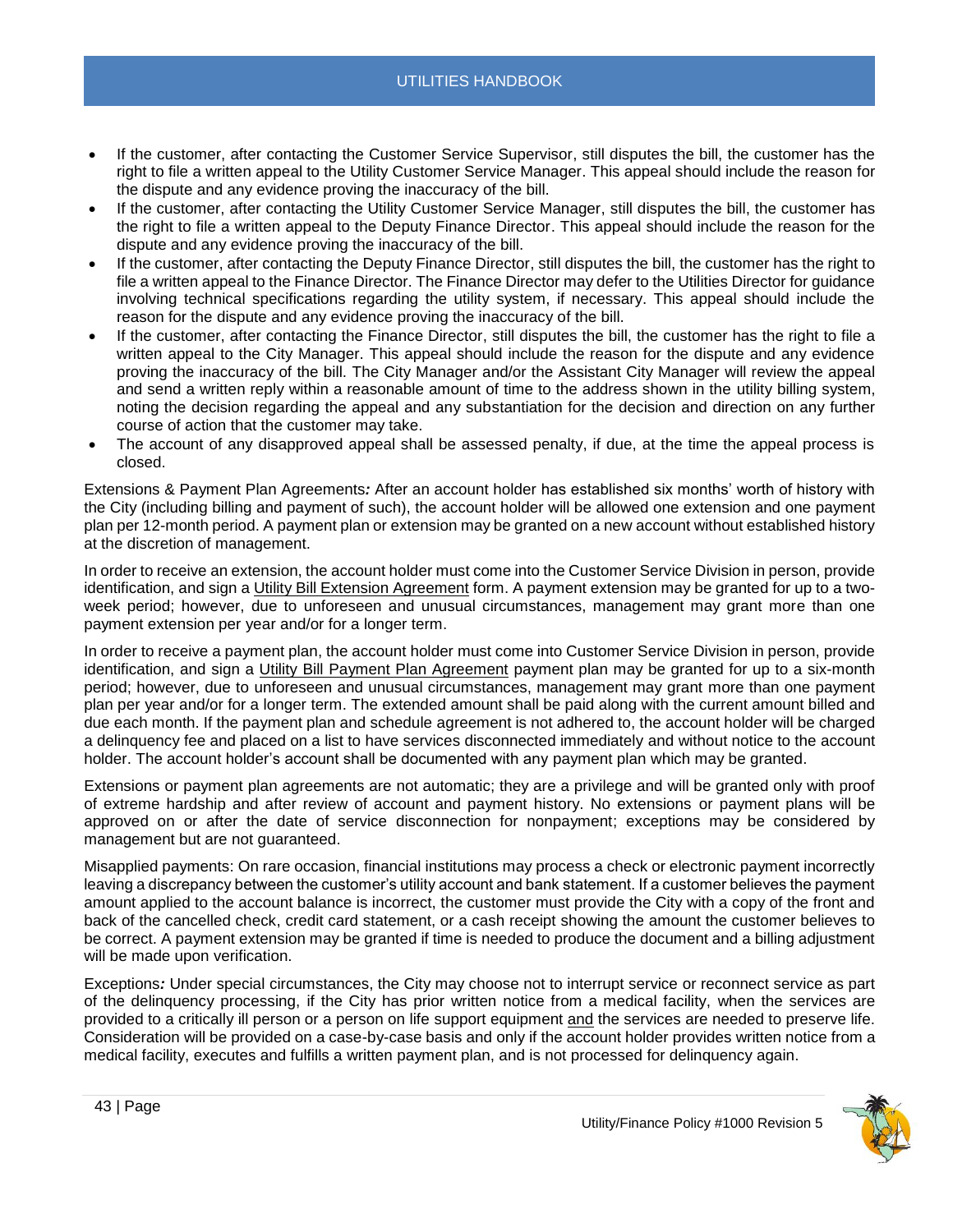## <span id="page-43-0"></span>**D. Involuntary Discontinuance of Service**

The City may discontinue utility service for any one of the following reasons:

- Failure of the account holder to pay balances due for utility service as required in these policies.
- Any account in a delinquent status and remains disconnected from service for two (2) consecutive billing cycles.
- Upon discovery of tampering including non-authorized meter connection, by-passing the meter, or altering its function. The account holder is held responsible for any meter tampering. In the absence of an account holder, the owner of the property for which services are provided shall be assessed all charges and penalties.
- Failure of the account holder to permit municipal employees and it's contractors access to their meters at all reasonable hours. Locked gates, loose dogs, parking cars over meters, etc., are considered to be a denial of access and is grounds for discontinuance of service.
- Use of service for unlawful reasons.
- Discovery of a condition which is determined to be hazardous or unsafe.
- Violation of any of the City's other utility service policies and procedures, ordinances, or state or federal law.

The City may notify the Health Department, Code Enforcement, and other municipal offices of the termination of service.

## <span id="page-43-1"></span>**E. Reconnections**

When it becomes necessary for the City to discontinue services for any of the reasons listed in this policy, service will be restored after payment of (1) all past due and current bills due to the City, (2) any deposit as required, (3) any material and labor cost incurred by the City, according to the Schedule of Rates, Fees, and Charges (Schedule B), (4) all fees and charges required by this policy, and (5) any discovery of prior debt.

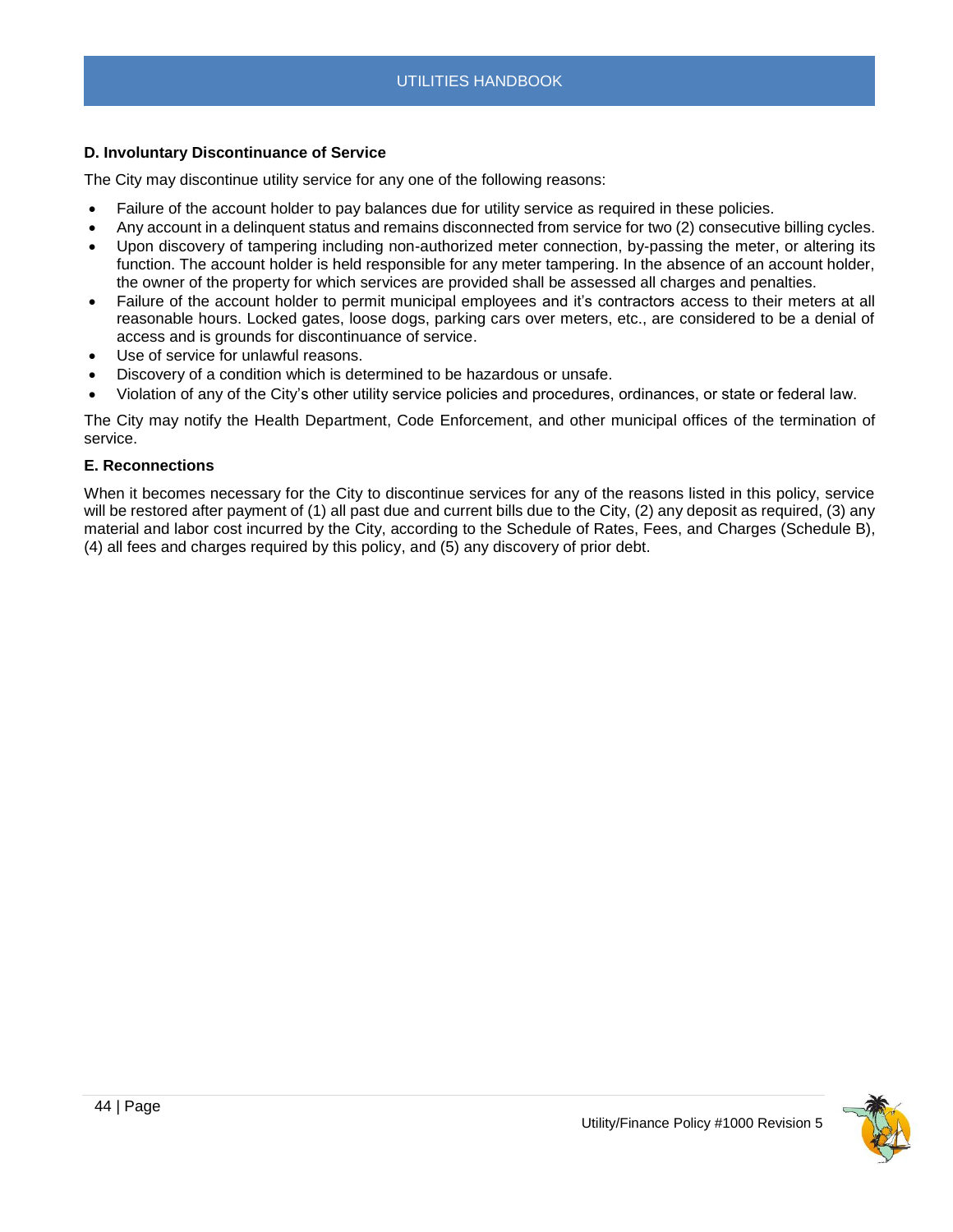## <span id="page-44-0"></span>**Section 9 – Utility Operational Policies**

## <span id="page-44-1"></span>**A. Meter Calibration Testing**

Account holders may request that the City test their water meter for accuracy at the rate set forth in the Schedule of Rates, Fees, and Charges (Schedule B). This request must come from the account holder in a written form by submitting a completed [Consent to Verify Meter Calibration](file://///chv-file03/dept$/City%20Manager/PR/ADA%20Accessibility%20Docs/TO%20DO%20-%20Make%20Accessible/a) form and submitting payment of the applicable meter testing fee. As soon as reasonably practical after receiving the request for meter testing, the Water Field Operations shall test the water meter for accuracy. The accuracy limits for testing are 98.5% to 101.5% as recommended by the American Water Works Association.

Should testing reveal that the meter is over-registering consumption (indicating more flow than is actually passing through it) greater than one hundred one and one-half percent (101.5%), then the account holder shall not be responsible for that portion of the bill equivalent to the percentage of error of the meter and the amount shall be adjusted from the account holder's bill for the preceding 12 months of billing, if applicable. The percentage of error is calculated by subtracting the 101.5% accuracy limit from the weighted meter test results. The meter shall be removed from service and replaced at no additional cost to the account holder and the meter testing fee refunded to the account.

Should testing reveal that the meter is under-registering (indicating less flow than is actually passing through it) less than ninety-eight and one-half percent (98.5%), then the account holder shall not be responsible for any unrecorded flow indicated by the percentage of error of the meter. The percentage of error is calculated by subtracting the weighted meter test results from the lower 98.5% accuracy limit. The meter may be removed from service and replaced at no additional cost to the account holder and the meter testing fee shall be refunded to the account. Note: the removal of the meter from service is at the discretion of the City of Cocoa as unregistered water consumption is a loss of revenue to the City of Cocoa and subsequently affects all rate payers.

If a meter test reveals accuracy equal to or within the defined accuracy limits of 98.5% to 101.5%, then the meter shall be placed back in service on the same account and the meter testing fee shall not be refunded to the account holder.

## <span id="page-44-2"></span>**B. Water Quality Complaints**

Concerns of the quality of water can be submitted either by phone or in writing by completing the [Utility Water](file://///chv-file03/dept$/City%20Manager/PR/ADA%20Accessibility%20Docs/TO%20DO%20-%20Make%20Accessible/a)  [Customer Contact Complaint](file://///chv-file03/dept$/City%20Manager/PR/ADA%20Accessibility%20Docs/TO%20DO%20-%20Make%20Accessible/a) form and submitting it to the Customer Service Division by e-mail or fax. The complaint will be forwarded to the Water Quality Lab for review and response.

## <span id="page-44-3"></span>**C. Damage to Plants and Shrubs**

The City is not responsible for damage to plants and shrubs which may be dug up or cut/trimmed in the course of accessing the meter, work on the underground piping system or other apparatus located beyond an account holder's property line or within a utility easement. A reasonable effort will be made to minimize or repair any resulting damage. The account holder is responsible for ensuring that the water meter is not obstructed by plantings, mulch, grass, or any other means. If the City must, in the opinion of the Utilities Director, relocate a meter due to obstruction, the owner of the property will be charged for labor and materials to complete any necessary work.

## <span id="page-44-4"></span>**D. Damage to City Equipment**

Any damage caused by the account holder, property owner, or their agent(s) to the City's equipment or property serving an account holder shall be the responsibility of the account holder. The City shall make necessary repairs and charge the account holder for materials and labor for said repairs. Such damage includes, but is not limited to, damage from mowing, vehicles, landscaping, remodeling, during any phase of construction, or excavation.

## <span id="page-44-5"></span>**E. Account Holder Name Change**

A name can be changed on an existing account in the event of divorce, marriage, or legal name change. The account holder must present supporting documentation and a valid form of government issued identification with photo. Ex. Valid driver's license, passport, alien registration card, or state issued photo ID (identification will be scanned into

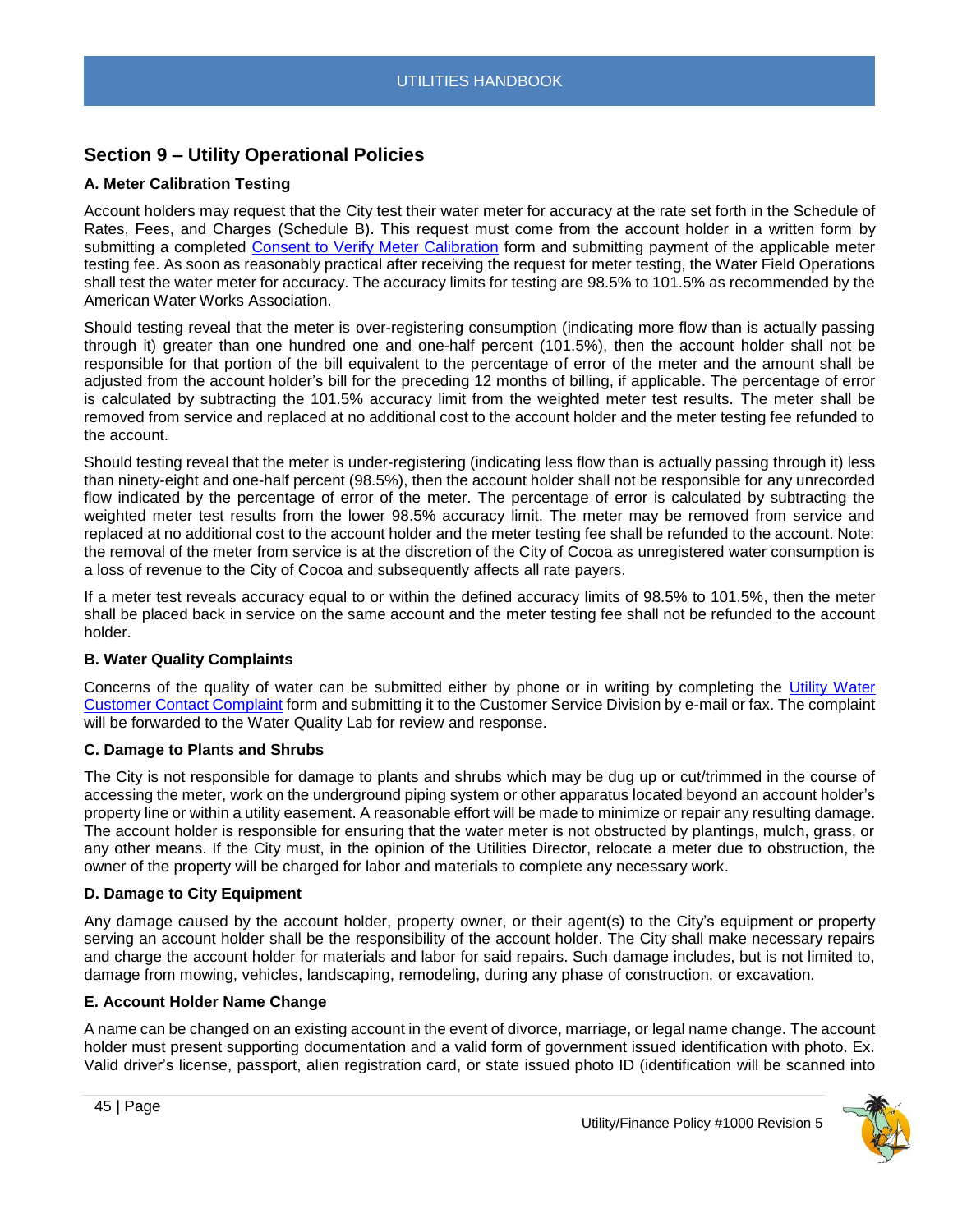the City's records system for attachment to the applicant's account for identification purposes). In the unfortunate case of death see section *Deceased Account Holder and Estate Account* for details.

Existing accounts shall not be transferred into the name of another person that has not contracted service on the exception that the current account holder is deceased. See section *Deceased Account Holder and Estate Account* for details.

## <span id="page-45-0"></span>**F. Deceased Account Holder and Estate Account**

<span id="page-45-1"></span>Property titled with joint ownership: Upon death of an account holder who is the property owner, a surviving co-owner of the property, as filed with the Brevard County Property Appraiser's Office, must request to transfer the service into their name.

If the City of Cocoa receives notice or determines that an account holder is deceased, notification of account transfer to the surviving co-owner of the property will be mailed to the service address on record.

<span id="page-45-2"></span>Property titled with one owner: Upon death of an account holder, the sole property owner, a surviving family member may request to transfer the account into the ownership of an estate for the decedent, if probate has been filed. The City may request legal documentation from the executor or the person responsible for administering an estate. The account will then be established in the estate's name. It is the responsibility of the executor or other person administering the estate to notify the City of any changes in account status. As a courtesy, the City of Cocoa may allow an account to remain in the name of the estate for a period up to six (6) months from the date of transfer. It is the responsibility of the executor or administer of the estate to either disconnect the account or service must be contracted by an authorized person prior to this date.

If the City of Cocoa receives notice or determines that an account holder (property owner) is deceased, notification of account closure will be mailed to the address on record. The letter will set forth a date, a minimum of two (2) weeks from the date of notification or a maximum of six (6) months from the date of death, whichever is greater in time, in which an Application for Utility Service must be completed and received in accordance with this policy in order to continue services at the location of the deceased account holder.

The estate account shall automatically terminate after six (6) months, or the surviving family member may elect to pre-pay a deposit in the amount equivalent of four (4) months of average bills to maintain an active account in the name of the estate as well as contract service as a responsible person for the account. In either case of an estate account being established, if an Application for Utility Service has not been processed to transfer ownership of the account by the advertised time, services may be disconnected without further notice.

<span id="page-45-3"></span>*Rental property with tenant:* If the City of Cocoa receives notice or determines that an account holder (tenant) of a rental property is deceased, notification of account termination will be sent to the service address. The letter will set forth a date, a minimum of two (2) weeks from the date of notification in which an Application for Utility Service must be completed by and received in accordance with this policy in order to continue service at the location of the deceased tenant account holder. Once the account is terminated, any unauthorized consumption will be billed to the property owner. See section *Unauthorized Consumption on Inactive Location*.

#### <span id="page-45-4"></span>**G. Utility Billing Adjustments**

At any time a billing adjustment is requested, the balance of the account must be paid in accordance with this policy in order to avoid penalty. If an adjustment request is approved, the adjustment will be made to the account and may show as a credit on the next regular monthly bill.

<span id="page-45-5"></span>Overcharge or Undercharge Error*:* If the City has overcharged or undercharged an active account holder for service, the City will correct this error subject to the following procedures:

1. If the City has overcharged an active account holder for a service, the City will credit the account holder's account, without interest, the excess amount on the next monthly bill. When the overcharge is more than \$1,000 a reasonable attempt to notify the account holder will be made in addition to the monthly bill. Account holders may request a refund if the account balance was previously paid in full. Credit to an account holder's account is subject to the following limitations:

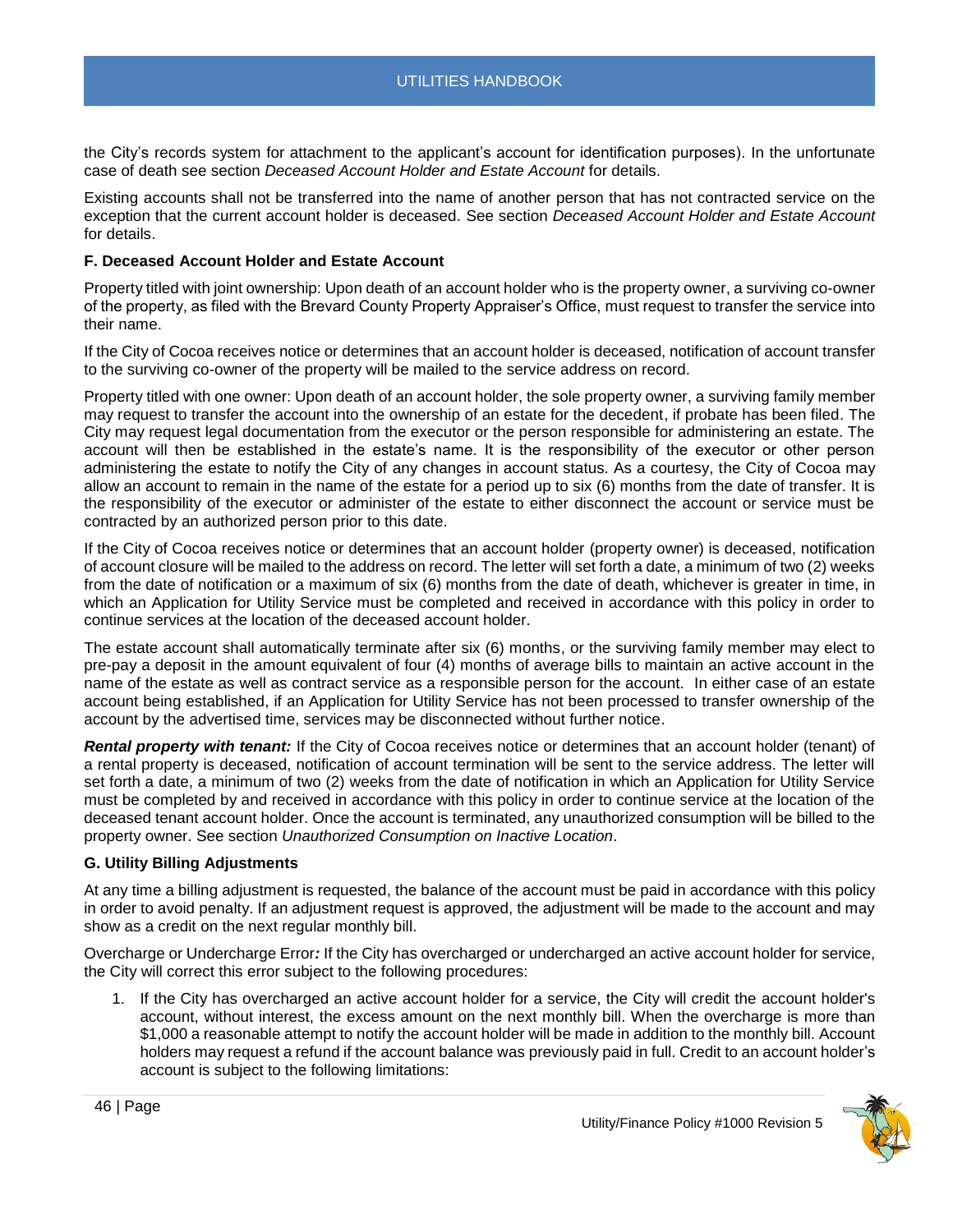- a. If the account holder should not have been billed the service and the time period over which the overcharge occurred can be determined, the City will credit or refund the excess amount charged the account for that entire interval, provided that such time period shall not exceed the statute of limitations as set forth in the Florida State Statutes.
- b. If the account holder should have been billed the service and the inaccurate rate was applied, the City shall refund the excess amount charged not to exceed the preceding 12 billing cycles.
- c. If the exact amount of excess charge cannot be determined, the City should take into consideration all information and account history in order to determine the amount due as accurately as possible, not to exceed the preceding 12 billing cycles.
- d. If an overcharged account holder owes a past due balance to the City, the City may deduct that past due amount from any refund or credit due the account holder.
- 2. If the City has overcharged an account holder for services and it is discovered after the account has been terminated and/or made inactive, the account holder forfeits any right to a refund upon the termination and/or inactivation of the account.
- 3. If the City has undercharged an account holder for service during any of the previous 12 billing cycles, the City will collect the additional amount due to the City by placing the charges on the next monthly bill. When the undercharge is more than \$1,000 a reasonable attempt to notify the account holder will be made in addition to the monthly bill. A payment plan or other payment options may be extended to an account holder. If an account holder does not contact the City in order to make payment arrangement for such amount by the bill due date, the account may be disconnected for nonpayment in accordance with this policy.
- 4. If the City has final billed a terminated or inactive account in error, the City has the right to correct the error and issue an additional bill to the terminated or inactive account.
- 5. If an undercharge has occurred because of tampering or bypassing a meter or because of other fraudulent or willfully misleading action of the customer, the City shall collect the entire undercharged amount in a lump sum and seek such other rights and remedies as are permitted by law.

<span id="page-46-0"></span>Swimming Pools*:* Swimming pools may be filled once a year without the account holder having to pay a sewer usage charge on the water used to fill the pool. In order for an adjustment to be granted, the account holder (or the account holder's representative) must submit a [High Consumption Credit Application](https://www.cocoafl.org/FormCenter/Customer-Service-8/High-Consumption-WaterSewer-Credit-Appli-54) request for the adjustment within 30 days of the date of the bill for which an adjustment is requested. Sewer consumption will then be calculated to the account holder's previous 6-month average and an adjustment will be made to the bill which includes the dates of usage. All water used to fill a pool will be metered and billed to the account holder.

<span id="page-46-1"></span>Excessive Use**:** Excessive use is defined as metered water and/or sewer flow at least 50% greater than the account holder's average monthly consumption amount. Average monthly consumption is based on the six (6) month average prior to the month showing excessive use.

There are a variety of circumstances which may cause an account holder to have a water bill more than their average range for monthly water consumption. These can include, but are not limited to, plumbing leak, faulty toilet, faulty hot water tank, hose bib left on, excessive irrigation, water theft, etc. Often circumstances are intermittent or isolated occurrences where symptoms of water loss may start and stop within the billing cycle, making it very difficult for the account holder to identify the source or cause. The City of Cocoa briefly visits and reads each meter only once a month, often after this unexplained water loss has occurred. At the customer's request, City staff can identify if water is actively flowing through a meter and/or if a leak at the meter connection is actively occurring; however, City staff cannot identify where or how water is/was being used or lost. An Excessive [Water Consumption Checklist](file://///chv-file03/dept$/City%20Manager/PR/ADA%20Accessibility%20Docs/TO%20DO%20-%20Make%20Accessible/a) is included in the appendix of these policies and procedures to aid an account holder in identifying the cause of excessive use. It is the account holder's responsibility to regularly monitor their consumption, identify the source/cause of water loss, and correct the problem causing the excessive consumption as soon as it is discovered. Any billing adjustment is a courtesy to assist the account holder with an extraordinarily high bill. The City is not responsible for the account holder's piping or plumbing beyond the meter/meter connection. See section *Account Holder Responsibility for Piping* for details.

Utility account holders may apply for an adjustment when verified excessive use has occurred. A High [Consumption](file://///chv-file03/dept$/City%20Manager/PR/ADA%20Accessibility%20Docs/TO%20DO%20-%20Make%20Accessible/a)  [Water-Sewer Credit Application](file://///chv-file03/dept$/City%20Manager/PR/ADA%20Accessibility%20Docs/TO%20DO%20-%20Make%20Accessible/a) form should be completed by the account holder and submitted to Customer Service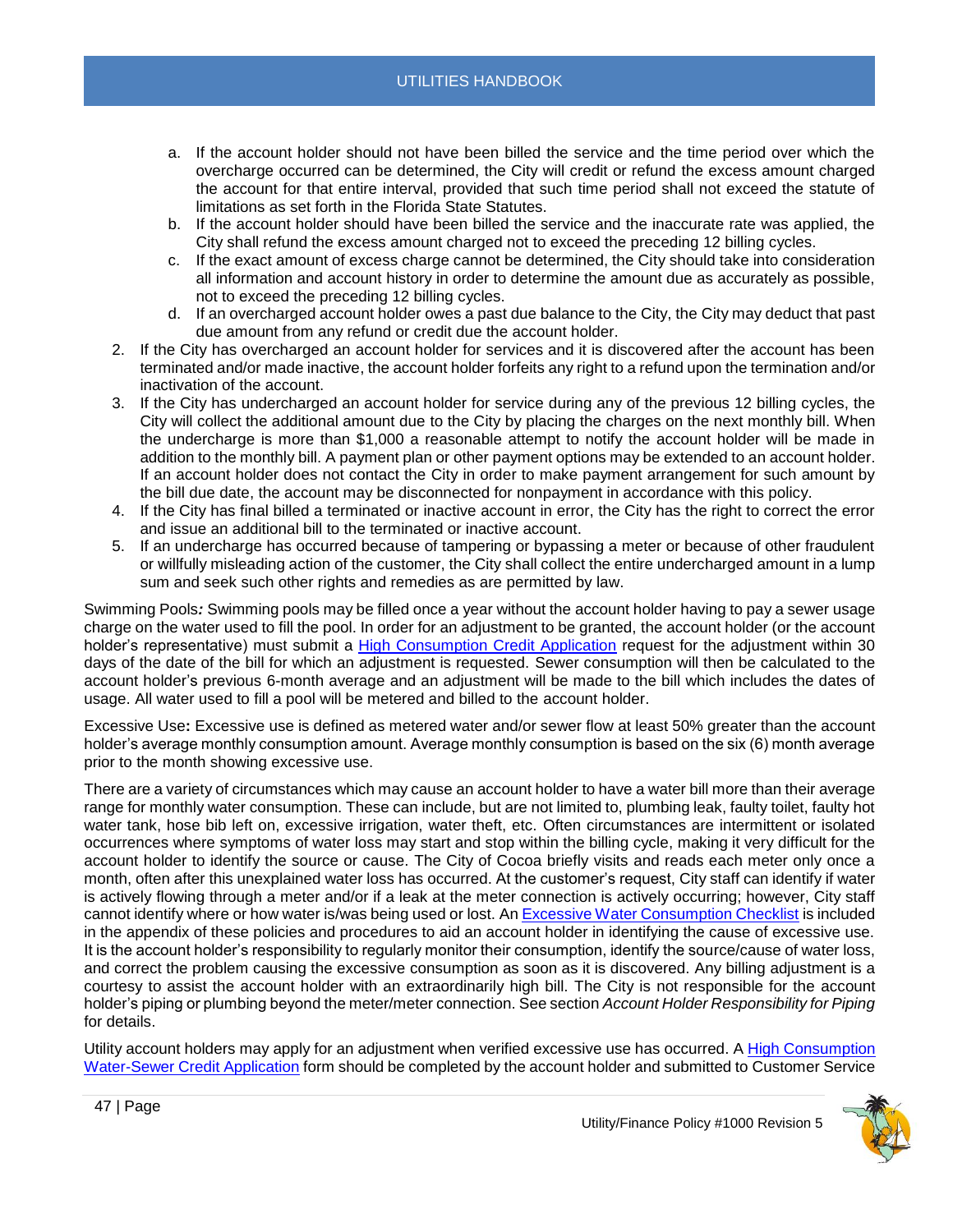for review. The customer must provide information describing the situation or circumstances that resulted in the loss of water. This should include the cause of the water loss if known, when the problem was discovered, and what action was taken to stop the loss of water. Any documentation verifying the cause of the excessive use should be attached to the form (e.g. plumber's invoice, receipts for purchase of repair equipment, photos of repairs). Water used during construction or remodeling of a property is excluded from an adjustment if water loss is unknown or unexplained. If an adjustment is granted, a High Consumption Application Processing fee will be applied to the account. If the request does not meet the eligibility requirements and the adjustment request is denied, no fee will be applied. See section *Utility Administrative Fees & Charges* for details.

At any time a billing adjustment is requested, the balance of the account must be paid or be on an approved and current payment plan in accordance with this policy in order to avoid penalty and/or disruption of service. If an adjustment request is approved, the adjustment will be applied to the account and may show as a credit on the next regular monthly bill.

City staff shall first verify the meter reading to ensure accuracy of the bill. Upon verification of the meter reading and verification that the consumption amount is 50% greater than the account holder's average monthly consumption, the adjustment request may be considered and is subject to the following eligibility criteria:

- 1. In the event excessive use occurs within the first six (6) billing cycles of a new account, the account holder's average monthly consumption shall be calculated using one of the following methods:
	- a. based off of the active number of billing cycles, excluding the first, if available.
	- b. based on a daily average usage, if available, multiplied by 30 days with the daily average being determined after repairs have been made
	- c. based on the previous account holder's monthly average usage, if available.
	- d. If none of the above are available, it shall be determined after the account holder establishes a monthly average, after repairs have been made.
- 2. The calculated water credit must be equal to or exceed \$50.00 for the billing period in question and shall be calculated as follows:
	- a. *Potable water*:
		- i. Charges for consumption used at/below the monthly average shall be calculated according to the current rate structure for the period.
		- ii. Charges for consumption used over the monthly average shall be re-calculated at the Wholesale Tier 1 rate equal to the expense that the City incurs for treatment and delivery of water service for the period.
		- iii. Bill **minus** base rate **minus** calculated monthly average consumption **minus** re-calculated consumption over monthly average = credit.
	- b. *Reclaimed water*:
		- i. (Billed gallons minus base rate gallons)/base rate gallons = consumption factor.
		- ii. Consumption factor multiplied by base rate  $=$  adjusted billing
		- $iii.$  Bill minus adjusted billing minus base rate  $=$  credit
		- iv. Bill minus credit = new adjusted bill amount. Note: Account holders served by a reclaimed water utility other than the City of Cocoa must contact the governing reclaimed water utility body to determine their policy on adjustment.
- 3. The following items do not qualify for a water credit:
	- a. Pool fills, including those necessitated by pool repairs/resurfacing.
		- b. Landscape/beautification.
		- c. Any meter that has been tampered with including non-authorized meter connection, by-passing the meter, or altering its function, does not qualify.
		- d. Unexplained water loss during the construction phase or remodeling.
- 4. Sewer consumption may be adjusted to the account holder's previous 6-month average if the excess water did not go through the sewer system. Note: Account holders served by a sewer utility other than the City of Cocoa must contact the governing sewer utility body to determine their policy on adjustments.
- 5. A billing adjustment shall be allowed for no more than two consecutive months of excessive usage, on an account. All commercial accounts will be limited to a maximum of two (2) excessive use billing adjustments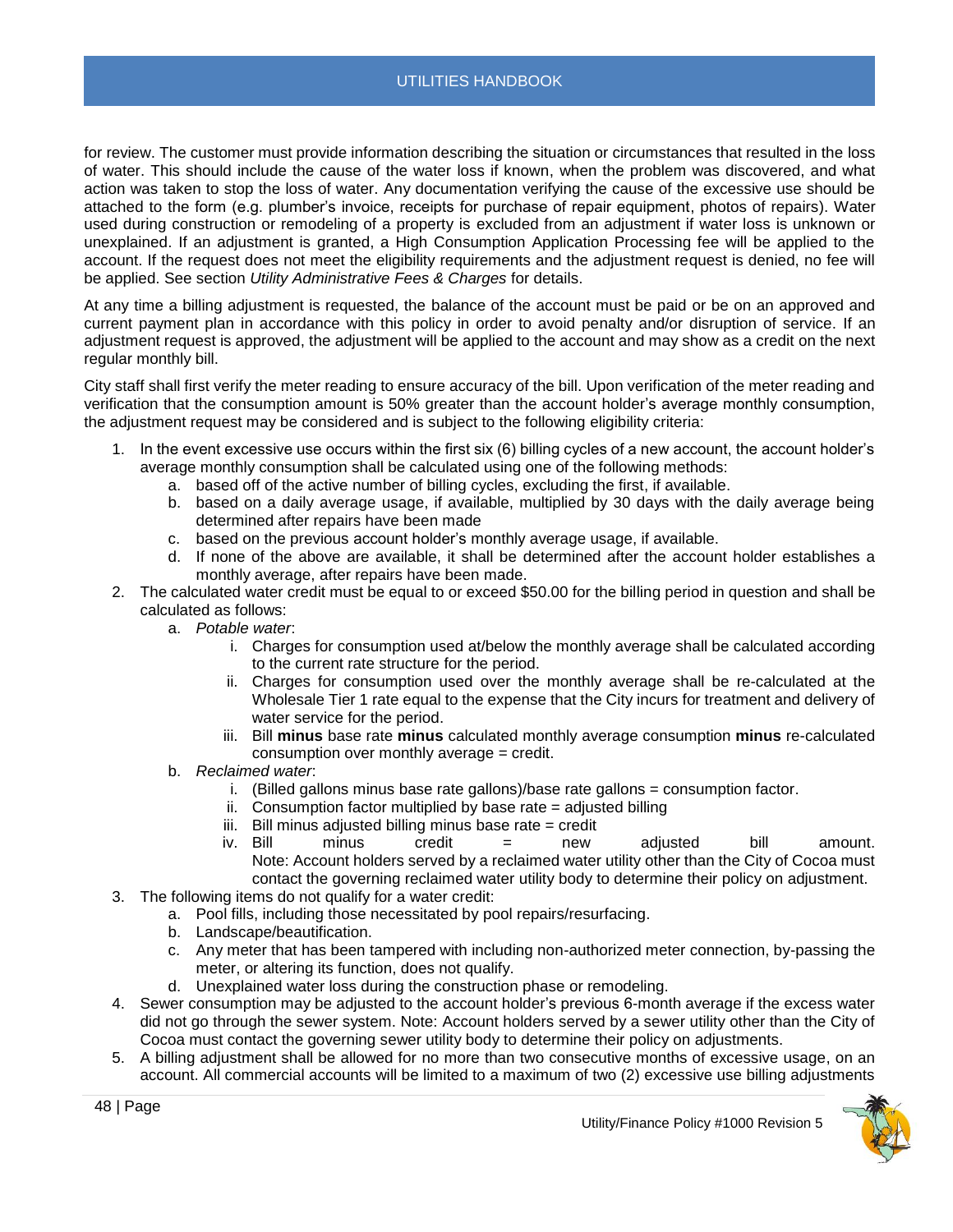within five (5) consecutive years since the first adjustment. All residential and government accounts will not be limited to a maximum; however, each instance shall be reviewed by City staff to determine the validity of the request. Excessive, repetitive leaks or plumbing that isn't corrected will not be eligible for excessive use adjustments.

- 6. In the event the City of Cocoa declares a state of emergency due to a natural disaster event, such as a hurricane, the eligibility criteria for a high consumption water credit shall be amended for the billing cycle that includes the date(s) of the event and one additional billing cycle post event for a maximum of two billing cycles. All other conditions and eligibility criteria shall remain in effect with the exceptions as follows:
	- a. The calculated credit does not have to exceed \$50.00.
	- b. An approved high consumption adjustment will not count towards the lifetime maximum for any account holder, regardless of account type.
	- c. The High Consumption Credit Processing Fee shall be waived.

Any deviation from current City policies and/or procedures by City staff that causes an unnecessary, prolonged, or excessive water leak, resulting in high metered consumption, may be considered for an additional adjustment authorized by City management reviewed on a case by case basis. The adjustment will only be applicable to the amount of water lost within the timeframe the City deviated from policy/procedure.

<span id="page-48-0"></span>Stuck Meter*:* Often the symptom of a stuck meter is a few months of no water consumption recorded on an active account. In the event the City believes a meter may be malfunctioning or stuck and under registering water consumption a maintenance crew may be sent to test and/or evaluate the meter and the customer contacted for a status on occupancy. If the meter is determined by City staff to be stuck it will be replaced and the account holder will be billed their average monthly consumption charges for any or all the 12 preceding months they were previously billed zero or no consumption. The City makes every reasonable attempt to detect a stuck meter as soon as possible; however, it can be difficult for the City to determine if the zero or no consumption is due to vacancy or meter malfunction. A commercial property may have a compound meter installed. A compound meter is comprised of two separate meters, the larger meter (TGAL) measures the high flow while the smaller meter (CGAL) registers the low flow. Each meter registers or records only the water that passed through each of them individually; however, for purposes of bill calculation the consumption recorded from each meter is added together and amounts to the total consumption each month. At times one of the meter registers on a compound meter may stop recording consumption while the other is still working and measuring the portion of the consumption that passed through the functioning register. For example, if the low flow meter register stops registering consumption any low flow water passing through the meter will be unregistered while any high flow water passing through the high flow meter is recorded. This scenario will cause the consumption to be billed from only one of the registers, and at time may appear to be a reduction in the customer's average consumption. Alternatively, when the stuck meter is repaired the register will begin again recording consumption that may appear to be high consumption when it's really normal consumption within the customer's average prior to one of the compound meters becoming stuck. Therefore, the City depends on the customer to inform the Customer Service Division if he/she is billed zero or a reduced amount of consumption on an active account when they believe they should be billed otherwise for water use.

## <span id="page-48-1"></span>**H. Utility Debt Collection**

The City is authorized to collect delinquent utility fees as promulgated in the City of Cocoa Code of Ordinances Section 22-18.

<span id="page-48-2"></span>Utility Collections*:* In the event an account holder has an outstanding balance on another account, the outstanding balance will be transferred to the current account. All delinquency procedures and service charges will apply. Per City of Cocoa Ordinance Section 22-18, the City shall be entitled to recover all costs, including but not limited to, reasonable attorney's fees and/or collection service charges, incurred in collecting delinquent utility fees and charges.

Any fee or charge due to the City which is not paid may be recovered by referring the account to a third-party collection agency and/or bringing an action at law. In addition to any other remedies or penalties provided in this section, failure of any user of the City's utility system to pay said charges promptly when due shall subject such user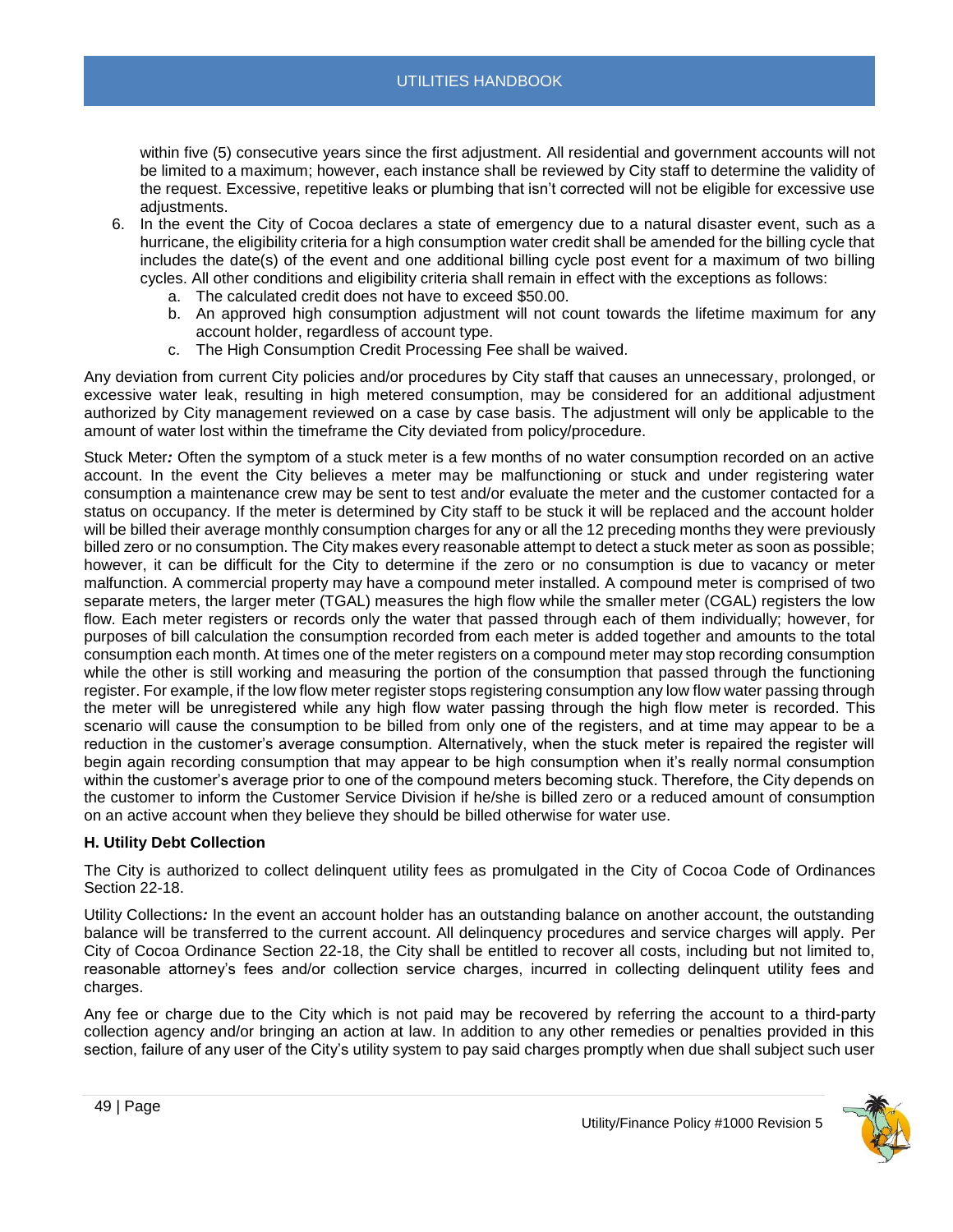to discontinuance of such service. The City Manager or the City Manager's designee is hereby empowered and directed to enforce this provision as to any and all delinquent users.

In accordance with the Telephone Consumer Protection Act (TCPA), the account holder agrees, in order for the City to service a utility account or to collect any amounts you may owe, the City may contact the customer by telephone at any telephone number associated with your account, including wireless telephone numbers, which could result in charges. We may also contact the customer by sending text messages or emails, using any email address provided to the City. Methods of contact may include using pre-recorded or artificial voice messages and/or the use of an automatic dialing device, as applicable. By contracting service, the account holder agrees that the City of Cocoa may contact him/her as described above.

<span id="page-49-0"></span>Utility Liens*:* All past due and outstanding utilities rates, fees, and charges assessed shall be a lien upon the property with which such rates, fees, and charges are associated, in accordance with Florida Statute Chapter 153.67 and 159.17. The owner of every building, premise, lot, or house shall be obligated to pay the fee for all services provided to his/her premises, which obligation may be enforced by the City by action of law or suit to enforce the lien in the same manner as the foreclosure of mortgages. In the event of such action, the City shall be entitled to recover all court costs and reasonable attorney fees for such collection. In the case that a tenant in possession of any premises or building shall pay said charges, it shall relieve the land owner from such obligation and lien; but the City shall not be required to seek payment from any person whatsoever other than the owner for the payment of such charges.

Utility lien search requests may be submitted online through the City's municipal lien search vendor, Orange Lien Data, at [https://order.orangelien.com/index/login.html.](https://order.orangelien.com/index/login.html) Lien search fees shall be payable, at the time of request, to Orange Lien for each request.

## <span id="page-49-1"></span>**I. Internal Audits and Evaluations**

Processes, policies, and procedures shall be reviewed internally and this document updated to address any additional changes in current practices that may be found.